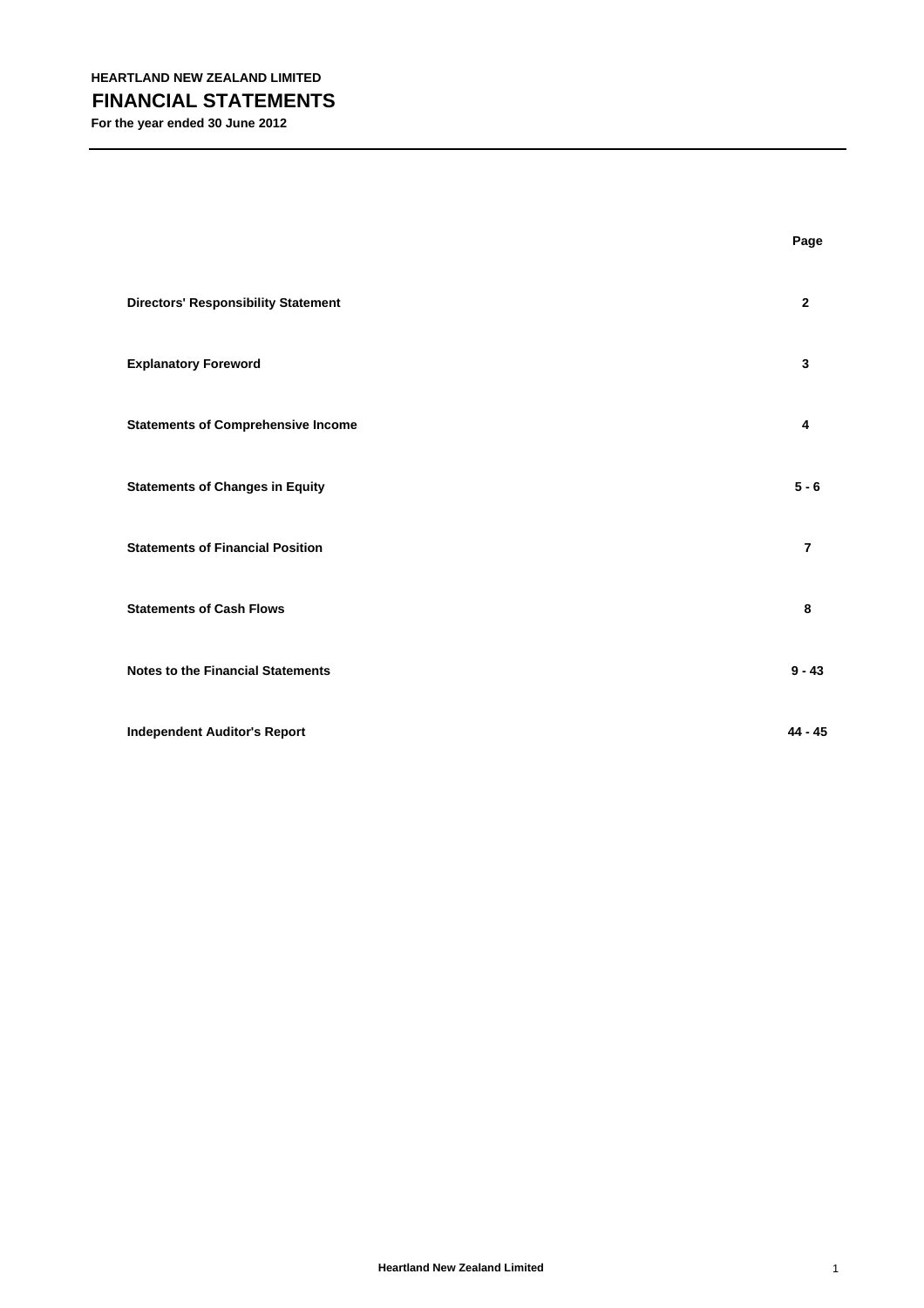## **DIRECTORS' RESPONSIBILITY STATEMENT**

The directors are responsible for ensuring that the financial statements give a true and fair view of the financial position of Heartland New Zealand Limited (Company) and its subsidiaries (Group) as at 30 June 2012 and the financial performance and cash flows for the year ended 30 June 2012.

The directors consider that the financial statements of the Group and the Company have been prepared using appropriate accounting policies consistently applied and supported by reasonable judgements and estimates and that all the relevant financial reporting and accounting standards have been followed.

The directors believe that proper accounting records have been kept which enable, with reasonable accuracy, the determination of the financial position of the Group and facilitate compliance of the financial statements with the Financial Reporting Act 1993.

The Board of Directors (Board) of Heartland New Zealand Limited authorised the financial statements set out on pages 4 to 43 for issue on 28 August 2012.

For and on behalf of the Board

Almlut

Director Director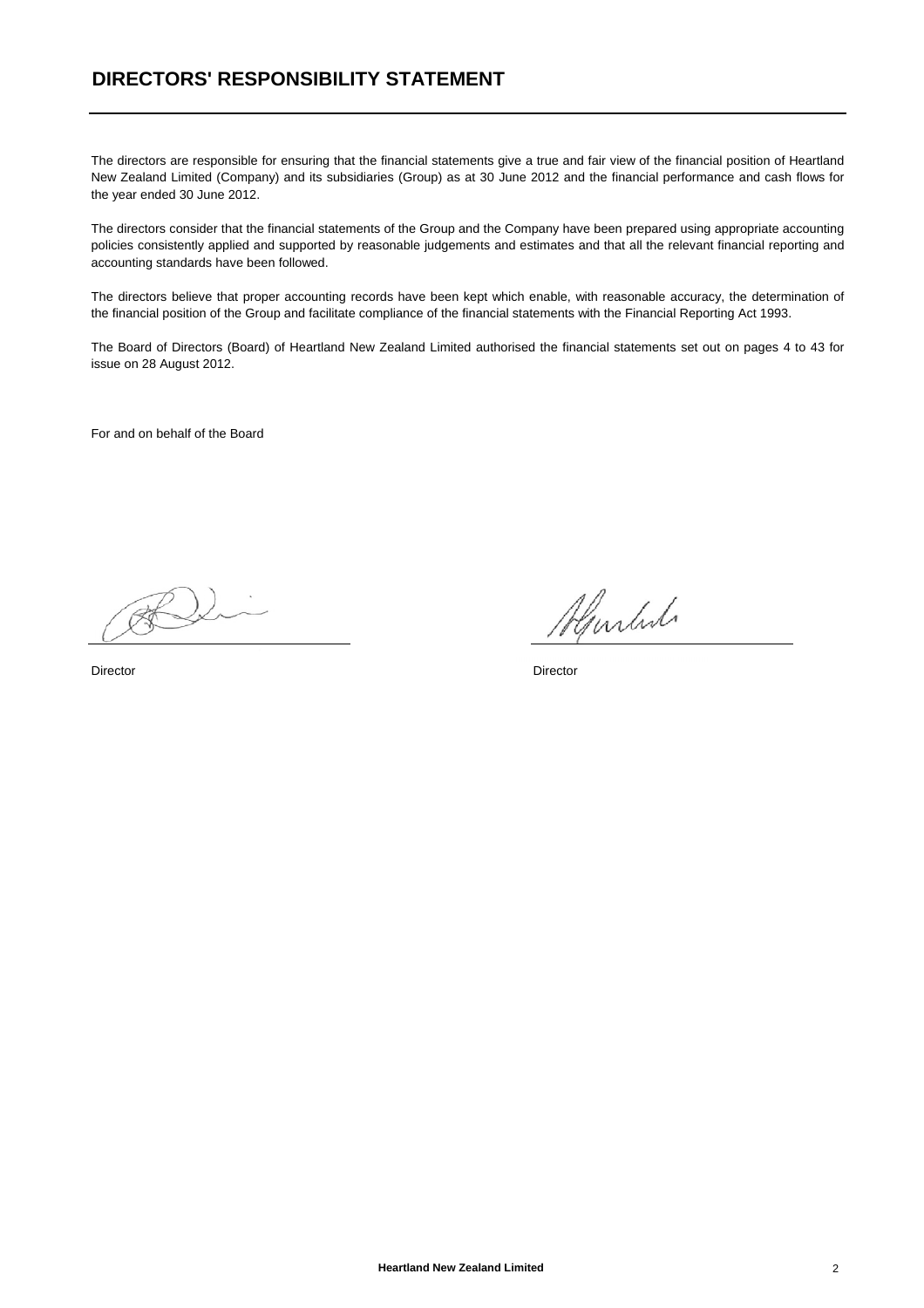## **EXPLANATORY FOREWORD**

The financial statements presented are those of Heartland New Zealand Limited (Company) and its subsidiaries (Group).

On 7 January 2011, the Group was formed through the business combination of CBS Canterbury (CBS), Southern Cross Building Society (SCBS), MARAC Finance Limited (MARAC) and Heartland Financial Services Limited (previously Combined Operations Limited). On 31 August 2011, the Group acquired PGG Wrightson Finance Limited (PWF).

From a legal perspective MARAC is a subsidiary of the Company (through Heartland Building Society). Under New Zealand equivalents to International Financial Reporting Standards (NZ IFRS) MARAC is treated as the acquirer of CBS and SCBS. The effect of this is that the financial statements represent a continuation of the MARAC business.

As described in Note 1, the Group's comparative year results include the operations of MARAC from 1 July 2010 to 6 January 2011 and the results of the new Group from 7 January 2011 to 30 June 2011. The year ended 30 June 2012 includes the Group results from 1 July 2011 onwards and PWF's result from 31 August 2011.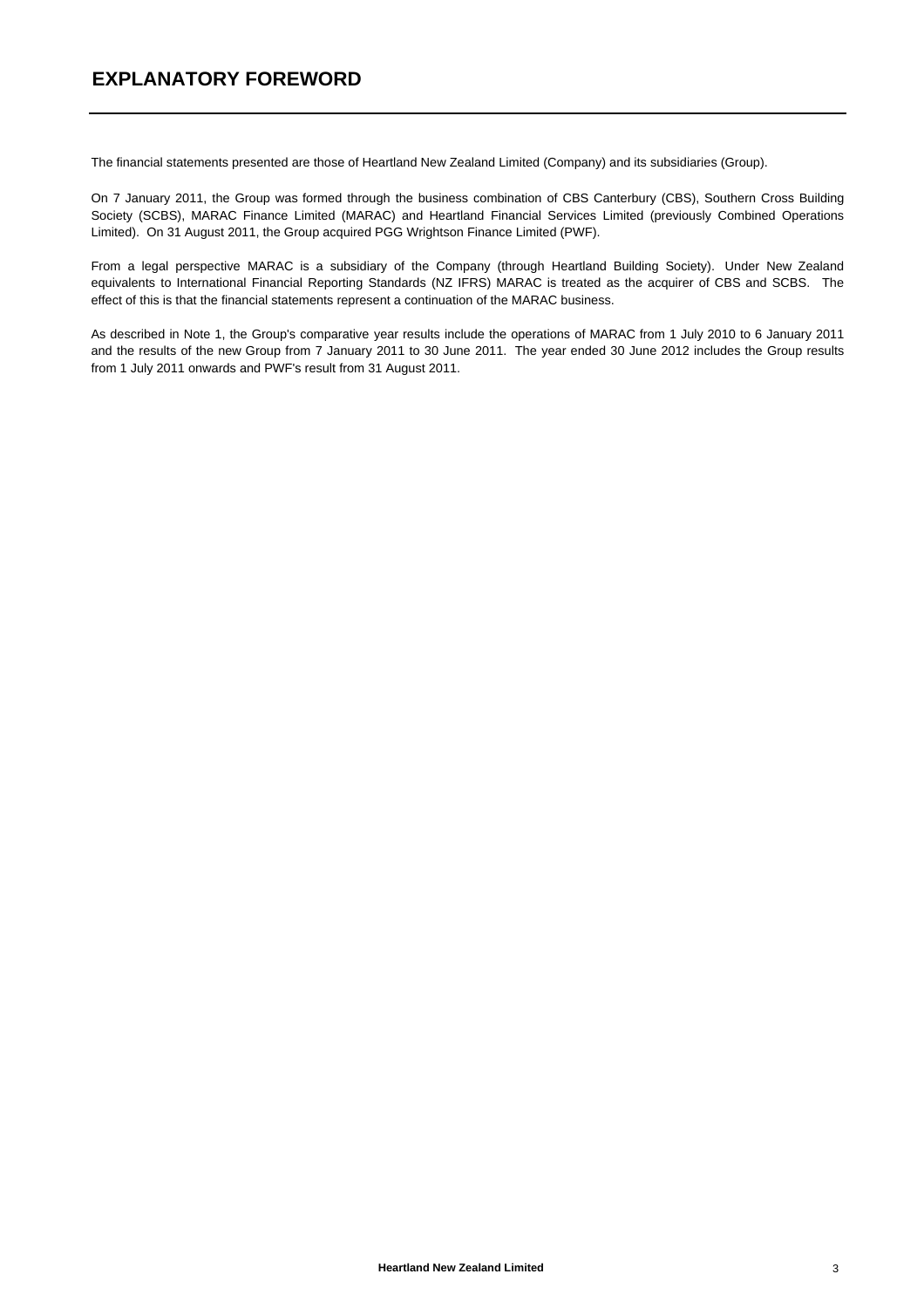# **STATEMENTS OF COMPREHENSIVE INCOME**

**For the year ended 30 June 2012**

|                                                                           |                | <b>GROUP</b>  |               | <b>COMPANY</b> |               |
|---------------------------------------------------------------------------|----------------|---------------|---------------|----------------|---------------|
|                                                                           |                | <b>Jun 12</b> | <b>Jun 11</b> | <b>Jun 12</b>  | <b>Jun 11</b> |
|                                                                           | <b>NOTE</b>    | \$000         | \$000         | \$000          | \$000         |
| Interest income                                                           | 6              | 205,148       |               | 17             | 2             |
|                                                                           | 6              |               | 161,299       |                |               |
| Interest expense                                                          |                | 121,502       | 99,705        |                |               |
| Net interest income                                                       |                | 83,646        | 61,594        | 17             | 2             |
| Operating lease income                                                    | $\overline{7}$ | 15,064        | 18,073        |                |               |
| Operating lease expenses                                                  | $\overline{7}$ | 9,954         | 11,130        |                |               |
| Net operating lease income                                                |                | 5,110         | 6,943         |                |               |
|                                                                           |                |               |               |                |               |
| Lending and credit fee income                                             |                | 1,798         | 1,236         |                |               |
| Dividends received                                                        |                |               |               | 1,597          | 866           |
| Other income                                                              | 15             | 4,330         | 718           |                |               |
| <b>Net operating income</b>                                               |                | 94,884        | 70,491        | 1,614          | 868           |
| Selling and administration expenses                                       | 8              | 65,547        | 45,674        | 1,365          | 848           |
| Profit before impaired asset expense and income tax                       |                | 29,337        | 24,817        | 249            | 20            |
|                                                                           |                |               |               |                |               |
| Impaired asset expense                                                    | 32(a)(ii)      | 5,642         | 13,298        |                |               |
| Decrease in fair value of investment properties                           | 15             | 3,900         |               |                |               |
| <b>Operating profit</b>                                                   |                | 19,795        | 11,519        | 249            | 20            |
|                                                                           |                |               |               |                |               |
| Share of equity accounted investee's profit                               | 20             | 534           | 82            |                |               |
| Profit before income tax                                                  |                | 20,329        | 11,601        | 249            | 20            |
| Income tax (benefit) / expense                                            | 9              | (3,277)       | 4,458         | (303)          | (254)         |
| Profit for the year                                                       |                | 23,606        | 7,143         | 552            | 274           |
|                                                                           |                |               |               |                |               |
| Other comprehensive income                                                |                |               |               |                |               |
| Cash flow hedges:                                                         |                |               |               |                |               |
| Effective portion of changes in fair value, net of income tax             |                | 378           | 596           |                |               |
|                                                                           |                |               |               |                |               |
| <b>Reserves:</b>                                                          |                |               |               |                |               |
| Net change in available for sale reserve, net of income tax               |                | (103)         | 111           |                |               |
| Net change in defined benefit reserve, net of income tax                  |                | (435)         | 14            |                |               |
| Other comprehensive (loss) / income for the year, net of income tax       |                | (160)         | 721           |                |               |
|                                                                           |                |               |               |                |               |
| Total comprehensive income for the year                                   |                | 23,446        | 7,864         | 552            | 274           |
|                                                                           |                |               |               |                |               |
| Earnings per share from continuing operations<br>Basic earnings per share | 11             |               | 5c            | n/a            |               |
|                                                                           | 11             | 6c<br>6c      | 5c            |                | n/a           |
| Diluted earnings per share                                                |                |               |               | n/a            | n/a           |

All comprehensive income for the year is attributable to owners of the Group.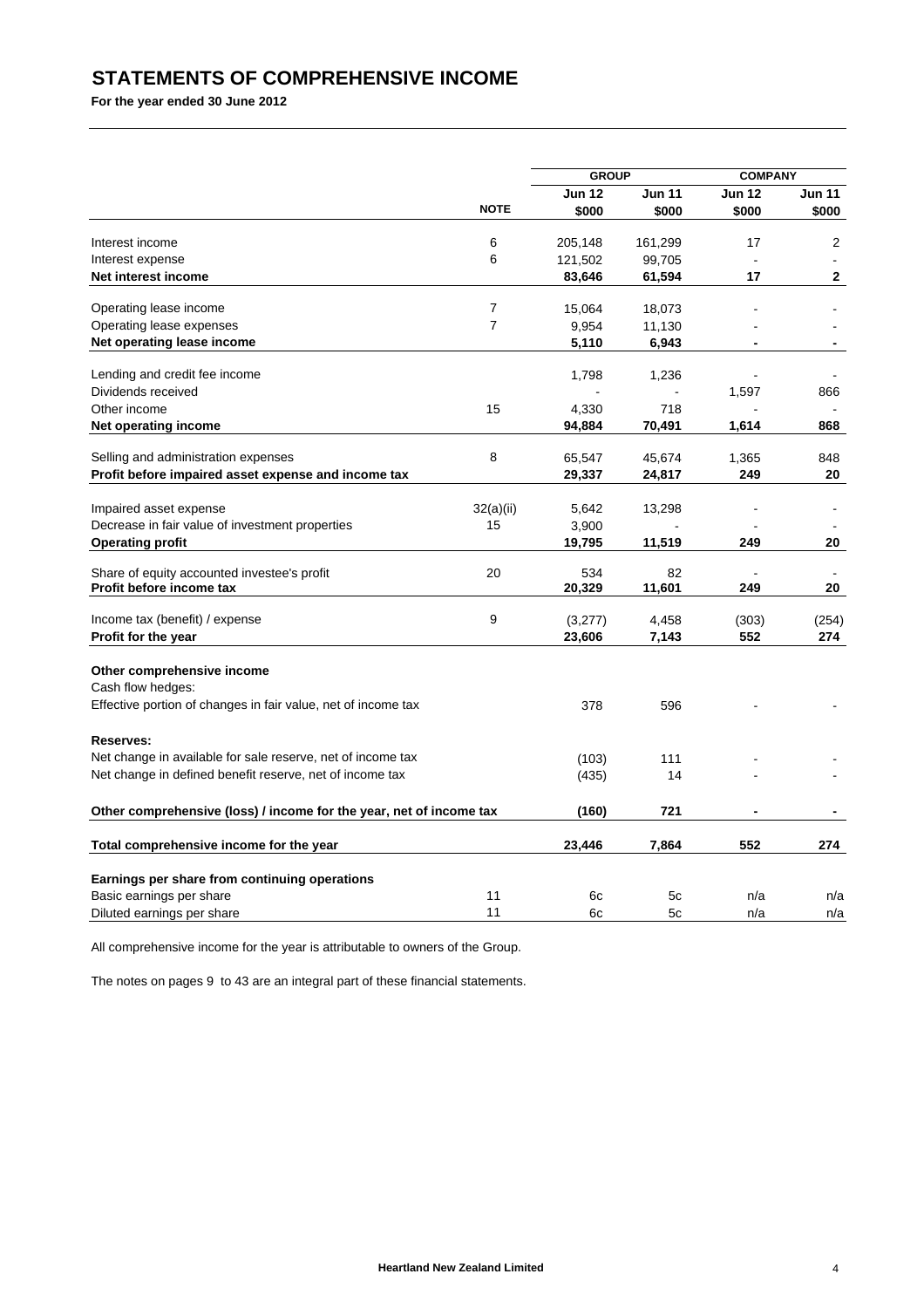# **STATEMENTS OF CHANGES IN EQUITY**

**For the year ended 30 June 2012**

| <b>NOTE</b>                                                                  | <b>Share</b><br>Capital<br>\$000 | <b>Available</b><br>for sale<br><b>Reserve</b><br>\$000 | <b>Defined</b><br>benefit<br><b>Reserve</b><br>\$000 | Hedging<br><b>Reserve</b><br>\$000 | <b>Retained</b><br><b>Earnings</b><br>\$000 | <b>Total</b><br><b>Equity</b><br>\$000 |
|------------------------------------------------------------------------------|----------------------------------|---------------------------------------------------------|------------------------------------------------------|------------------------------------|---------------------------------------------|----------------------------------------|
| Jun 12 - GROUP                                                               |                                  |                                                         |                                                      |                                    |                                             |                                        |
| Balance at 1 July 2011                                                       | 137,074                          | 111                                                     | 14                                                   | (1, 388)                           | 160,595                                     | 296,406                                |
| Total comprehensive income for the year                                      |                                  |                                                         |                                                      |                                    |                                             |                                        |
| Profit for the year                                                          |                                  |                                                         |                                                      |                                    | 23,606                                      | 23,606                                 |
| Other comprehensive income, net of income tax                                |                                  | (103)                                                   | (435)                                                | 378                                |                                             | (160)                                  |
| Total comprehensive income for the year                                      | -                                | (103)                                                   | (435)                                                | 378                                | 23,606                                      | 23,446                                 |
| Contributions by and distributions to owners                                 |                                  |                                                         |                                                      |                                    |                                             |                                        |
| Capital raising proceeds<br>27                                               | 57,347                           |                                                         |                                                      |                                    |                                             | 57,347                                 |
| Transaction costs associated with capital raising                            | (1,402)                          |                                                         |                                                      |                                    |                                             | (1,402)                                |
| 37<br>Own shares acquired                                                    | (999)                            |                                                         |                                                      |                                    |                                             | (999)                                  |
| <b>Total transactions with owners</b>                                        | 54,946                           |                                                         |                                                      |                                    |                                             | 54,946                                 |
| Balance at 30 June 2012                                                      | 192,020                          | 8                                                       | (421)                                                | (1,010)                            | 184,201                                     | 374,798                                |
| Jun 11 - GROUP                                                               |                                  |                                                         |                                                      |                                    |                                             |                                        |
| Balance at 1 July 2010                                                       | 55,000                           |                                                         |                                                      | (1,984)                            | 153,452                                     | 206,468                                |
| Total comprehensive income for the year                                      |                                  |                                                         |                                                      |                                    |                                             |                                        |
| Profit for the year                                                          |                                  |                                                         |                                                      |                                    | 7,143                                       | 7,143                                  |
| Other comprehensive income, net of income tax                                |                                  | 111                                                     | 14                                                   | 596                                |                                             | 721                                    |
| Total comprehensive income for the year                                      |                                  | 111                                                     | 14                                                   | 596                                | 7,143                                       | 7,864                                  |
|                                                                              |                                  |                                                         |                                                      |                                    |                                             |                                        |
| Contributions by and distributions to owners<br>Issue of share capital<br>27 | 82,074                           |                                                         |                                                      |                                    |                                             | 82,074                                 |
| <b>Total transactions with owners</b>                                        | 82,074                           |                                                         | -                                                    |                                    |                                             | 82,074                                 |
| Balance at 30 June 2011                                                      | 137,074                          | 111                                                     | 14                                                   | (1, 388)                           | 160,595                                     | 296,406                                |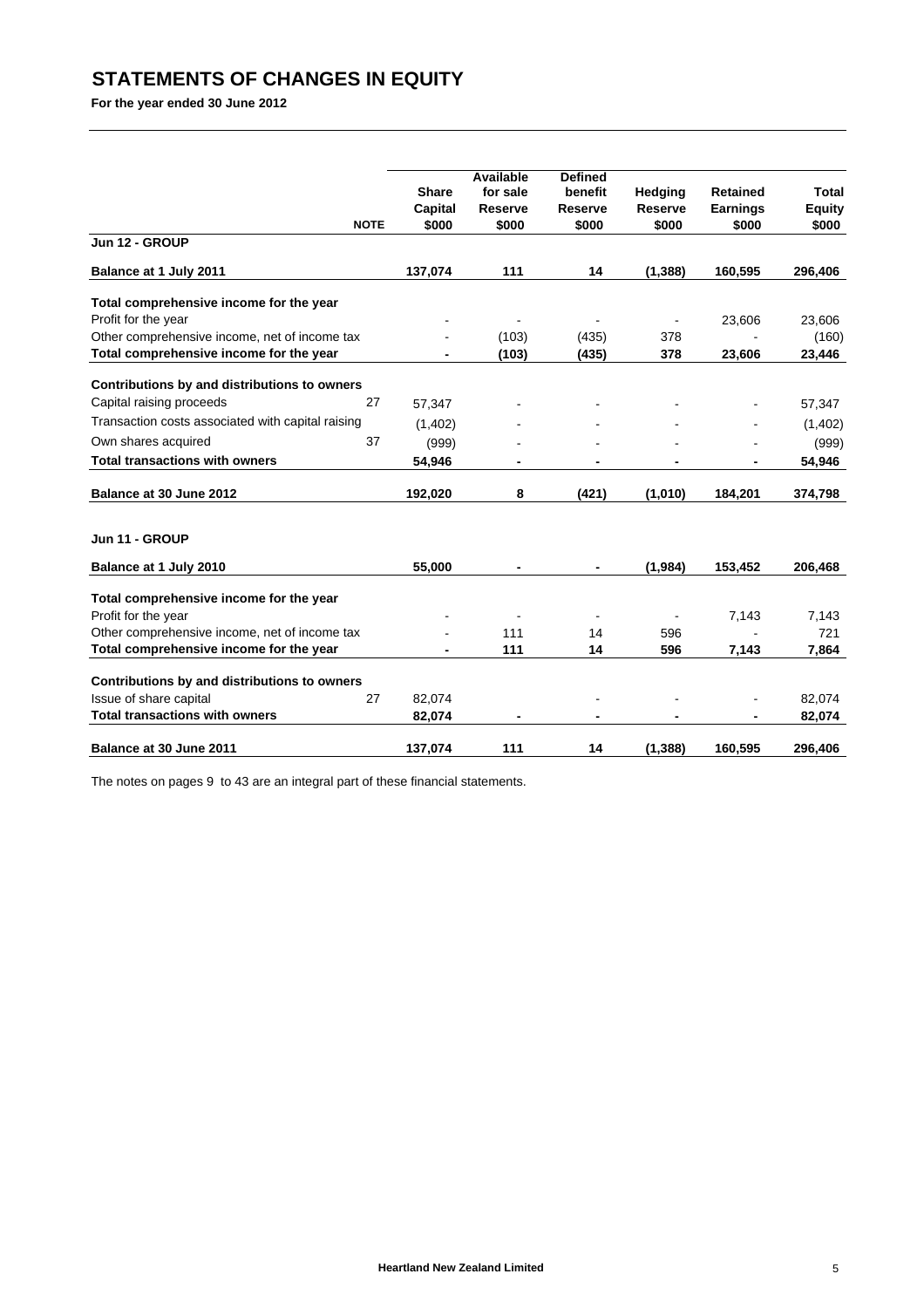# **STATEMENTS OF CHANGES IN EQUITY (continued)**

**For the year ended 30 June 2012**

|                                                   |             |              | <b>Available</b> | <b>Defined</b> |                |                 |               |
|---------------------------------------------------|-------------|--------------|------------------|----------------|----------------|-----------------|---------------|
|                                                   |             | <b>Share</b> | for sale         | benefit        | <b>Hedging</b> | <b>Retained</b> | <b>Total</b>  |
|                                                   |             | Capital      | <b>Reserve</b>   | <b>Reserve</b> | <b>Reserve</b> | <b>Earnings</b> | <b>Equity</b> |
|                                                   | <b>NOTE</b> | \$000        | \$000            | \$000          | \$000          | \$000           | \$000         |
| Jun 12 - COMPANY                                  |             |              |                  |                |                |                 |               |
| Balance at 1 July 2011                            |             | 286,343      |                  |                |                | 274             | 286,617       |
| Total comprehensive income for the year           |             |              |                  |                |                |                 |               |
| Profit for the year                               |             |              |                  |                |                | 552             | 552           |
| Total comprehensive income for the year           |             |              |                  |                |                | 552             | 552           |
| Contributions by and distributions to owners      |             |              |                  |                |                |                 |               |
| Capital raising proceeds                          | 27          | 57,347       |                  |                |                |                 | 57,347        |
| Transaction costs associated with capital raising |             | (1, 402)     |                  |                |                |                 | (1,402)       |
| <b>Total transactions with owners</b>             |             | 55,945       |                  |                |                |                 | 55,945        |
| Balance at 30 June 2012                           |             | 342,288      |                  |                |                | 826             | 343,114       |
| Jun 11 - COMPANY                                  |             |              |                  |                |                |                 |               |
| Balance at 1 July 2010                            |             |              |                  |                |                |                 |               |
| Total comprehensive income for the year           |             |              |                  |                |                |                 |               |
| Profit for the year                               |             |              |                  |                |                | 274             | 274           |
| Total comprehensive income for the year           |             |              |                  |                |                | 274             | 274           |
| Contributions by and distributions to owners      |             |              |                  |                |                |                 |               |
| Issue of share capital                            | 27          | 286,343      |                  |                |                |                 | 286,343       |
| <b>Total transactions with owners</b>             |             | 286,343      |                  |                |                |                 | 286,343       |
| Balance at 30 June 2011                           |             | 286,343      |                  |                |                | 274             | 286,617       |
|                                                   |             |              |                  |                |                |                 |               |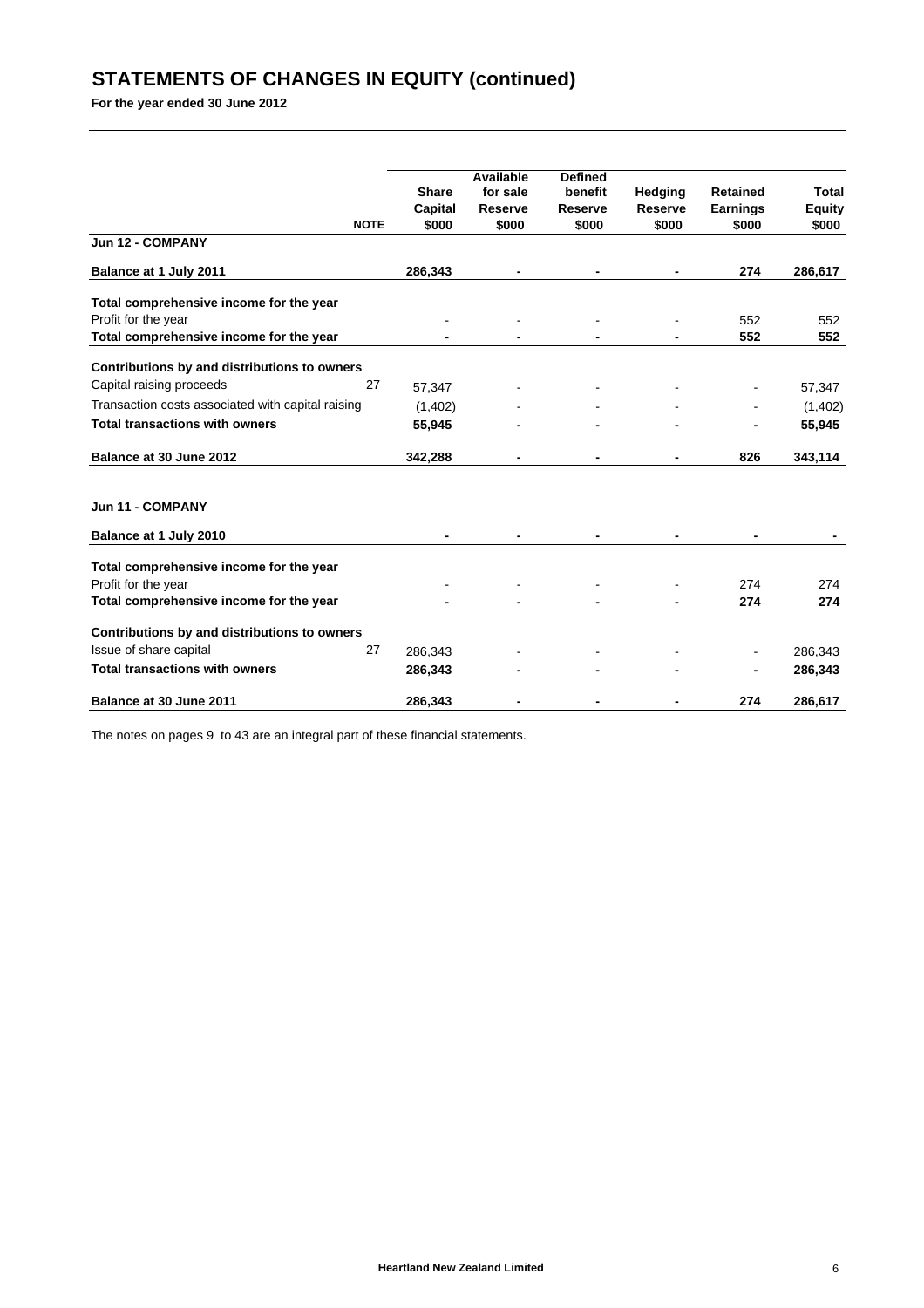# **STATEMENTS OF FINANCIAL POSITION**

**As at 30 June 2012**

|                                     |             | <b>GROUP</b>  |               | <b>COMPANY</b> |               |
|-------------------------------------|-------------|---------------|---------------|----------------|---------------|
|                                     |             | <b>Jun 12</b> | <b>Jun 11</b> | <b>Jun 12</b>  | <b>Jun 11</b> |
|                                     | <b>NOTE</b> | \$000         | \$000         | \$000          | \$000         |
| <b>Assets</b>                       |             |               |               |                |               |
| Cash and cash equivalents           | 13          | 89,689        | 267,187       | 469            | 153           |
| Investments                         | 14          | 24,327        | 17,831        |                |               |
| Investment properties               | 15          | 55,504        | 34,499        |                |               |
| Finance receivables                 | 16          | 2,078,276     | 1,707,311     |                |               |
| Operating lease vehicles            | 17          | 34,550        | 32,727        |                |               |
| Current tax assets                  |             | 5,635         |               | 363            | 254           |
| Other assets                        | 18          | 15,785        | 19,429        | 317            | 32            |
| Investment in subsidiaries          | 19          |               |               | 342,343        | 286,343       |
| Investment in joint venture         | 20          | 3,116         | 2,582         |                |               |
| Intangible assets                   | 21          | 22,997        | 21,602        |                |               |
| Property, plant and equipment       | 22          | 10,067        | 10,079        |                |               |
| Deferred tax assets                 | 23          | 8,143         | 4,703         |                |               |
| <b>Total assets</b>                 |             | 2,348,089     | 2,117,950     | 343,492        | 286,782       |
|                                     |             |               |               |                |               |
| Liabilities                         |             |               |               |                |               |
| <b>Borrowings</b>                   | 24          | 1,939,489     | 1,787,524     |                |               |
| <b>Current tax liabilities</b>      |             |               | 1,956         |                |               |
| Trade and other payables            | 25          | 33,802        | 32,064        | 378            | 165           |
| <b>Total liabilities</b>            |             | 1,973,291     | 1,821,544     | 378            | 165           |
| <b>Equity</b>                       |             |               |               |                |               |
| Share capital                       | 27          | 192,020       | 137,074       | 342,288        | 286,343       |
| Retained earnings and reserves      |             | 182,778       | 159,332       | 826            | 274           |
| <b>Total equity</b>                 |             | 374,798       | 296,406       | 343,114        | 286,617       |
|                                     |             |               |               |                |               |
| <b>Total equity and liabilities</b> |             | 2,348,089     | 2,117,950     | 343.492        | 286.782       |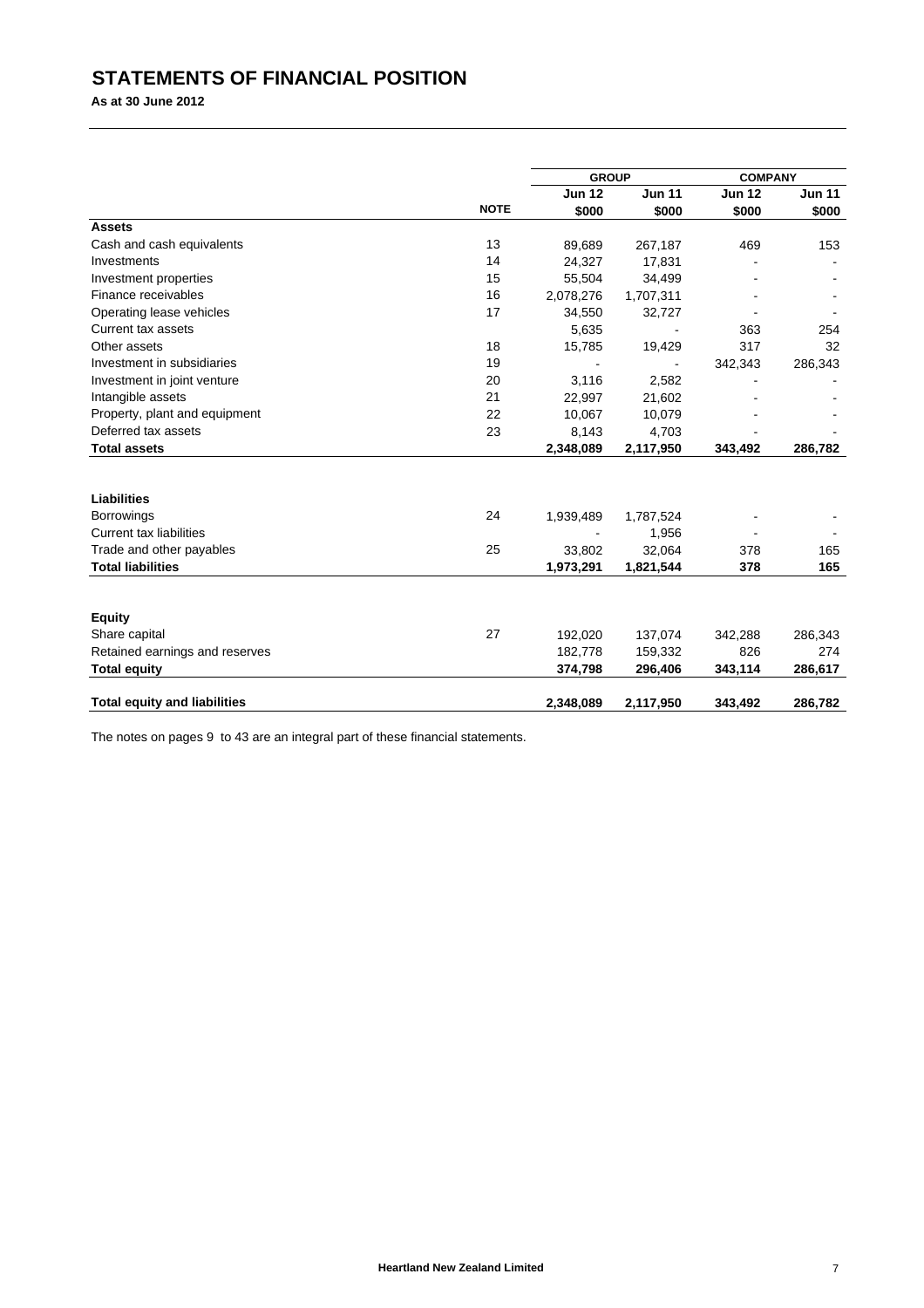# **STATEMENTS OF CASH FLOWS**

**For the year ended 30 June 2012**

|                                                             |             | <b>GROUP</b>   |               | <b>COMPANY</b> |               |
|-------------------------------------------------------------|-------------|----------------|---------------|----------------|---------------|
|                                                             |             | Jun 12         | <b>Jun 11</b> | <b>Jun 12</b>  | <b>Jun 11</b> |
|                                                             | <b>NOTE</b> | \$000          | \$000         | \$000          | \$000         |
| Cash flows from operating activities                        |             |                |               |                |               |
| Interest received                                           |             | 197,152        | 152,013       | 17             | 2             |
| Dividends received                                          |             |                |               | 1,597          | 866           |
| Operating lease income received                             |             | 13,099         | 14,367        |                |               |
| Proceeds from sale of operating lease vehicles              |             | 7,932          | 15,384        |                |               |
| Lending, credit fees and other income received              |             | 6,219          | 4,279         |                |               |
| Total cash provided from operating activities               |             | 224,402        | 186,043       | 1,614          | 868           |
| Payments to suppliers and employees                         |             | 68,183         | 55,052        | 1,243          | 715           |
| Interest paid                                               |             | 121,742        | 91,266        |                |               |
| Purchase of operating lease vehicles                        |             | 16,905         | 18,201        |                |               |
| Net increase in finance receivables                         |             | 20,547         | 19,417        |                |               |
| <b>Taxation paid</b>                                        |             | 23             |               |                |               |
| Total cash applied to operating activities                  |             | 227,400        | 183,936       | 1,243          | 715           |
| Net cash flows (applied to) / from operating activities     | 12          | (2,998)        | 2,107         | 371            | 153           |
| Cash flows from investing activities                        |             |                |               |                |               |
| Sale of investment property                                 |             | 832            |               |                |               |
| Proceeds from sale of investments                           |             | $\blacksquare$ | 3,709         |                |               |
| Proceeds from sale of finance receivables to related party  |             |                | 39,764        |                |               |
| Total cash provided from investing activities               |             | 832            | 43,473        |                |               |
| Purchase of office fit-out, equipment and intangible assets |             | 3,191          | 1,831         |                |               |
| Purchase of subsidiary                                      | 36          | 24,898         |               |                |               |
| Investment in subsidiaries                                  |             |                |               | 56,000         |               |
| Purchase of investments                                     |             | 6,496          |               |                |               |
| Purchase of investment property                             |             | 937            | 21,140        |                |               |
| Total cash applied to investing activities                  |             | 35,522         | 22,971        | 56,000         |               |
| Net cash flows (applied to) / from investing activities     |             | (34,690)       | 20,502        | (56,000)       |               |
|                                                             |             |                |               |                |               |
| Cash flows from financing activities                        |             |                |               |                |               |
| Increase in share capital                                   |             | 57,347         |               | 57,347         |               |
| Total cash provided from financing activities               |             | 57,347         | ۰             | 57,347         |               |
| Repurchase of own shares                                    |             | 999            |               |                |               |
| Transaction costs associated with capital raising           |             | 1,402          |               | 1,402          |               |
| Net decrease in borrowings                                  |             | 256,399        | 48,954        |                |               |
| Total cash applied to financing activities                  |             | 258,800        | 48,954        | 1,402          |               |
| Net cash flows (applied to) / from financing activities     |             | (201, 453)     | (48,954)      | 55,945         | ٠             |
| Net (decrease) / increase in cash held                      |             | (239, 141)     | (26, 345)     | 316            | 153           |
| Opening cash and cash equivalents                           |             | 267,187        | 86,406        | 153            |               |
| Cash impact of business combinations                        | 36          | 61,643         | 207,126       |                |               |
| <b>Closing cash and cash equivalents</b>                    | 13          | 89,689         | 267,187       | 469            | 153           |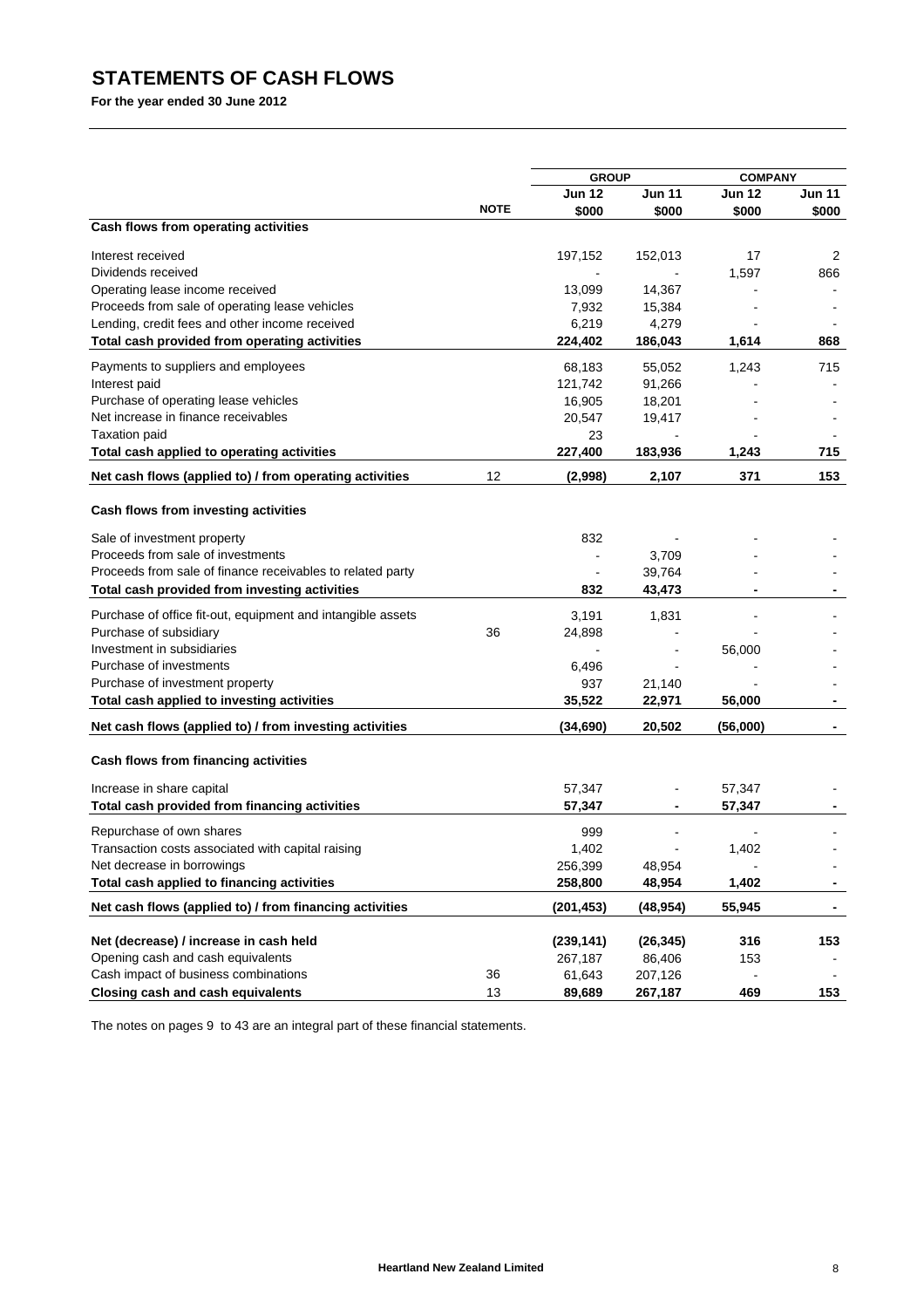#### **1 Reporting entity**

The financial statements presented are the consolidated financial statements comprising Heartland New Zealand Limited (Company) and its subsidiaries and joint venture (Group).

The Group was formed following a series of transactions during the period from 5 to 7 January 2011. The Company, through its subsidiaries, owns 100% of Heartland Building Society (Society) and 100% of Heartland Financial Services Limited (HFSL). The Society owns 100% of MARAC Finance Limited (MARAC) and PGG Wrightson Finance Limited (PWF). Heartland Financial Services Limited holds a 50% joint venture interest in MARAC JV Holdings Limited (MJV) with the New Zealand Automobile Association. Refer to Note 5 - Significant subsidiaries.

On 5 January 2011:

- All of the assets and liabilities of CBS Canterbury (CBS), Southern Cross Building Society (SCBS) (net of the shares held by SCBS in CBS), CBS Warehouse A Trust were amalgamated to form the Society.
- The borrowings of MARAC were transferred to the Society.
- The shares in MARAC were transferred to the Society from MARAC Financial Services Limited to form the Group.

On 7 January 2011:

 The Society and the assets and liabilities of Heartland Trust (previously known as Southern Cross Building Society Charitable Trust) and CBS Canterbury Charitable Trust were amalgamated into the Group.

On 31 August 2011:

 The Society acquired 100% of PGG Wrightson Finance Limited (PWF) from PGG Wrightson Limited (PGW), refer to Note 36 - Business combinations for more information.

From a legal perspective MARAC is a subsidiary of the Company. Under New Zealand equivalents to International Financial Reporting Standards (NZ IFRS) the series of transactions described above is treated as a reverse acquisition and MARAC is treated as the acquirer of CBS and SCBS. As a result, the business combination is accounted for as if MARAC acquired 100% of the Company with the Company owning 72.21% of the Society through its subsidiaries.

As a result the financial statements represent a continuation of the MARAC business. Comparatives presented for the year ended 30 June 2011 reflect the total comprehensive income of the MARAC Group from 1 July 2010 to 6 January 2011 and the results of the Group from 7 January 2011 to 30 June 2011. From 1 July 2011 onwards the result reflects the Group.

The MARAC Group comprises MARAC, Heartland ABCP Trust 1 (previously known as MARAC ABCP Trust 1), MARAC Retirement Bonds Superannuation Fund and Heartland PIE Fund (previously known as MARAC PIE Fund). The Group wound up MARAC Retirement Bonds Superannuation Fund with effect from 31 October 2010.

The Group includes Heartland ABCP Trust 1 and CBS Warehouse A Trust collectively known as the Trusts. The assets securitised into the Trusts continue to be recognised in the Group's financial statements. The Group includes Heartland Trust and the CBS Canterbury Charitable Trust.

All entities within the Group offer financial services. The Group operates and is domiciled in New Zealand. The registered office address is 75 Riccarton Road, Christchurch.

#### **2 Basis of preparation**

### **(a) Statement of compliance**

The financial statements have been prepared in accordance with Generally Accepted Accounting Practice in New Zealand (NZ GAAP) and with the requirements of the Financial Reporting Act 1993. They comply with New Zealand equivalents to International Financial Reporting Standards (NZ IFRS) and other applicable Financial Reporting Standards, as appropriate for profit-oriented entities. The financial statements also comply with International Financial Reporting Standards (IFRS) as issued by the International Accounting Standards Board.

The Company and all entities within the Group are profit-oriented entities, except for the Heartland Trust and the CBS Canterbury Charitable Trust. The Company is a reporting entity and an issuer for the purposes of the Financial Reporting Act 1993 and its financial statements comply with that Act. The financial statements have been prepared in accordance with the requirements of the Companies Act 1993 and the Securities Regulations 2009.

### **(b) Basis of measurement**

The financial statements have been prepared on the basis of historical cost, unless stated otherwise.

#### **(c) Functional and presentation currency**

These financial statements are presented in New Zealand dollars which is the Group's functional currency. Unless otherwise indicated, amounts are rounded to the nearest thousand.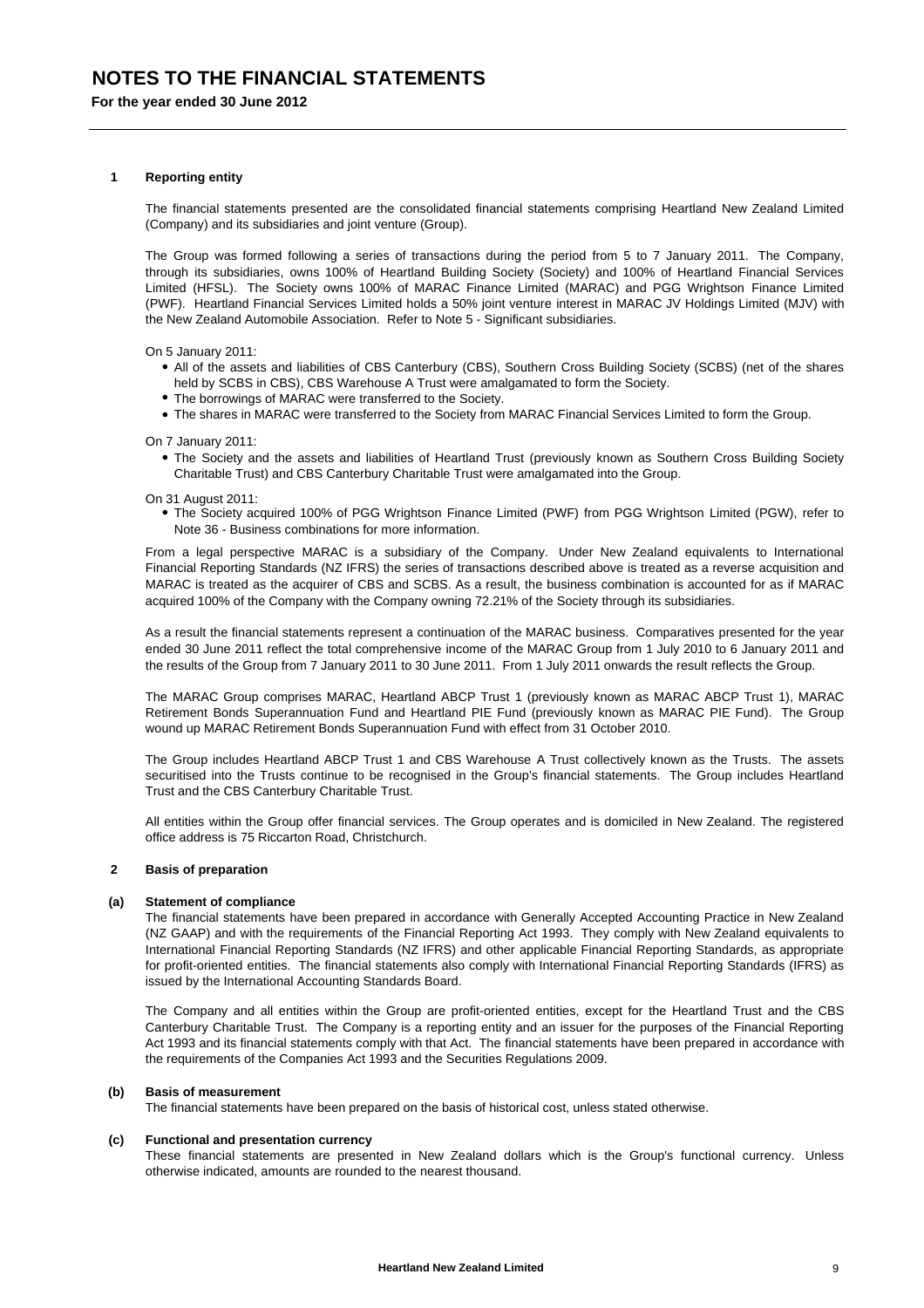## **NOTES TO THE FINANCIAL STATEMENTS**

**For the year ended 30 June 2012**

## **2 Basis of preparation (continued)**

#### **(d) Estimates and judgements**

The preparation of financial statements requires the use of management judgement, estimates and assumptions that effect reported amounts. Actual results may differ from these judgements. For further information about significant areas of estimation, uncertainty and critical judgements that have the most significant effect on the financial statements, refer to Note 32 - Credit risk exposure.

#### **(e) Going concern**

The financial statements have been prepared on a going concern basis after considering the Company's and Group's funding and liquidity position.

#### **(f) Comparative information**

Certain comparatives have been restated to comply with current year presentation.

#### **3 Significant accounting policies**

#### **(a) Consolidation of subsidiaries**

Subsidiaries are entities that are controlled by the Group. Investments in subsidiary companies are recorded at cost by the Company.

The consolidated financial statements are prepared by consolidating the financial statements of the Company and its subsidiaries. All intercompany transactions, balances and unrealised profits are eliminated on consolidation.

#### **(b) Jointly controlled entities**

Joint ventures are those entities over whose activities the Group has joint control, established by contractual agreement and requiring unanimous consent for strategic financial and operating decisions.

Investments in jointly controlled entities are accounted for by the Group using the equity method and are recognised initially at cost. The consolidated financial statements include the Group's share of the income and expenses and equity movements of equity accounted investees, from the date that significant influence or joint control commences until the date that significant influence or joint control ceases. Dividends received from associates and jointly controlled entities are recorded in comprehensive income.

#### **(c) Special purpose entities**

Special purpose entities are created to accomplish a narrow and well-defined objective such as the securitisation or holding of particular assets, or the execution of a specific borrowing or lending transaction. The financial statements of special purpose entities are included in the Group's financial statements where the substance of the relationship is that the Company controls the special purpose entity.

#### **(d) Interest**

Interest income and expense are recognised using the effective interest method in comprehensive income. The effective interest rate is established on initial recognition of the financial assets and liabilities and is not revised subsequently. The calculation of the effective interest rate includes all yield related fees and commissions paid or received that are an integral part of the effective interest rate.

Interest on the effective portion of a derivative designated as a cash flow hedge is initially recognised in the hedging reserve. It is released to comprehensive income at the same time as the hedged item or if the hedge relationship is subsequently deemed to be ineffective.

### **(e) Operating lease income and expense**

Income from operating lease vehicles is apportioned over the term of the operating lease on a straight line basis.

Operating lease vehicles are depreciated on a straight line basis over their expected life after allowing for any residual values. The estimated lives of operating lease vehicles vary up to five years. Vehicles held for sale are not depreciated but are tested for impairment.

## **(f) Lending and credit fee income**

Lending and credit fee income that is integral to the effective interest rate of a financial asset or liability is included in the measurement of the effective interest rate. Other lending and credit fee income is recognised as the related services are rendered.

#### **(g) Dividend income**

Dividend income is recognised in comprehensive income on the date that the Company's right to receive payment is established.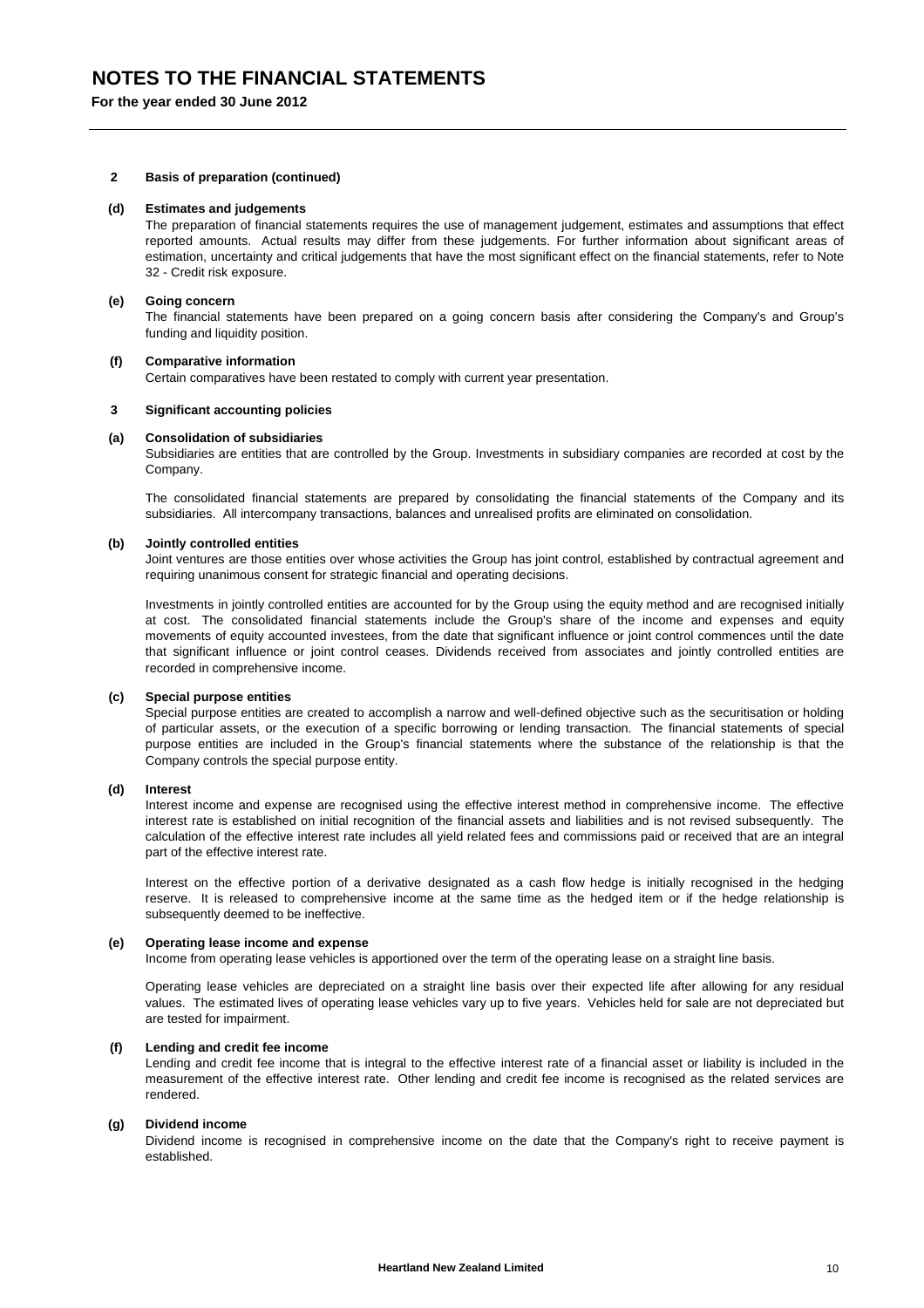## **NOTES TO THE FINANCIAL STATEMENTS**

**For the year ended 30 June 2012**

### **3 Significant accounting policies (continued)**

#### **(h) Tax**

## *Income tax expense*

Income tax expense for the year comprises current and deferred tax. Income tax expense is recognised in comprehensive income except to the extent that it relates to items recognised directly in other comprehensive income, in which case it is recognised in other comprehensive income.

#### *Current tax*

Current tax is the expected tax payable on the taxable income for the year, using tax rates enacted or substantively enacted at the reporting date, and any adjustment to tax payable in respect of previous years. Current tax for current and prior years is recognised as a liability (or asset) to the extent that it is unpaid (or refundable).

#### *Deferred tax*

Deferred tax is recognised in respect of temporary differences between the financial reporting carrying amount of assets and liabilities and the amounts used for tax purposes.

Deferred tax assets and liabilities are measured at the tax rates that are expected to apply to the year(s) when the asset or liability giving rise to them are realised or settled, based on the tax rates (and tax laws) that have been enacted or substantively enacted by the reporting date. The measurement reflects the tax consequences that would follow from the manner in which the Group, at the reporting date, recovers or settles the carrying amount of its assets and liabilities.

Deferred tax assets, including those related to the tax effects of income tax losses and credits available to be carried forward, are recognised only to the extent that it is probable that future taxable profits will be available against which the deductible temporary differences or unused tax losses and credits can be utilised. Deferred tax assets are reviewed each reporting date and are reduced to the extent that it is no longer probable that the related tax benefit will be realised.

Current and deferred tax assets and liabilities are offset only to the extent that they relate to income taxes imposed by the same taxation authority and there is a legal right and intention to settle on a net basis and it is allowed under tax law.

#### **(i) Share capital**

Ordinary shares are classified as equity. Incremental costs directly attributable to the issue of ordinary shares and share options are recognised as a deduction from equity, net of any tax effects.

### **(j) Cash and cash equivalents**

Cash and cash equivalents consist of cash and liquid assets used in the day to day cash management of the Group. Cash and cash equivalents are carried at amortised cost in the Statements of Financial Position.

#### **(k) Investments**

The Group holds investments in local authority stock, public securities and corporate bonds. Investments held are classified as being available for sale and are stated at fair value less impairment, if any. The fair values are derived by reference to published price quotations in an active market.

#### **(l) Investment properties**

Investment properties have been acquired through the enforcement of security over finance receivables and are held to earn rental income or for capital appreciation (or both). Investment property is initially recognised at its fair value, with subsequent changes in fair value recognised in comprehensive income.

Fair values are supported by independent valuations or other similar external evidence, adjusted for changes in market conditions and the time since the last valuation.

#### **(m) Finance receivables**

Finance receivables are initially recognised at fair value plus incremental direct transaction costs and are subsequently measured at amortised cost using the effective interest method, less any impairment loss.

#### **(n) Operating lease vehicles**

Operating lease vehicles are stated at cost less accumulated depreciation. Profits on the sale of operating lease vehicles are included as part of operating lease income. Current year depreciation and losses on the sale of operating lease vehicles are included as part of operating lease expenses.

#### **(o) Derivative financial instruments**

Derivative financial instruments are contracts entered into to reduce the exposure to the volatility of variable rate borrowings (cash flow hedges), or to convert fixed rate borrowings or assets to variable rates (fair value hedges), in order to mitigate the Group's interest rate risk. The financial instruments are subject to the risk that market values may change subsequent to their acquisition; however such changes would be offset by corresponding, but opposite, effects on the variable rate borrowings or fixed rate borrowings or assets being hedged. Derivatives are initially valued at fair value and subsequently remeasured at fair value.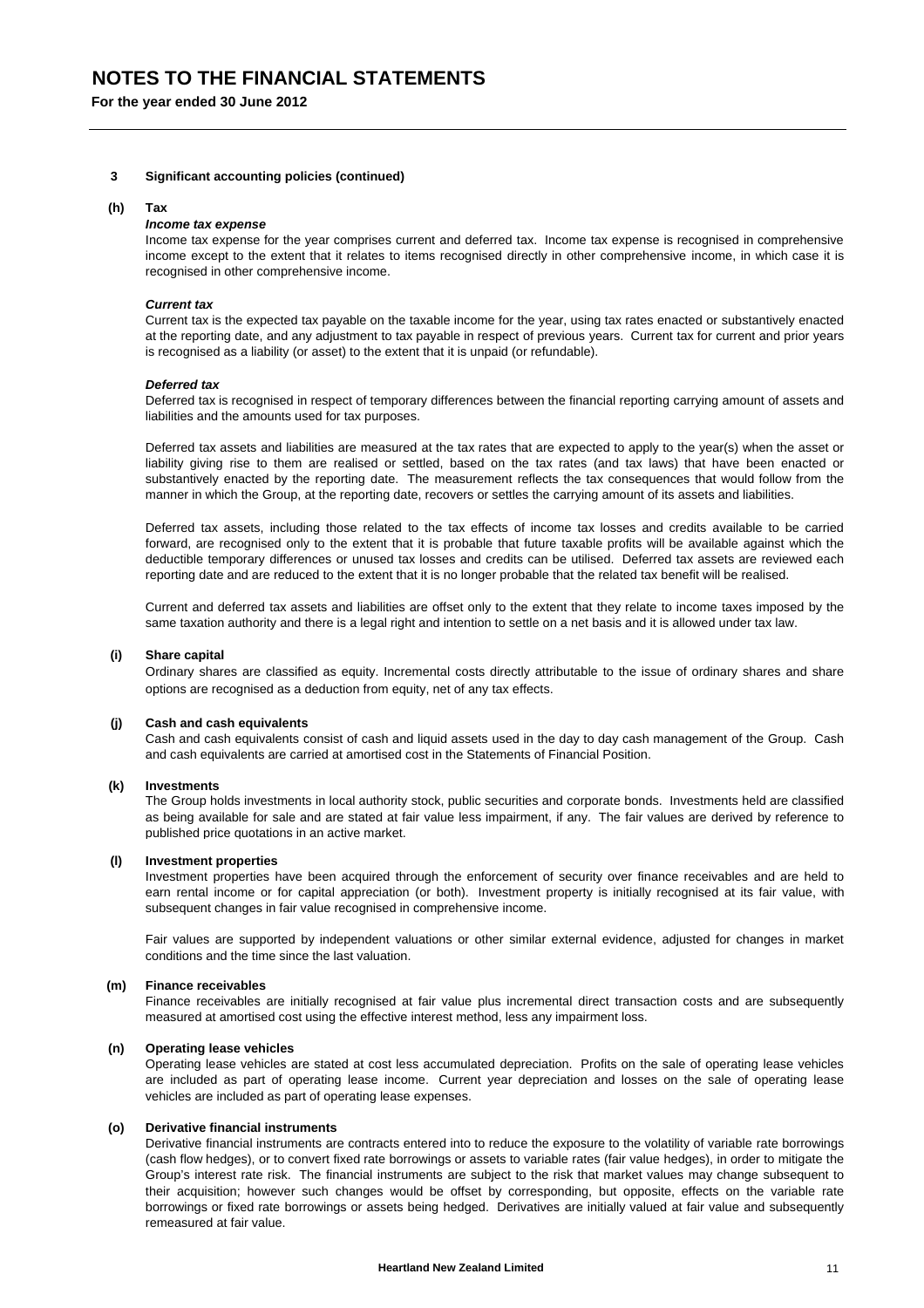#### **3 Significant accounting policies (continued)**

#### **(o) Derivative financial instruments (continued)**

Fair value movements of derivatives that are not designated in a qualifying cash flow hedge relationship, are recognised in comprehensive income. Fair value movements of the effective portion of a qualifying cash flow hedge derivative, are recognised directly in other comprehensive income and held in the hedging reserve in equity. The amount recognised in equity is transferred to comprehensive income in the same year as the hedged cash flow affects comprehensive income, disclosed in the same line as the hedged item. Any ineffective portion of changes in fair value of the derivative is recognised immediately in comprehensive income. Fair value movements of a derivative designated as a fair value hedge are recognised directly in comprehensive income together with the hedged item.

## **(p) Property, plant, equipment and depreciation**

Land and buildings are measured at fair value. Fair value is determined on the basis of independent valuations prepared by external valuation experts, based on discounted cash flows or capitalisation of net income.

Any revaluation increase arising on the revaluation of land and buildings is credited to the asset revaluation reserve, except to the extent that it reverses a revaluation decrease for the same asset previously recognised as an expense in comprehensive income, in which case the increase is credited to comprehensive income to the extent of the decrease previously charged. A decrease in carrying amount arising on the revaluation of land and buildings is charged as an expense to the extent that it exceeds the balance, if any, held in the asset revaluation reserve relating to a previous revaluation of that asset.

Depreciation on revalued buildings is charged to comprehensive income. On the subsequent sale or retirement of a revalued property, the attributable revaluation surplus remaining in the asset revaluation reserve, net of any related deferred taxes, is transferred directly to retained earnings.

Other items of property, plant and equipment are stated at cost less accumulated depreciation and impairment. Depreciation is calculated on a straight line basis to write off the net cost or other revalued amount of each asset over its expected useful life to its estimated residual value.

The following annual rates are used in the calculation of depreciation:

| <b>Buildings</b>               | $1.0\% - 4.0\%$   |
|--------------------------------|-------------------|
| <b>Fixtures and fittings</b>   | $5.5\% - 36.0\%$  |
| Office equipment and furniture | $6.0\% - 30.0\%$  |
| Computer equipment             | $16.2\% - 48.0\%$ |
| Motor vehicles                 | 21.0% - 25.2%     |
|                                |                   |

## **(q) Financial assets and liabilities**

#### *Classification*

Financial assets and liabilities are classified in the following accounting categories:

| <b>Financial assets/liabilities</b> | <b>Accounting category</b>                                        |
|-------------------------------------|-------------------------------------------------------------------|
| Cash and cash equivalents           | Loans and receivables                                             |
| Investments                         | Available for sale                                                |
| Due from related parties            | Loans and receivables                                             |
| Finance receivables                 | Loans and receivables                                             |
| Other financial assets              | Loans and receivables                                             |
| <b>Borrowings</b>                   | Other liabilities at amortised cost                               |
| Other financial liabilities         | Other liabilities at amortised cost                               |
| Derivatives                         | Held for trading (or qualifying hedges as described in Note 3(0)) |

#### *Recognition*

The Group initially recognises finance receivables, borrowings and subordinated liabilities on the date that they are originated. All other financial assets and liabilities (including assets and liabilities designated at fair value through comprehensive income) are initially recognised on the trade date at which the Group becomes a party to the contractual provisions of the instrument.

#### *Derecognition*

The Group derecognises a financial asset when the contractual rights to the cash flows from the asset expire, or it transfers the rights to receive the contractual cash flows on the financial asset in a transaction in which substantially all the risks and rewards of ownership of the financial asset are transferred. Any interest in transferred financial assets that is created or retained by the Group is recognised as a separate asset or liability.

The Group derecognises a financial liability when its contractual obligations are discharged or cancelled or expire.

The Group enters into transactions whereby it transfers assets recognised on its Statements of Financial Position, but retains either all risks and rewards of the transferred assets or a portion of them. If all or substantially all risks and rewards are retained, then the transferred assets are not derecognised from the Statements of Financial Position. Transfers of assets with the retention of all or substantially all risks and rewards include, for example, securitised assets and repurchase transactions.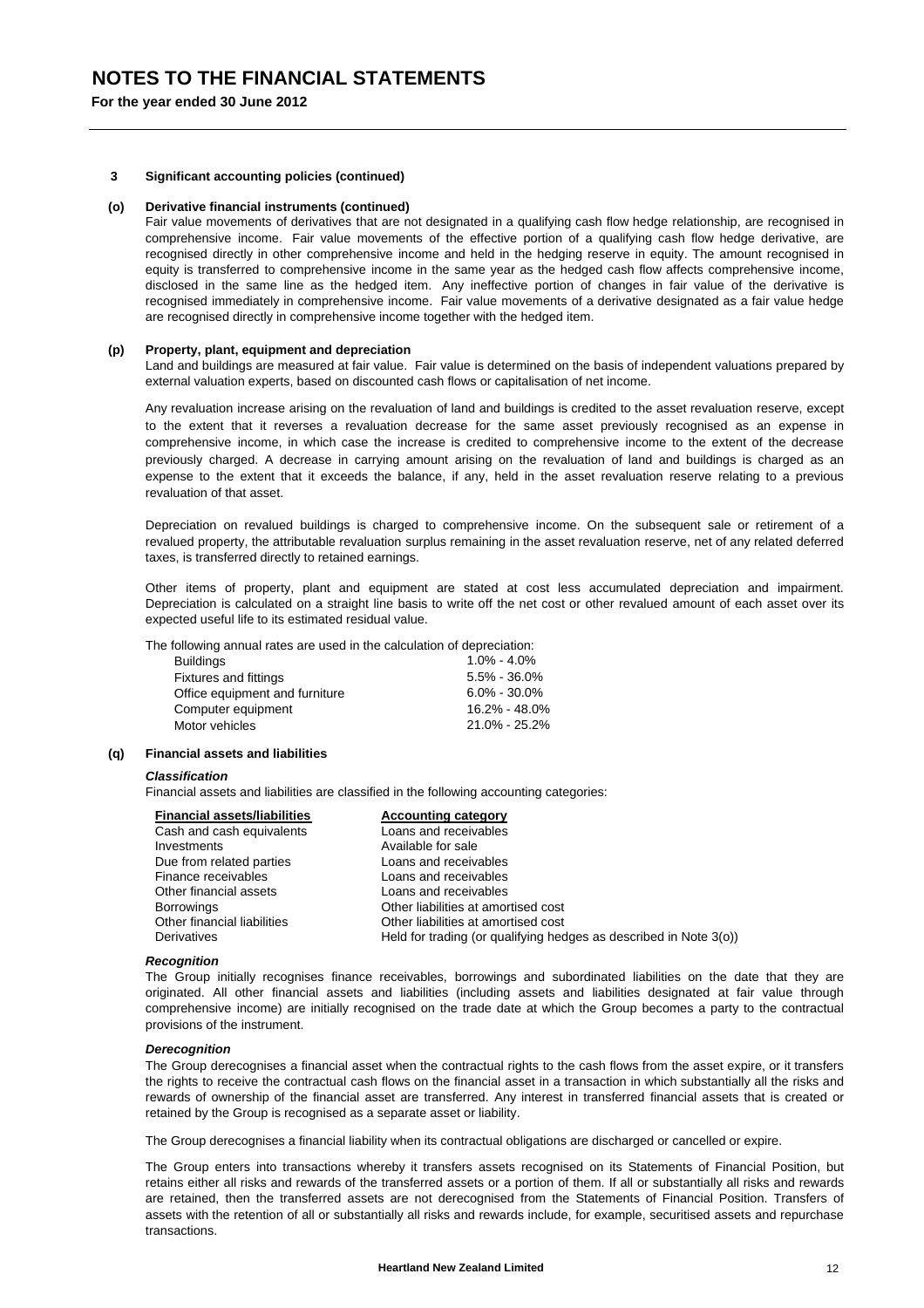## **NOTES TO THE FINANCIAL STATEMENTS**

**For the year ended 30 June 2012**

### **3 Significant accounting policies (continued)**

#### **(r) Impaired assets and past due assets**

Impaired assets are those loans for which the Group has evidence that it will incur a loss, and will be unable to collect all principal and interest due according to the contractual terms of the loan.

The term collectively impaired asset refers to an asset where an event has occurred which past history indicates that there is an increased possibility that the Group will not collect all its principal and interest as it falls due. No losses have yet been identified on these individual loans within the collectively impaired asset grouping, and history would indicate that only a small portion of these loans will eventually not be recovered. The Group provides fully for its expected losses.

Restructured assets are assets where the Group expects to recover all amounts owing although the original terms have been changed due to the counterparty's difficulty in complying with the original terms of the contract and the amended terms are not comparable with similar new lending. In order to be classified as a restructured asset, following restructuring, the return under the revised terms is expected to be equal to or greater than the Group's average cost of funds, or a loss is not otherwise expected to be incurred.

Past due but not impaired assets are any assets which have not been operated by the counterparty within their key terms but are not considered to be impaired by the Group.

Bad debts provided for are written off against individual or collective provisions. Amounts required to bring the provisions to their assessed levels are recognised in comprehensive income. Any future recoveries of amounts provided for are taken to comprehensive income.

For further information about credit impairment provisioning refer to Note 32 - Credit risk exposure.

#### **(s) Goods and services tax (GST)**

Revenues, expenses and assets are recognised net of the amount of GST. As the Group is predominantly involved in providing financial services, only a proportion of GST paid on inputs is recoverable. The non-recoverable proportion of GST is treated as part of the cost of acquisition of the asset or is expensed.

#### **(t) Intangible assets and goodwill**

#### *Goodwill*

Goodwill arising on acquisition represents the excess of the cost of the acquisition over the Group's interest in the fair value of the identifiable net assets and contingent liabilities. When the fair value of the identifiable net assets and contingent liabilities exceeds the cost of an acquisition, the resulting discount is recognised immediately in comprehensive income for the year. Goodwill is tested for impairment at least annually, and is carried at cost less accumulated impairment losses.

#### *Computer software*

Software acquired or internally developed by the Group is stated at cost less accumulated amortisation and any accumulated impairment losses. Subsequent expenditure on software assets is capitalised only when it increases the future economic value of that asset. Amortisation of software is on a straight line basis, at rates which will write off the cost over their estimated economic lives of three to four years. All other expenditure is expensed immediately as required.

#### **(u) Provisions**

A provision is recognised if, as a result of a past event, the Group has a present legal or constructive obligation that can be estimated reliably, and it is probable that an outflow of economic benefits will be required to settle the obligation.

#### **(v) Employee benefits**

Annual leave entitlements are accrued at amounts expected to be paid. Long service leave is accrued by calculating the probable future value of entitlements and discounting back to present value. Obligations to defined contribution superannuation schemes are recognised as an expense when the contribution is paid.

## **(w) Defined benefit plan**

The cost of providing benefits for defined benefit superannuation plans is determined using the Projected Unit Credit Method. Actuarial gains and losses are recognised in full in the year in which they occur by way of a movement in the defined benefit plan reserve, and are presented in the Statements of Changes in Equity.

Past service cost is recognised immediately to the extent that the benefits are already vested, and otherwise is amortised on a straight-line basis over the average year until the benefit becomes vested. The defined benefit obligation is deducted from the fair value of the defined benefit plan asset to derive the defined benefit plan surplus recognised in trade receivables in the Statements of Financial Position.

#### **(x) Borrowings**

Bank borrowings and deposits are initially recognised at fair value including incremental direct transaction costs. They are subsequently measured at amortised cost using the effective interest method.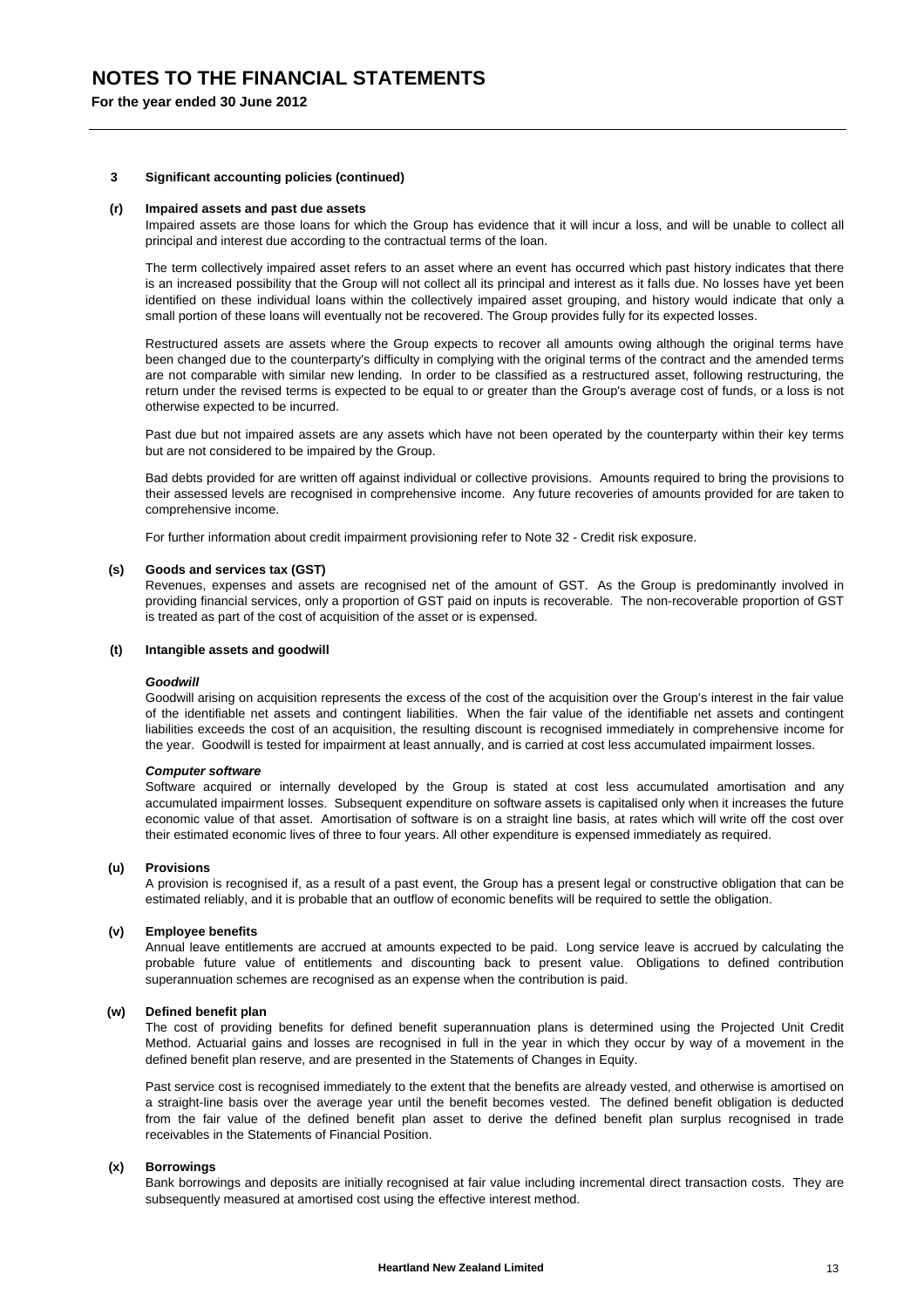## **NOTES TO THE FINANCIAL STATEMENTS**

**For the year ended 30 June 2012**

#### **3 Significant accounting policies (continued)**

#### **(y) Statements of Cash Flows**

The Statements of Cash Flows have been prepared using the direct method modified by the netting of certain cash flows associated with cash and cash equivalents, investments, related party balances, finance receivables and borrowings. Netting of cash flows provides more meaningful disclosure as many of the cash flows are received and paid on behalf of customers and reflect the activities of those customers rather than the Group.

#### **(z) Share schemes**

The Group provides benefits to staff in the form of share based payments, whereby staff provide services in exchange for shares. Currently in place is a discretionary share scheme and an executive share scheme, refer to Note 37 - Staff share ownership arrangements.

Under both of these schemes Heartland New Zealand Limited and the previous ultimate parent, Pyne Gould Corporation Limited undertake to transfer a specific number of its shares to various key staff at a specified future date on that staff member achieving certain criteria. The shares are issued at a price agreed by the directors and held in trust until all the conditions are satisfied. The expected benefit is expensed over the years over which any conditions are required to be met.

#### **(aa) New standards and interpretations not yet adopted**

A number of new standards, amendments to standards and interpretations are not yet effective for the year ended 30 June 2012, and have not been applied in preparing these financial statements. The new standards identified which may have an effect on the financial statements of the Group are:

| <b>Standard and description</b>                                                                                                                                                                                                                                                                                                                                  | <b>Effective</b><br>for annual<br>years<br>beginning<br>on or<br>after: | <b>Expected</b><br>to be<br>initially<br>applied in<br>year<br>ending: |
|------------------------------------------------------------------------------------------------------------------------------------------------------------------------------------------------------------------------------------------------------------------------------------------------------------------------------------------------------------------|-------------------------------------------------------------------------|------------------------------------------------------------------------|
| NZ IAS 12 Income Taxes, which introduces a presumption that an investment property is recovered 1 January<br>entirely through sale.                                                                                                                                                                                                                              | 2012                                                                    | 30 June<br>2013                                                        |
| NZ IAS 1 Presentation of Financial Statements, which requires an entity to present separately the<br>items of other comprehensive income that would be reclassified to comprehensive income in the<br>future if certain conditions are met.                                                                                                                      | 1 July<br>2012                                                          | 30 June<br>2013                                                        |
| NZ IFRS 10 Consolidated Financial Statements, which introduces a new approach to determining 1 January<br>which investees should be consolidated and provides a single model to be applied in the control<br>analysis for all investees.                                                                                                                         | 2013                                                                    | 30 June<br>2014                                                        |
| NZ IFRS 13 Fair Value Measurement, which defines fair value, and establishes a framework for 1 January<br>measuring fair value including disclosure requirements.                                                                                                                                                                                                | 2013                                                                    | 30 June<br>2014                                                        |
| NZ IFRS 12 Disclosure of Interests in Other Entities, which contains the disclosure requirements for 1 January<br>entities that have interests in subsidiaries, joint arrangements, associates and/or unconsolidated<br>structured entities.                                                                                                                     | 2013                                                                    | 30 June<br>2014                                                        |
| NZ IFRS 9 Financial Instruments, which specifies how an entity should classify and measure 1 January<br>financial assets and liabilities.                                                                                                                                                                                                                        | 2013                                                                    | 30 June<br>2014                                                        |
| NZ IAS 27 Separate Financial Statements, which carries forward existing accounting and disclosure 1 January<br>requirements for separate financial statements with minor clarifications.                                                                                                                                                                         | 2013                                                                    | 30 June<br>2014                                                        |
| NZ IFRS 7 Financial Instruments: Disclosures, amendment to offsetting financial assets and 1 January<br>financial liabilities.                                                                                                                                                                                                                                   | 2013                                                                    | 30 June<br>2014                                                        |
| NZ IAS 28 Investments in Associates and Joint Ventures, which amends IFRS 5 to apply to an 1 January<br>investment, or a portion of investment in an associate or joint venture that meets the criteria to be<br>classified as held for sale and on cessation of significant influence or joint control, the entity does<br>not remeasure the retained interest. | 2013                                                                    | 30 June<br>2014                                                        |
| NZ IAS 32 Financial Instruments: Presentation, amendment to offsetting financial assets and 1 January<br>financial liabilities.                                                                                                                                                                                                                                  | 2014                                                                    | 30 June<br>2015                                                        |
| NZ IAS 19 Employee Benefits, which requires actuarial gains and losses to be recognised 1 January<br>immediately in other comprehensive income and the expected return on plan assets recognised in<br>comprehensive income to be calculated based on the rate used to discount the defined benefit<br>obligation.                                               | 2015                                                                    | 30 June<br>2016                                                        |

Initial application of the above standards and interpretations relevant to the Group are not expected to have any material impact on the financial statements of the Group.

### **(ab) Changes in accounting policies**

There have been no material changes in accounting policies in the current year.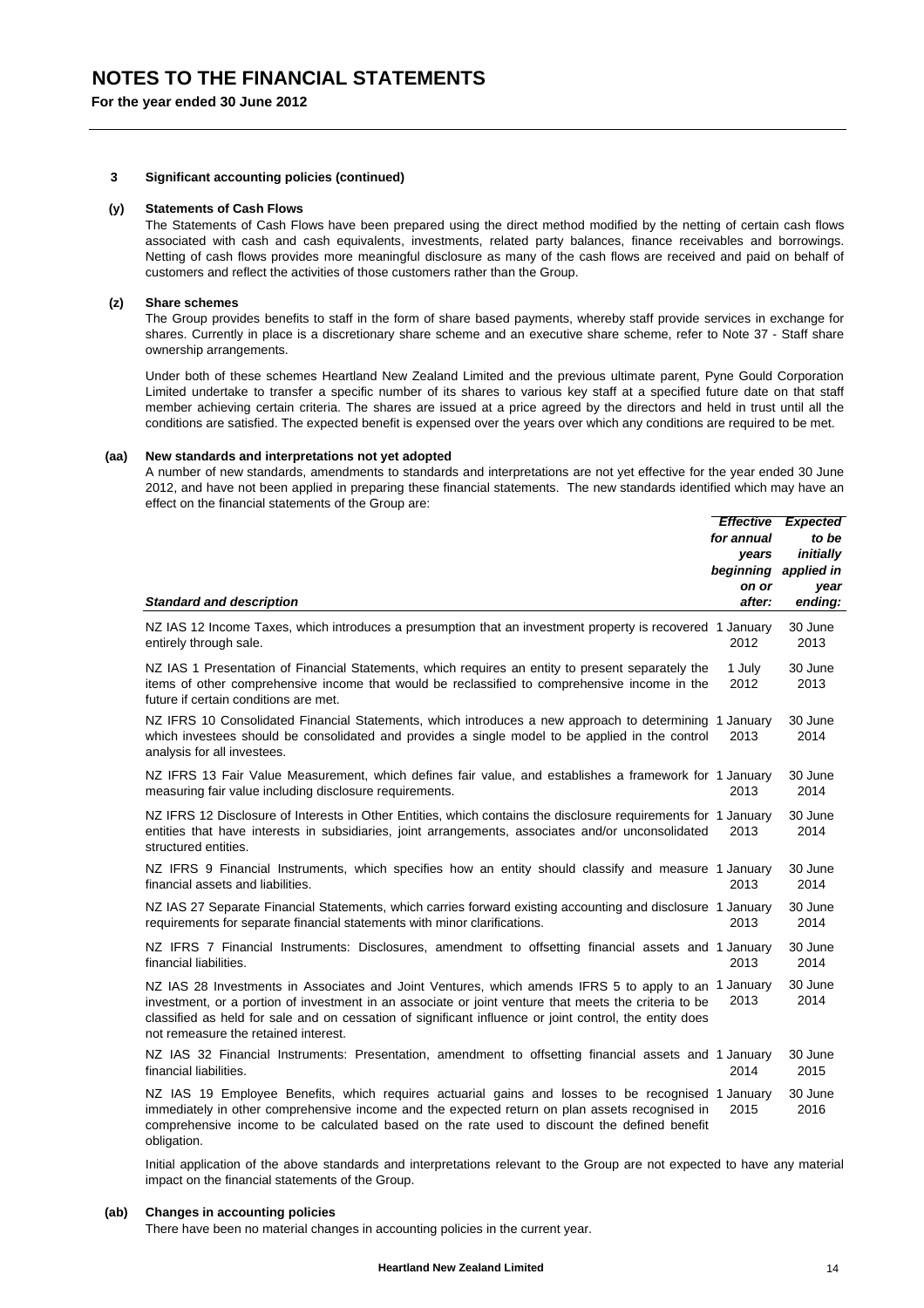#### **4 Segmental analysis**

Segment information is presented in respect of the Group's operating segments which are those used for the Group's management and internal reporting structure. During the year ended 30 June 2012, the operating segments were restructured to amalgamate Retail and Consumer into one segment. The comparative year has been restated to align with the new operating segments.

All income received is from external sources, except those transactions with related parties, refer to Note 29 - Related party transactions. Certain selling and administration expenses, such as premises, IT and support centre costs are not allocated to operating segments and are included in Other.

#### **Operating segments**

The Group operates predominantly within New Zealand and comprises the following main operating segments:

| <b>Retail and Consumer</b> | Providing a comprehensive range of financial services to New Zealand families,                                                                                                                   |
|----------------------------|--------------------------------------------------------------------------------------------------------------------------------------------------------------------------------------------------|
|                            | including term, transactional and savings based deposit accounts together with                                                                                                                   |
|                            | residential mortgage lending and motor vehicle finance.                                                                                                                                          |
| <b>Business</b>            | Providing term debt, plant and equipment finance, commercial mortgage lending and<br>working capital solutions for small-to-medium sized New Zealand businesses.                                 |
| Rural                      | Specialist financial services to the farming sector primarily offering livestock, rural<br>mortgage lending, seasonal and working capital financing, as well as leasing solutions to<br>farmers. |
| <b>Non-core Property</b>   | Funding assets in the non-core property division of MARAC and the Society.                                                                                                                       |

The Group's operating segments are different than the industry categories detailed in Note 32 - Credit risk exposure. The operating segments are primarily categorised by security type, whereas Note 32 - Credit risk exposure categorises exposures based on credit risk concentrations (refer to Note 32 for further details).

|                                                                 | <b>GROUP</b>        |                 |         |                 |           |           |  |
|-----------------------------------------------------------------|---------------------|-----------------|---------|-----------------|-----------|-----------|--|
|                                                                 | <b>Retail &amp;</b> |                 |         | Non-core        |           |           |  |
|                                                                 | <b>Consumer</b>     | <b>Business</b> | Rural   | <b>Property</b> | Other     | Total     |  |
|                                                                 | \$000               | \$000           | \$000   | \$000           | \$000     | \$000     |  |
| <b>Jun 12</b>                                                   |                     |                 |         |                 |           |           |  |
| Interest income                                                 | 94,606              | 49,867          | 41,391  | 12,630          | 6,654     | 205,148   |  |
| Interest expense                                                | 55,572              | 28,911          | 22,340  | 10,370          | 4,309     | 121,502   |  |
| Net interest income                                             | 39,034              | 20,956          | 19,051  | 2,260           | 2,345     | 83,646    |  |
| Net operating lease income                                      | 5,097               | 13              |         |                 |           | 5,110     |  |
| Net other income                                                | 927                 | 57              | 66      | 4,104           | 974       | 6,128     |  |
| Net operating income                                            | 45,058              | 21,026          | 19,117  | 6,364           | 3,319     | 94,884    |  |
| Depreciation and amortisation expense                           |                     |                 |         |                 | 1,830     | 1,830     |  |
| Other selling and administration<br>expenses                    | 11,475              | 5,273           | 5,837   | 6,350           | 34,782    | 63,717    |  |
| Selling and administration expenses                             | 11,475              | 5,273           | 5,837   | 6,350           | 36,612    | 65,547    |  |
| Profit / (loss) before impaired asset<br>expense and income tax | 33,583              | 15,753          | 13,280  | 14              | (33, 293) | 29,337    |  |
| Impaired asset expense                                          | 1,991               | 2,445           | 689     | 517             |           | 5,642     |  |
| Decrease in fair value of investment properties                 |                     |                 |         | 3,900           |           | 3,900     |  |
| Operating profit / (loss)                                       | 31,592              | 13,308          | 12,591  | (4, 403)        | (33, 293) | 19,795    |  |
| Share of equity accounted investee's profit                     |                     |                 |         |                 | 534       | 534       |  |
| Profit / (loss) before income tax                               | 31,592              | 13,308          | 12,591  | (4, 403)        | (32, 759) | 20,329    |  |
| Income tax expense                                              |                     |                 |         |                 | (3,277)   | (3,277)   |  |
| Profit / (loss) for the year                                    | 31,592              | 13,308          | 12,591  | (4, 403)        | (29, 482) | 23,606    |  |
| <b>Total assets</b>                                             | 989,352             | 540,228         | 478,582 | 160,168         | 179,759   | 2,348,089 |  |
| <b>Total liabilities</b>                                        |                     |                 |         |                 | 1,973,291 | 1,973,291 |  |
| <b>Total equity</b>                                             |                     |                 |         |                 | 374,798   | 374,798   |  |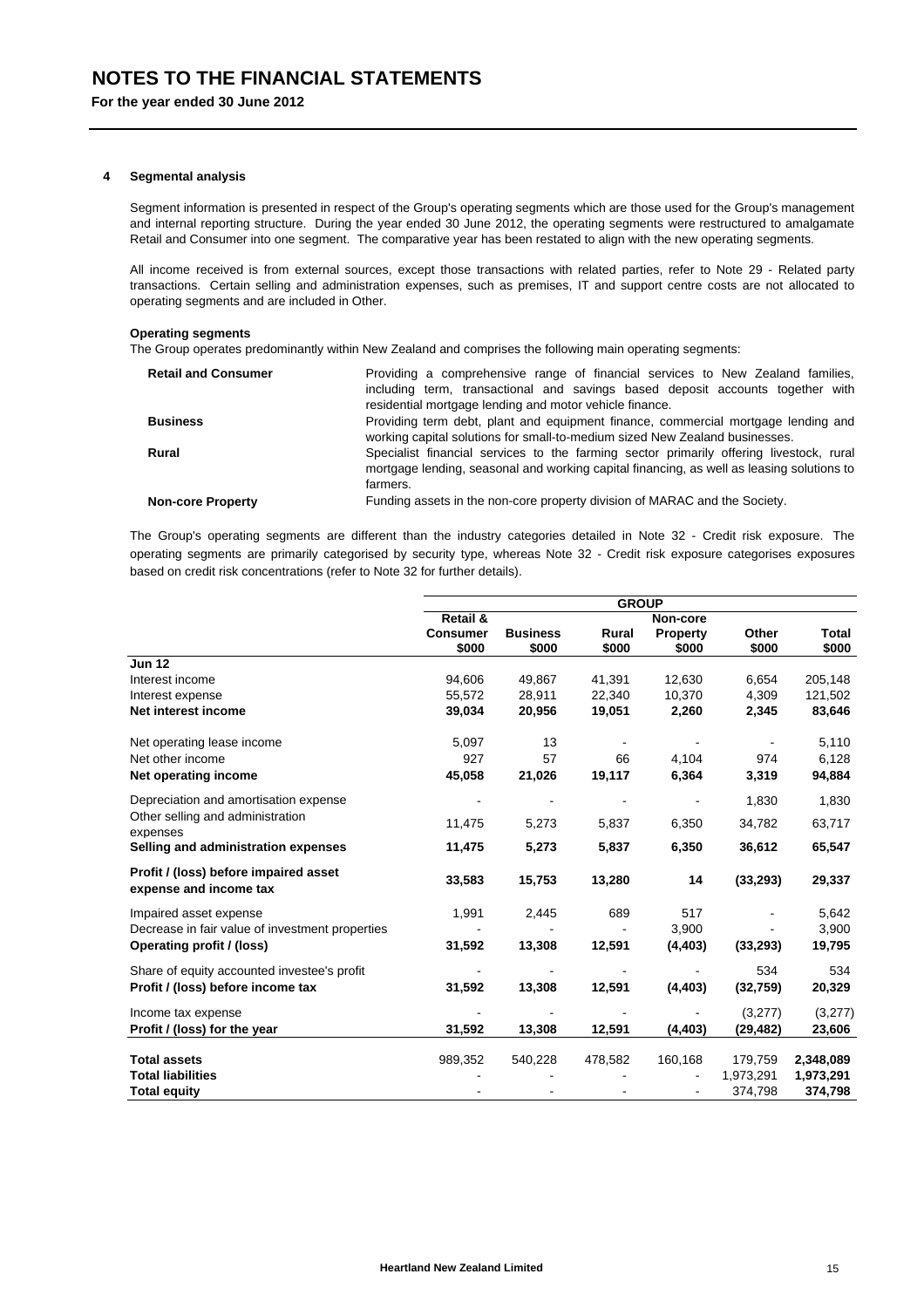## **4 Segmental analysis (continued)**

|                                                        | <b>GROUP</b>    |                 |                          |                |           |              |  |
|--------------------------------------------------------|-----------------|-----------------|--------------------------|----------------|-----------|--------------|--|
|                                                        | Retail &        |                 |                          | Non-core       |           |              |  |
|                                                        | <b>Consumer</b> | <b>Business</b> | Rural                    | Property       | Other     | <b>Total</b> |  |
|                                                        | \$000           | \$000           | \$000                    | \$000          | \$000     | \$000        |  |
| <b>Jun 11</b>                                          |                 |                 |                          |                |           |              |  |
| Interest income                                        | 90,280          | 39,178          | 4,242                    | 19,805         | 7,794     | 161,299      |  |
| Interest expense                                       | 56,972          | 22,040          | 2,599                    | 10,637         | 7,457     | 99,705       |  |
| Net interest income                                    | 33,308          | 17,138          | 1,643                    | 9,168          | 337       | 61,594       |  |
| Net operating lease income                             | 6,823           | 120             |                          |                |           | 6,943        |  |
| Net other income                                       | 543             | 21              |                          | 542            | 848       | 1,954        |  |
| Net operating income                                   | 40,674          | 17,279          | 1,643                    | 9,710          | 1,185     | 70,491       |  |
| Depreciation and amortisation expense                  |                 |                 |                          |                | 1,482     | 1,482        |  |
| Other selling and administration<br>expenses           | 8,996           | 3,983           | 1,048                    | 1,986          | 28,179    | 44,192       |  |
| Selling and administration expenses                    | 8,996           | 3,983           | 1,048                    | 1,986          | 29,661    | 45,674       |  |
| Profit before impaired asset expense<br>and income tax | 31,678          | 13,296          | 595                      | 7,724          | (28, 476) | 24,817       |  |
| Impaired asset expense                                 | 2,829           | 7,195           | 510                      | 2,764          |           | 13,298       |  |
| Operating profit / (loss)                              | 28,849          | 6,101           | 85                       | 4,960          | (28, 476) | 11,519       |  |
| Share of equity accounted investee's profit            |                 |                 | $\overline{\phantom{a}}$ | $\overline{a}$ | 82        | 82           |  |
| Profit / (loss) before income tax                      | 28,849          | 6,101           | 85                       | 4,960          | (28, 394) | 11,601       |  |
| Income tax expense                                     |                 |                 |                          |                | 4,458     | 4,458        |  |
| Profit/(loss) for the year                             | 28,849          | 6,101           | 85                       | 4,960          | (32, 852) | 7,143        |  |
|                                                        |                 |                 |                          |                |           |              |  |
| <b>Total assets</b>                                    | 1,035,118       | 476,367         | 75,961                   | 187,091        | 343,413   | 2,117,950    |  |
| <b>Total liabilities</b>                               |                 |                 |                          |                | 1,821,544 | 1,821,544    |  |
| <b>Total equity</b>                                    |                 |                 |                          |                | 296,406   | 296,406      |  |

## **5 Significant subsidiaries and interests in jointly controlled entities**

|                                                                                   |                                     | <b>Jun 12</b> | <b>Jun 11</b> |  |
|-----------------------------------------------------------------------------------|-------------------------------------|---------------|---------------|--|
| <b>Significant subsidiaries</b>                                                   | <b>Nature of business</b>           | % held        | % held        |  |
| <b>Heartland Building Society</b><br>and its subsidiaries:                        | <b>Financial services</b>           | 100%          | 100%          |  |
| <b>MARAC Finance Limited</b>                                                      | <b>Financial services</b>           | 100%          | 100%          |  |
| <b>PGG Wrightson Finance Limited</b>                                              | <b>Financial services</b>           | 100%          | $0\%$         |  |
| <b>VPS Parnell Limited</b>                                                        | Investment property holding company | 100%          | 100%          |  |
| <b>VPS Properties Limited</b>                                                     | Investment property holding company | 100%          | 100%          |  |
| <b>Heartland Financial Services Limited</b><br>and its jointly controlled entity: | Holding company                     | 100%          | 100%          |  |
| <b>MARAC JV Holdings Limited</b><br>and its subsidiary:                           | Holding company                     | 50%           | 50%           |  |
| <b>MARAC Insurance Limited</b>                                                    | Insurance services                  | 50%           | 50%           |  |

On 31 August 2011 the Group acquired 100% of the shares in PWF, an entity specialising in the provision of financial services to the rural sector, refer to Note 36 - Business Combinations for more details.

The Group includes Heartland ABCP Trust 1, CBS Warehouse A Trust, Heartland PIE Fund, Heartland Trust and CBS Charitable Trust, refer to Note 28 - Special Purpose entities for more details.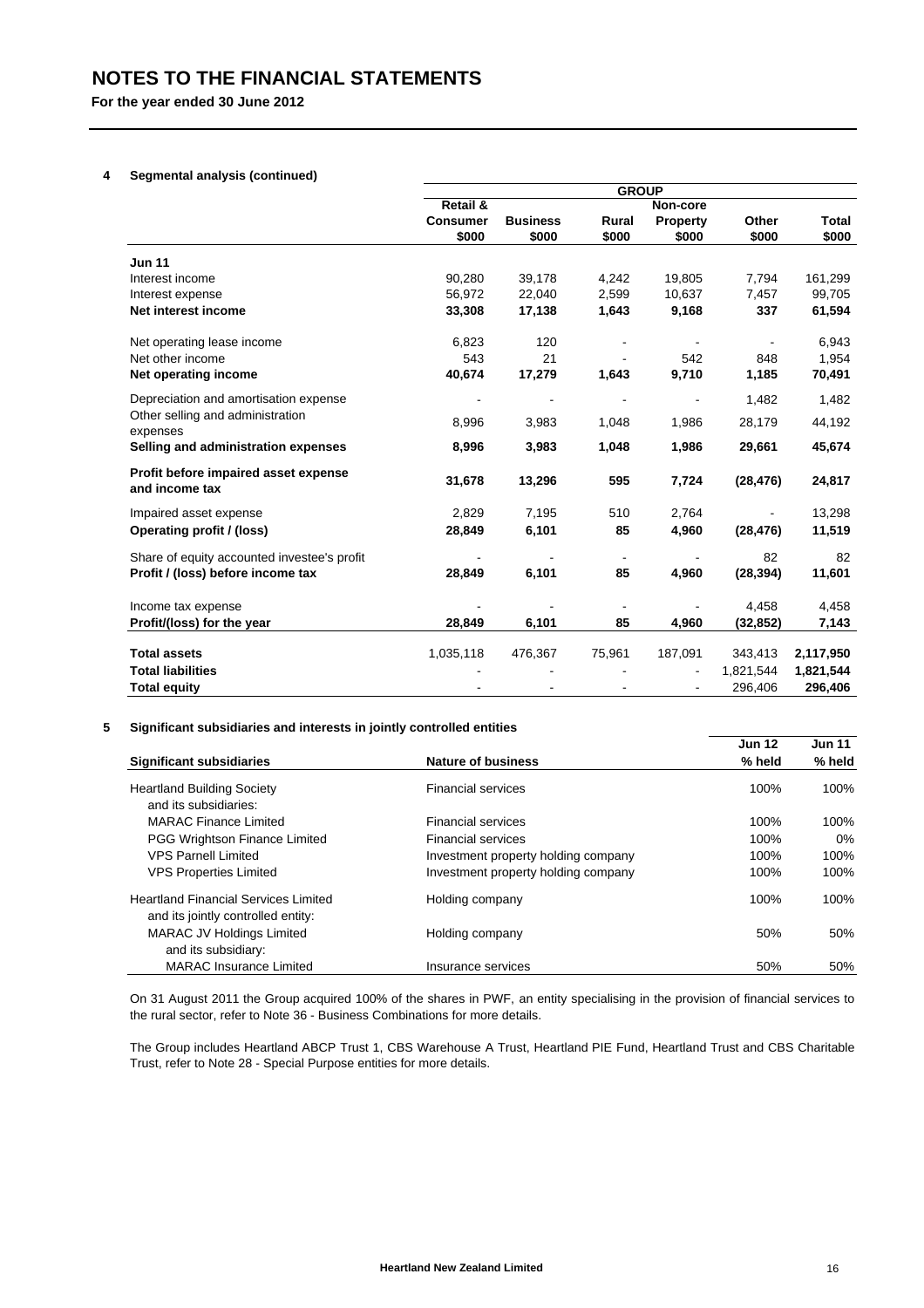## **6 Net interest income**

|                                            | <b>GROUP</b>  |               |               | <b>COMPANY</b> |  |
|--------------------------------------------|---------------|---------------|---------------|----------------|--|
|                                            | <b>Jun 12</b> | <b>Jun 11</b> | <b>Jun 12</b> | <b>Jun 11</b>  |  |
|                                            | \$000         | \$000         | \$000         | \$000          |  |
| Interest income                            |               |               |               |                |  |
| Cash and cash equivalents                  | 5,149         | 6,772         | 17            | 2              |  |
| Finance receivables                        | 199,526       | 154,527       |               |                |  |
| Derivatives held for risk management:      |               |               |               |                |  |
| - Net interest income on cash flow hedges  | 473           |               |               |                |  |
| <b>Total interest income</b>               | 205,148       | 161,299       | 17            | 2              |  |
| Interest expense                           |               |               |               |                |  |
| Retail deposits and debenture stock        | 100,769       | 78,327        |               |                |  |
| Bank and securitised borrowings            | 20,733        | 21,332        |               |                |  |
| Derivatives held for risk management:      |               |               |               |                |  |
| - Net interest expense on cash flow hedges |               | 46            |               |                |  |
| <b>Total interest expense</b>              | 121,502       | 99,705        | ٠             |                |  |
| Net interest income                        | 83.646        | 61,594        | 17            | 2              |  |

Included within the Group's interest income on finance receivables is \$2,674,000 (June 2011: \$5,902,000) on individually impaired assets.

## **7 Net operating lease income**

|                                       | <b>GROUP</b>  |               | <b>COMPANY</b>           |                          |
|---------------------------------------|---------------|---------------|--------------------------|--------------------------|
|                                       | <b>Jun 12</b> | <b>Jun 11</b> | <b>Jun 12</b>            | <b>Jun 11</b>            |
|                                       | \$000         | \$000         | \$000                    | \$000                    |
| <b>Operating lease income</b>         |               |               |                          |                          |
| Lease income                          | 13,065        | 14,277        | $\blacksquare$           | $\blacksquare$           |
| Gain on disposal of lease vehicles    | 1.999         | 3,796         | $\overline{\phantom{0}}$ | $\blacksquare$           |
| <b>Total operating lease income</b>   | 15.064        | 18.073        | ٠                        | ۰                        |
| <b>Operating lease expense</b>        |               |               |                          |                          |
| Depreciation on lease vehicles        | 9.149         | 10.490        | $\overline{\phantom{0}}$ | $\blacksquare$           |
| Direct lease costs                    | 805           | 640           | $\overline{\phantom{0}}$ | $\blacksquare$           |
| <b>Total operating lease expenses</b> | 9,954         | 11,130        | ٠                        | $\overline{\phantom{0}}$ |
| Net operating lease income            | 5,110         | 6,943         | ۰                        | ۰                        |

## **8 Selling and administration expenses**

|                                              |             | <b>GROUP</b>  |               | <b>COMPANY</b> |        |
|----------------------------------------------|-------------|---------------|---------------|----------------|--------|
|                                              |             | <b>Jun 12</b> | <b>Jun 11</b> | <b>Jun 12</b>  | Jun 11 |
|                                              | <b>NOTE</b> | \$000         | \$000         | \$000          | \$000  |
| Personnel expenses                           |             | 34.186        | 21,747        |                |        |
| Directors' fees                              |             | 804           | 497           | 628            | 497    |
| Superannuation                               |             | 475           | 302           | -              |        |
| Audit fees                                   |             | 576           | 416           | 60             | 77     |
| Audit related fees                           |             | 35            | 87            |                |        |
| Amortisation - intangible assets             | 21          | 1.075         | 978           | -              |        |
| Depreciation - property, plant and equipment | 22          | 755           | 504           |                |        |
| Operating lease expense as a lessee          |             | 1.648         | 1,277         |                |        |
| Legal and professional fees                  |             | 5.914         | 6.781         | 499            | 130    |
| Other operating expenses                     |             | 20.079        | 13.085        | 178            | 144    |
| Total selling and administration expenses    |             | 65.547        | 45.674        | 1,365          | 848    |

Audit related fees include professional fees in connection with trustee reporting, due diligence, review of prospectus documentation for various Group entities, accounting advice and review work completed.

Included in Directors' fees are Directors' fees the Company has paid on behalf of Heartland Building Society and its subsidiaries. Directors' fees for the Group were paid for by the previous ultimate parent, Pyne Gould Corporation up until 7 January 2011.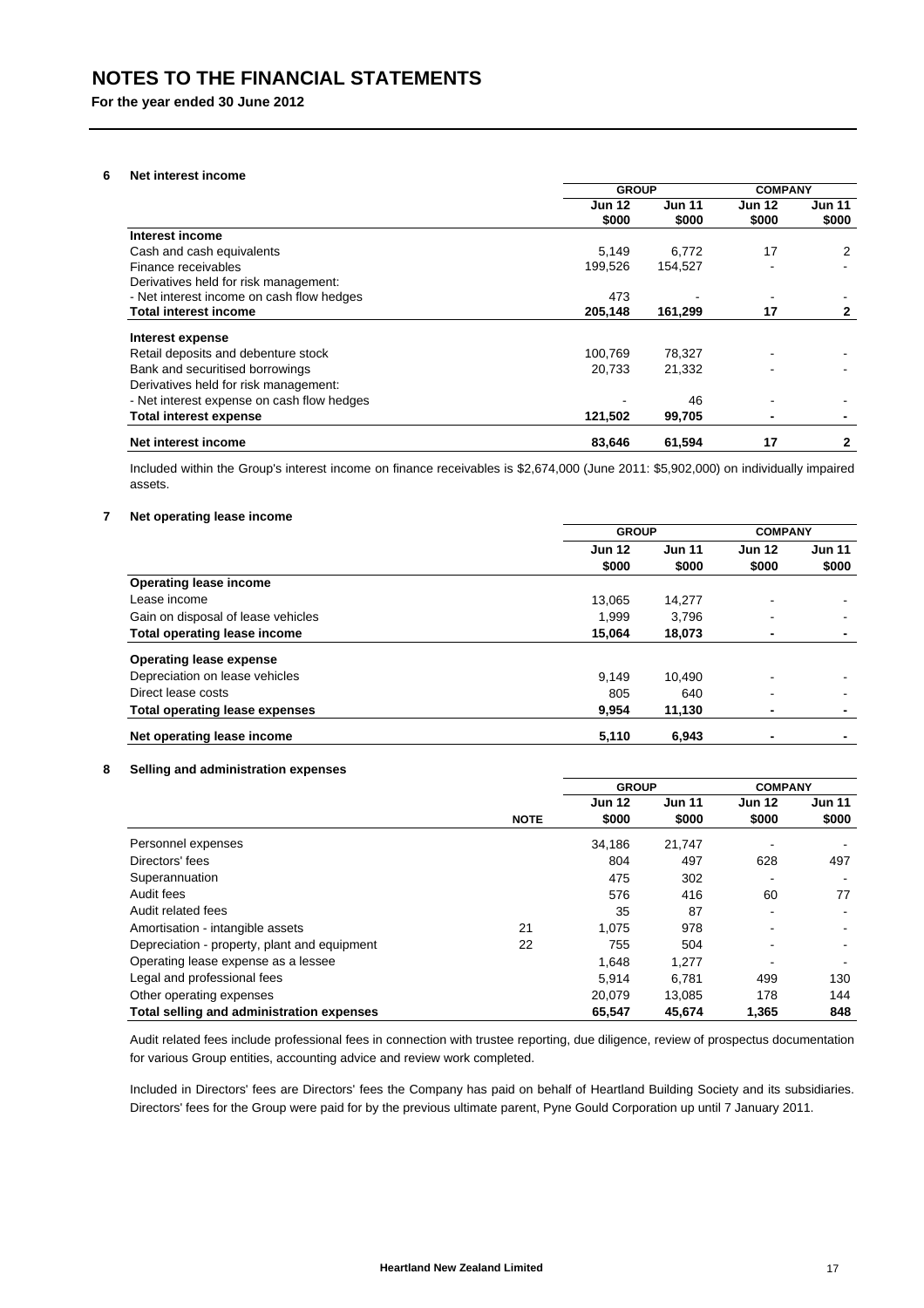#### **9 Income tax expense**

|                                                            | <b>GROUP</b>  |               | <b>COMPANY</b> |        |
|------------------------------------------------------------|---------------|---------------|----------------|--------|
|                                                            | <b>Jun 12</b> | <b>Jun 11</b> | <b>Jun 12</b>  | Jun 11 |
|                                                            | \$000         | \$000         | \$000          | \$000  |
| Current income tax expense / (benefit)                     |               |               |                |        |
| Current year                                               | 4,639         | 1,882         | (303)          | (254)  |
| Adjustments for prior year                                 | (3,218)       |               |                |        |
| Deferred tax (benefit) / expense                           |               |               |                |        |
| Origination and reversal of temporary differences          | 1,484         | 2,278         |                |        |
| Tax legislation changes                                    | (6, 182)      | 298           |                |        |
| Total income tax (benefit) / expense                       | (3,277)       | 4,458         | (303)          | (254)  |
| Reconciliation of effective tax rate                       |               |               |                |        |
| Profit before income tax                                   | 20,329        | 11,601        | 249            | 20     |
| Prima facie tax at 28% (2011: 30%)                         | 5,692         | 3,480         | 70             | 6      |
| Plus / (less) tax effect of items not taxable / deductible | 431           | 680           | 74             | (18)   |
| Adjustments for prior year                                 | (3,218)       |               |                |        |
| Dividends received                                         |               |               | (447)          | (242)  |
| Tax legislation changes                                    | (6, 182)      | 298           |                |        |
| Total income tax (benefit) / expense                       | (3,277)       | 4,458         | (303)          | (254)  |

In May 2010, legislation was passed to reduce the New Zealand corporate tax rate from 30% to 28%, effective for the 2012 income tax year. The tax effect in the prior year of \$298,000 is the impact on the value of deferred tax assets and liabilities as a result of the reduction in the corporate tax rate for the financial year commencing 1 July 2011.

On 29 August 2011, the Taxation (Tax Administration and Remedial Matters) Act 2011 received Royal Assent. This Act contains a retrospective legislative change in relation to mergers of building societies. The result is that the \$6.2 million benefit of future tax deductions which were lost on the merger of MARAC, SCBS and CBS are now available to entities in the Heartland New Zealand Consolidated (Tax) Group, and cash that would otherwise have been required to pay tax will now be available to the Group.

During the year MARAC made a subvention payment to MARAC Financial Services Limited (its former parent) for the use of tax losses to 31 May 2011. The amount paid was less than the tax rate of 30%. As a result the Group recognised a benefit of \$3.4 million included in adjustments for prior year.

#### **Tax recognised in other comprehensive income**

|                                |               |               | <b>GROUP</b> |               |               |        |  |
|--------------------------------|---------------|---------------|--------------|---------------|---------------|--------|--|
|                                |               | <b>Jun 12</b> |              |               | <b>Jun 11</b> |        |  |
|                                | <b>Before</b> | Tax           | Net of       | <b>Before</b> | Tax           | Net of |  |
|                                | tax           | expense       | tax          | tax           | expense       | tax    |  |
|                                |               | (benefit)     |              |               |               |        |  |
|                                | \$000         | \$000         | \$000        | \$000         | \$000         | \$000  |  |
| Cash flow hedges               | 476           | 98            | 378          | 851           | 255           | 596    |  |
| Available for sale investments | (147)         | (44)          | (103)        | 159           | 48            | 111    |  |
| Defined benefit plan           | (463)         | (28)          | (435)        | 20            | 6             | 14     |  |
|                                | (134)         | 26            | (160)        | 1,030         | 309           | 721    |  |

## **10 Imputation credit account**

|                                                     | <b>GROUP</b>  |                | <b>COMPANY</b>           |                          |               |
|-----------------------------------------------------|---------------|----------------|--------------------------|--------------------------|---------------|
|                                                     | <b>Jun 12</b> | <b>Jun 11</b>  |                          | <b>Jun 12</b>            | <b>Jun 11</b> |
|                                                     | \$000         | \$000<br>\$000 |                          | \$000                    |               |
| Balance at beginning of year                        | -             | 33,515         |                          |                          |               |
| Imputation credits forfeited on shareholding change | ٠             | (33,507)       | $\overline{\phantom{0}}$ |                          |               |
| Tax paid net of refunds                             | 23            | (8)            |                          | $\overline{\phantom{0}}$ |               |
| Balance at end of year                              | 23            | $\blacksquare$ |                          | ۰                        |               |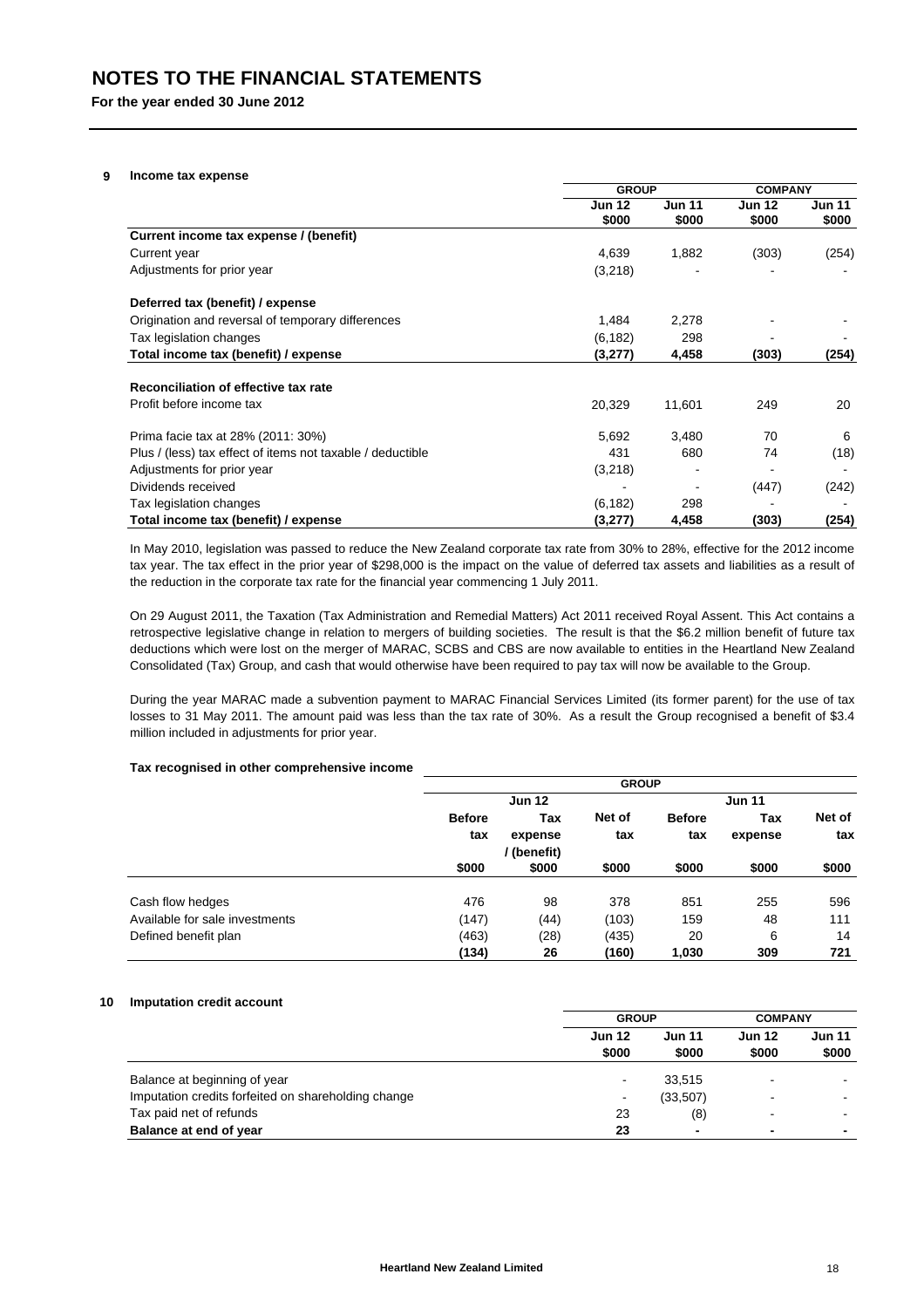#### **11 Earnings per share**

The calculation of basic and diluted earnings of 6c per share at 30 June 2012 (2011: 5c per share) is based on the profit for the year of \$23,606,000 (2011: \$7,143,000), and a weighted average number of shares on issue of 373,879,475 (2011: 144,201,000).

The earnings per share calculated based on the closing number of shares (refer Note 27 - Share capital) rather than the weighted average number of shares, results in basic and diluted earnings per share of 6c at 30 June 2012 (2011: 2c).

## **12 Reconciliation of profit after tax to net cash flows from operating activities**

|                                                                      | <b>GROUP</b>           |                        | <b>COMPANY</b>         |                        |
|----------------------------------------------------------------------|------------------------|------------------------|------------------------|------------------------|
|                                                                      | <b>Jun 12</b><br>\$000 | <b>Jun 11</b><br>\$000 | <b>Jun 12</b><br>\$000 | <b>Jun 11</b><br>\$000 |
| Profit for the year                                                  | 23,606                 | 7,143                  | 552                    | 274                    |
| Add / (less) non-cash items:                                         |                        |                        |                        |                        |
| Depreciation and amortisation expense                                | 1,830                  | 1,482                  |                        |                        |
| Change in fair value of investment properties                        | 3,900                  |                        |                        |                        |
| Impaired asset expense                                               | 5,642                  | 13,298                 |                        |                        |
| Deferred tax (benefit) / expense                                     | (2,978)                | 2,897                  |                        |                        |
| Derivative financial instruments revaluation                         | (219)                  | 5,419                  |                        |                        |
| Accruals                                                             | 529                    | 1,567                  |                        |                        |
| <b>Total non-cash items</b>                                          | 8,704                  | 24,663                 |                        |                        |
| Add / (less) movements in working capital items:                     |                        |                        |                        |                        |
| Other assets                                                         | 2,239                  | (10, 186)              | (271)                  | (32)                   |
| Current tax                                                          | (6,785)                | 1,479                  | (109)                  | (254)                  |
| <b>Other liabilities</b>                                             | 154                    | (2,009)                | 199                    | 165                    |
| Total movements in working capital items                             | (4, 392)               | (10, 716)              | (181)                  | (121)                  |
| Net cash flows from operating activities before movements in finance |                        |                        |                        |                        |
| receivables and operating lease vehicles                             | 27,918                 | 21,090                 | 371                    | 153                    |
| Movement in operating lease vehicles                                 | (1,823)                | 10,168                 |                        |                        |
| Movement in finance receivables                                      | (29,093)               | (29, 151)              |                        |                        |
| Net cash flows from operating activities                             | (2,998)                | 2,107                  | 371                    | 153                    |
|                                                                      |                        |                        |                        |                        |
| Cash and cash equivalents                                            | <b>GROUP</b>           |                        | <b>COMPANY</b>         |                        |
|                                                                      | <b>Jun 12</b><br>\$000 | <b>Jun 11</b><br>\$000 | <b>Jun 12</b><br>\$000 | <b>Jun 11</b><br>\$000 |
|                                                                      |                        |                        |                        |                        |
| Cash and cash equivalents                                            | 74,110                 | 251,357                | 469                    | 153                    |
| Cash and cash equivalents - securitised                              | 15,579                 | 15,830                 |                        |                        |
| Total cash and cash equivalents                                      | 89,689                 | 267,187                | 469                    | 153                    |

Cash and cash equivalents are short term funds held with New Zealand registered international banks.

## **14 Investments**

|                                       | <b>GROUP</b>           |                        | <b>COMPANY</b>         |                          |
|---------------------------------------|------------------------|------------------------|------------------------|--------------------------|
|                                       | <b>Jun 12</b><br>\$000 | <b>Jun 11</b><br>\$000 | <b>Jun 12</b><br>\$000 | Jun 11<br>\$000          |
| Public securities and corporate bonds | 24.327                 | 16.833                 | $\blacksquare$         | $\sim$                   |
| Local authority stock                 | -                      | 998                    |                        | $\sim$                   |
| <b>Total investments</b>              | 24.327                 | 17.831                 | -                      | $\overline{\phantom{0}}$ |

#### **15 Investment properties**

|                                | <b>GROUP</b>           |                          | <b>COMPANY</b>           |                        |
|--------------------------------|------------------------|--------------------------|--------------------------|------------------------|
|                                | <b>Jun 12</b><br>\$000 | <b>Jun 11</b><br>\$000   | <b>Jun 12</b><br>\$000   | <b>Jun 11</b><br>\$000 |
| Opening balance                | 34,499                 | $\overline{\phantom{a}}$ | $\blacksquare$           |                        |
| Acquisitions                   | 23,584                 | 34.499                   | $\overline{\phantom{0}}$ |                        |
| Additional capital expenditure | 2,153                  | ٠                        | $\,$                     |                        |
| Sales                          | (832)                  | $\overline{\phantom{0}}$ | $\blacksquare$           |                        |
| Decrease in fair value         | (3,900)                | $\overline{\phantom{a}}$ | $\overline{\phantom{0}}$ |                        |
| <b>Closing balance</b>         | 55,504                 | 34.499                   | ۰                        | $\blacksquare$         |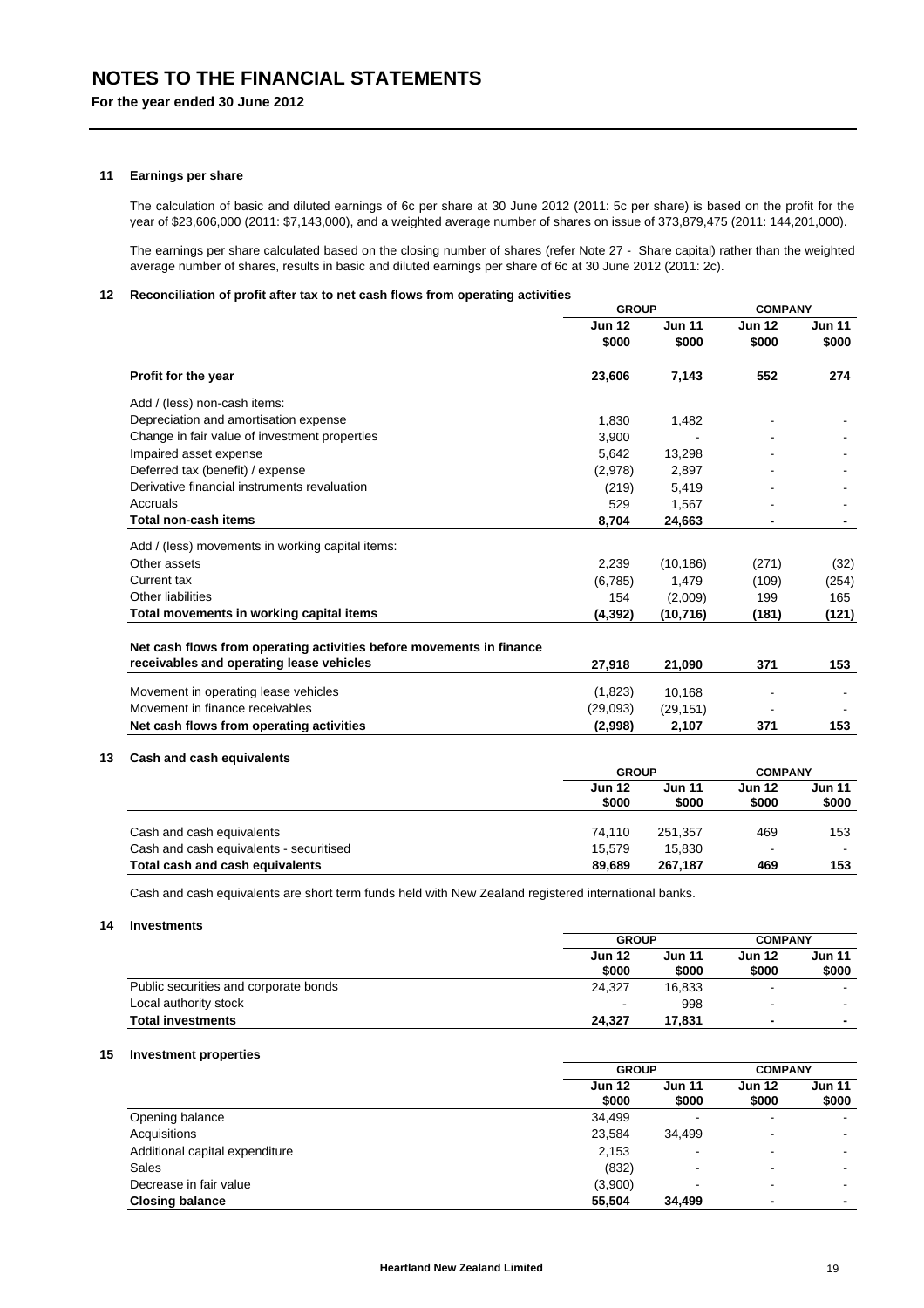#### **15 Investment properties (continued)**

From 31 December 2010, the Group (through VPS Properties Limited and VPS Parnell Limited) began acquiring investment properties as a result of enforcement of security over finance receivables. The acquisitions by VPS Properties Limited and VPS Parnell Limited were funded by advances from the Society and MARAC to those acquiring entities. These advances are covered by the RECL management agreement. Refer to Note 29 - Related party transactions for further detail.

The carrying amount of investment properties at 30 June 2012 is the fair value based on independent valuations and current sale and purchase agreements. Valuations have been obtained from the following independent valuers who hold recognised professional qualifications:

|                                   | Date of   |
|-----------------------------------|-----------|
| Name of valuer                    | valuation |
| <b>Bayleys Valuations Limited</b> | 01 Jun 12 |
| <b>Bayleys Valuations Limited</b> | 12 Jul 12 |
| Sheldon & Partners Limited        | 19 Jun 12 |
| Gribble Churchton Taylor Limited  | 21 Jun 12 |
| Telfer Young (Hawkes Bay) Limited | 29 Jun 12 |

During the year ended 30 June 2012, the Group recognised rental income of \$4,094,000 (2011: \$542,000) included in other income, direct operating expenses of \$2,975,000 (2011: \$198,000) arising from investment property that generated rental income and direct operating expenses of \$107,000 (2011: nil) arising from investment property that did not generate rental income.

### **16 Finance receivables**

|                                              | <b>GROUP</b>           |                        |                        | <b>COMPANY</b>         |  |
|----------------------------------------------|------------------------|------------------------|------------------------|------------------------|--|
|                                              | <b>Jun 12</b><br>\$000 | <b>Jun 11</b><br>\$000 | <b>Jun 12</b><br>\$000 | <b>Jun 11</b><br>\$000 |  |
| Non-securitised                              |                        |                        |                        |                        |  |
| Gross finance receivables                    | 1.828.201              | 1,535,183              |                        |                        |  |
| Less allowance for impairment                | 26.693                 | 37.565                 |                        |                        |  |
| Total non-securitised finance receivables    | 1,801,508              | 1,497,618              | -                      |                        |  |
| <b>Securitised</b>                           |                        |                        |                        |                        |  |
| Gross finance receivables                    | 277.501                | 210.425                |                        |                        |  |
| Less allowance for impairment                | 733                    | 732                    |                        |                        |  |
| <b>Total securitised finance receivables</b> | 276,768                | 209.693                | -                      |                        |  |
| <b>Total finance receivables</b>             | 2,078,276              | 1.707.311              |                        |                        |  |

Refer to Note 36 - Business Combinations for information about the acquisition of finance receivables.

#### **17 Operating lease vehicles**

|                                  | <b>GROUP</b>  |               | <b>COMPANY</b> |                          |
|----------------------------------|---------------|---------------|----------------|--------------------------|
|                                  | <b>Jun 12</b> | <b>Jun 11</b> | <b>Jun 12</b>  | <b>Jun 11</b>            |
|                                  | \$000         | \$000         | \$000          | \$000                    |
| Cost                             |               |               |                |                          |
| Opening balance                  | 47,230        | 60,264        | ۰              |                          |
| <b>Additions</b>                 | 16,905        | 11,910        |                |                          |
| <b>Disposals</b>                 | (12, 899)     | (24, 944)     |                | $\blacksquare$           |
| <b>Closing balance</b>           | 51,236        | 47,230        | ٠              | $\overline{\phantom{0}}$ |
| <b>Accumulated depreciation</b>  |               |               |                |                          |
| Opening balance                  | 14,503        | 17,369        |                |                          |
| Depreciation charge for the year | 9,149         | 10,490        |                |                          |
| <b>Disposals</b>                 | (6,966)       | (13, 356)     |                |                          |
| <b>Closing balance</b>           | 16,686        | 14,503        | ٠              | $\overline{\phantom{0}}$ |
| Opening net book value           | 32,727        | 42,895        |                |                          |
| Closing net book value           | 34,550        | 32,727        | -              |                          |

The future minimum lease payments under non-cancellable operating leases not later than one year is \$11,123,000 (2011: \$10,478,000), within one to five years is \$7,635,000 (2011: \$9,011,000) and over five years is \$7,000 (2011: nil).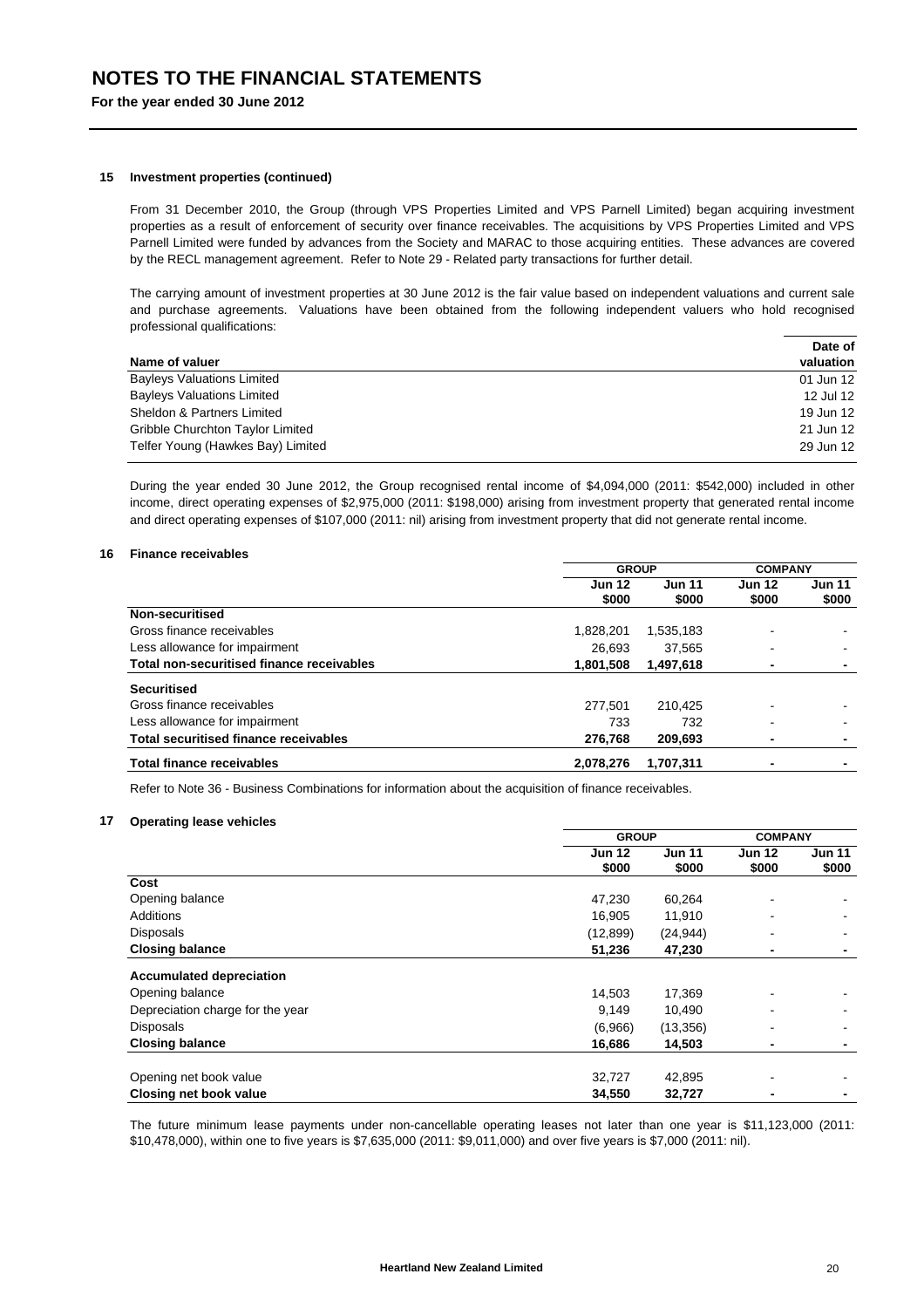## **NOTES TO THE FINANCIAL STATEMENTS**

**For the year ended 30 June 2012**

| 18<br>Other assets               |             |                        | <b>GROUP</b>           |                        | <b>COMPANY</b>           |
|----------------------------------|-------------|------------------------|------------------------|------------------------|--------------------------|
|                                  | <b>NOTE</b> | <b>Jun 12</b><br>\$000 | <b>Jun 11</b><br>\$000 | <b>Jun 12</b><br>\$000 | <b>Jun 11</b><br>\$000   |
| Derivative financial assets      | 26          | 2,122                  | 3,048                  | $\blacksquare$         |                          |
| Trade receivables                |             | 3,080                  | 3,260                  | $\blacksquare$         |                          |
| Due from related parties         | 29          | $\blacksquare$         | -                      | 194                    | $\overline{\phantom{0}}$ |
| <b>GST</b> receivable            |             |                        |                        | 14                     | 11                       |
| Prepayments                      |             | 10,583                 | 13.121                 | 109                    | 21                       |
| <b>Total other assets</b>        |             | 15,785                 | 19,429                 | 317                    | 32                       |
| 19<br>Investment in subsidiaries |             | <b>GROUP</b>           |                        | <b>COMPANY</b>         |                          |

### **19 Investment in subsidiaries**

|                                             | <b>Jun 12</b>            | <b>Jun 11</b>            | <b>Jun 12</b> | <b>Jun 11</b> |
|---------------------------------------------|--------------------------|--------------------------|---------------|---------------|
|                                             | \$000                    | \$000                    | \$000         | \$000         |
| <b>Heartland Building Society</b>           | $\blacksquare$           | $\overline{\phantom{a}}$ | 339.843       | 283.843       |
| <b>Heartland Financial Services Limited</b> | $\sim$                   | $\sim$                   | 2.500         | 2.500         |
| Total investments in subsidiaries           | $\overline{\phantom{0}}$ | $\blacksquare$           | 342.343       | 286.343       |

All subsidiary companies were incorporated in New Zealand.

Refer to Note 1 - Reporting entity and Note 27 - Share capital for more information.

## **20 Investment in joint venture**

| Investment in joint venture                 | <b>GROUP</b>  |               | <b>COMPANY</b> |               |
|---------------------------------------------|---------------|---------------|----------------|---------------|
|                                             | <b>Jun 12</b> | <b>Jun 11</b> | <b>Jun 12</b>  | <b>Jun 11</b> |
|                                             | \$000         | \$000         | \$000          | \$000         |
| Carrying amount at beginning of year        | 2,582         |               |                |               |
| Investment in joint venture                 |               | 2,500         |                |               |
| Equity accounted earnings of joint venture  | 534           | 82            |                |               |
| Carrying amount at end of year              | 3,116         | 2,582         |                |               |
| Total assets of joint venture               | 6,927         | 5.934         |                |               |
| Total liabilities of joint venture          | 3,453         | 3.538         |                |               |
| Total income of joint venture               | 2,842         | 882           | -              |               |
| Total net profit after tax of joint venture | 769           | 348           |                |               |

On 7 January 2011 Heartland Financial Services Limited (HFSL), a wholly owned subsidiary of the Company, acquired 50% of MJV for \$2.5 million. MJV is jointly owned by HFSL and the New Zealand Automobile Association Limited.

Since 7 January 2011, the Group has equity accounted its investment in MJV to recognise a 50% share of the consolidated MJV profits or losses and reserve movements. MJV earnings prior to 7 January 2011 are attributable to the previous ultimate parent, Pyne Gould Corporation (PGC).

## **21 Intangible assets and goodwill**

| Intangible assets and goodwill |                 | <b>GROUP</b>     |         |                          | <b>COMPANY</b>   |                |  |  |
|--------------------------------|-----------------|------------------|---------|--------------------------|------------------|----------------|--|--|
|                                | Computer        | Goodwill /       |         | Computer                 | Goodwill /       |                |  |  |
|                                | <b>Software</b> | <b>Trademark</b> | Total   | <b>Software</b>          | <b>Trademark</b> | Total          |  |  |
|                                | \$000           | \$000            | \$000   | \$000                    | \$000            | \$000          |  |  |
| Cost                           |                 |                  |         |                          |                  |                |  |  |
| Opening balance 1 July 2010    | 3,722           |                  | 3,722   | ۰                        |                  |                |  |  |
| Additions                      | 1.337           | 46               | 1.383   | $\blacksquare$           |                  | $\blacksquare$ |  |  |
| Acquired on amalgamation       | 1,083           | 20,141           | 21.224  | ٠                        | $\blacksquare$   | $\blacksquare$ |  |  |
| Closing balance 30 June 2011   | 6,142           | 20,187           | 26,329  | ٠                        | ٠                | ۰              |  |  |
| Opening balance 1 July 2011    | 6.142           | 20.187           | 26.329  | $\overline{\phantom{a}}$ |                  |                |  |  |
| Additions                      | 2,370           | 100              | 2,470   | ۰                        |                  | $\blacksquare$ |  |  |
| <b>Disposals</b>               | (1,764)         |                  | (1,764) | $\blacksquare$           |                  | $\blacksquare$ |  |  |
| Closing balance 30 June 2012   | 6,748           | 20,287           | 27,035  | ٠                        | -                | ٠              |  |  |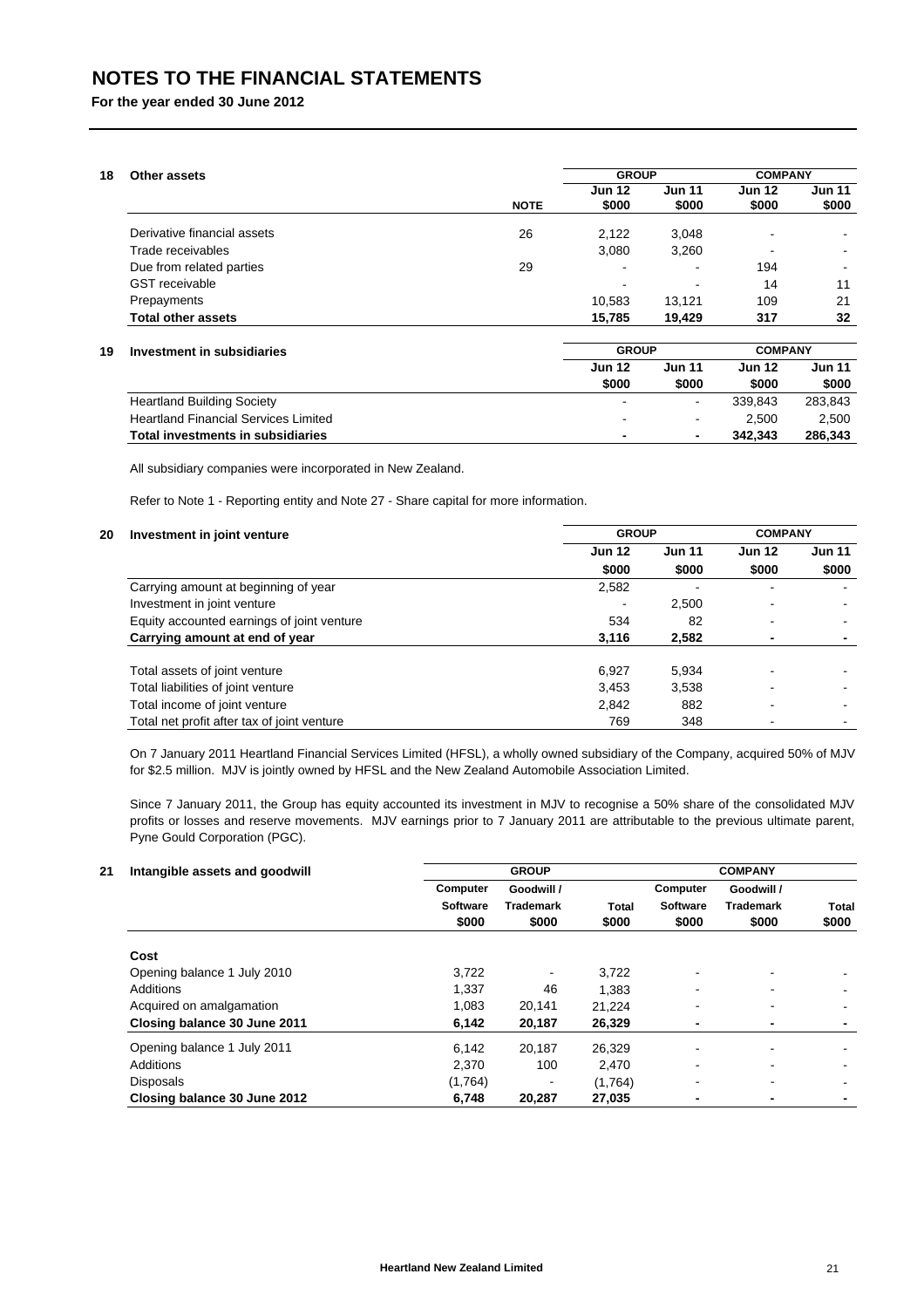| Intangible assets and goodwill (continued) |                 | <b>GROUP</b>     |              |          | <b>COMPANY</b>   |                          |
|--------------------------------------------|-----------------|------------------|--------------|----------|------------------|--------------------------|
|                                            | Computer        | Goodwill /       |              | Computer | Goodwill /       |                          |
|                                            | <b>Software</b> | <b>Trademark</b> | <b>Total</b> | Software | <b>Trademark</b> | Total                    |
|                                            | \$000           | \$000            | \$000        | \$000    | \$000            | \$000                    |
| <b>Accumulated amortisation</b>            |                 |                  |              |          |                  |                          |
| Opening balance 1 July 2010                | 2,821           | $\blacksquare$   | 2,821        |          |                  |                          |
| Amortisation charge for the year           | 978             |                  | 978          |          |                  |                          |
| Acquired on amalgamation                   | 928             | $\blacksquare$   | 928          |          | $\blacksquare$   | $\blacksquare$           |
| Closing balance 30 June 2011               | 4,727           | ٠                | 4,727        |          | ۰                | $\overline{\phantom{a}}$ |
| Opening balance 1 July 2011                | 4,727           | $\blacksquare$   | 4,727        |          |                  |                          |
| Amortisation charge for the year           | 1,075           | $\blacksquare$   | 1.075        |          |                  |                          |
| <b>Disposals</b>                           | (1,764)         | $\blacksquare$   | (1,764)      |          | ۰                | $\blacksquare$           |
| Closing balance 30 June 2012               | 4,038           | ٠                | 4,038        |          |                  |                          |
| Opening net book value                     | 1,415           | 20,187           | 21,602       |          |                  |                          |
| Closing net book value                     | 2,710           | 20,287           | 22,997       |          |                  |                          |

On 5 January 2011, 100% of each of SCBS and CBS amalgamated to form the Society, refer to Note 36 - Business Combinations. As part of this amalgamation \$20.1 million of goodwill was recognised.

Goodwill of \$20.1 million has not been allocated to individual cash generating units, as the future economic benefit is attributable to all business units. The Group's management and board continue to monitor goodwill at a group level.

| Property, plant and equipment    | <b>GROUP</b>  |               | <b>COMPANY</b> |               |
|----------------------------------|---------------|---------------|----------------|---------------|
|                                  | <b>Jun 12</b> | <b>Jun 11</b> | <b>Jun 12</b>  | <b>Jun 11</b> |
|                                  | \$000         | \$000         | \$000          | \$000         |
| Cost                             |               |               |                |               |
| Opening balance                  | 15,191        | 4,284         | $\blacksquare$ |               |
| Additions                        | 735           | 448           | ۰              |               |
| Acquired on acquisition          | 22            |               | $\blacksquare$ |               |
| Acquired on amalgamation         |               | 10,470        | ۰              |               |
| <b>Disposals</b>                 | (2,787)       | (11)          | ۰              |               |
| <b>Closing balance</b>           | 13,161        | 15,191        | ٠              | -             |
| <b>Accumulated depreciation</b>  |               |               |                |               |
| Opening balance                  | 5,112         | 3,764         |                |               |
| Depreciation charge for the year | 755           | 504           |                |               |
| Acquired on amalgamation         |               | 855           | ۰              |               |
| <b>Disposals</b>                 | (2,773)       | (11)          | $\blacksquare$ |               |
| <b>Closing balance</b>           | 3,094         | 5,112         | $\blacksquare$ |               |
| Opening net book value           | 10,079        | 520           |                |               |
| Closing net book value           | 10,067        | 10,079        | -              |               |

## 23 Deferred **\***

| Deferred tax                         | <b>GROUP</b>  | <b>COMPANY</b> |               |               |
|--------------------------------------|---------------|----------------|---------------|---------------|
|                                      | <b>Jun 12</b> | <b>Jun 11</b>  | <b>Jun 12</b> | <b>Jun 11</b> |
|                                      | \$000         | \$000          | \$000         | \$000         |
| Property, plant and equipment        |               | 67             |               |               |
| Employee entitlements                | 1,201         | 584            |               |               |
| Finance receivables                  | 7,475         | 4,984          |               |               |
| Trade and other payables             | 152           | 145            |               |               |
| Investment properties                | 1,054         |                |               |               |
| Derivatives held for risk management | 392           | 527            |               |               |
| Tax assets                           | 10,274        | 6,307          |               |               |
| Property, plant and equipment        | 877           |                |               |               |
| Intangible assets                    | 52            | 67             |               |               |
| Operating lease vehicles             | 1,202         | 1,537          |               |               |
| <b>Tax liabilities</b>               | 2,131         | 1,604          |               |               |
| Net tax assets                       | 8,143         | 4,703          |               |               |

The corporate tax rate changed from 30% to 28% effective 1 July 2011. The tax effect on the temporary differences reported above, that did not reverse prior to this change in tax rate, was a decrease in the Group's deferred tax asset of \$336,000 in June 2011.

**COMPANY**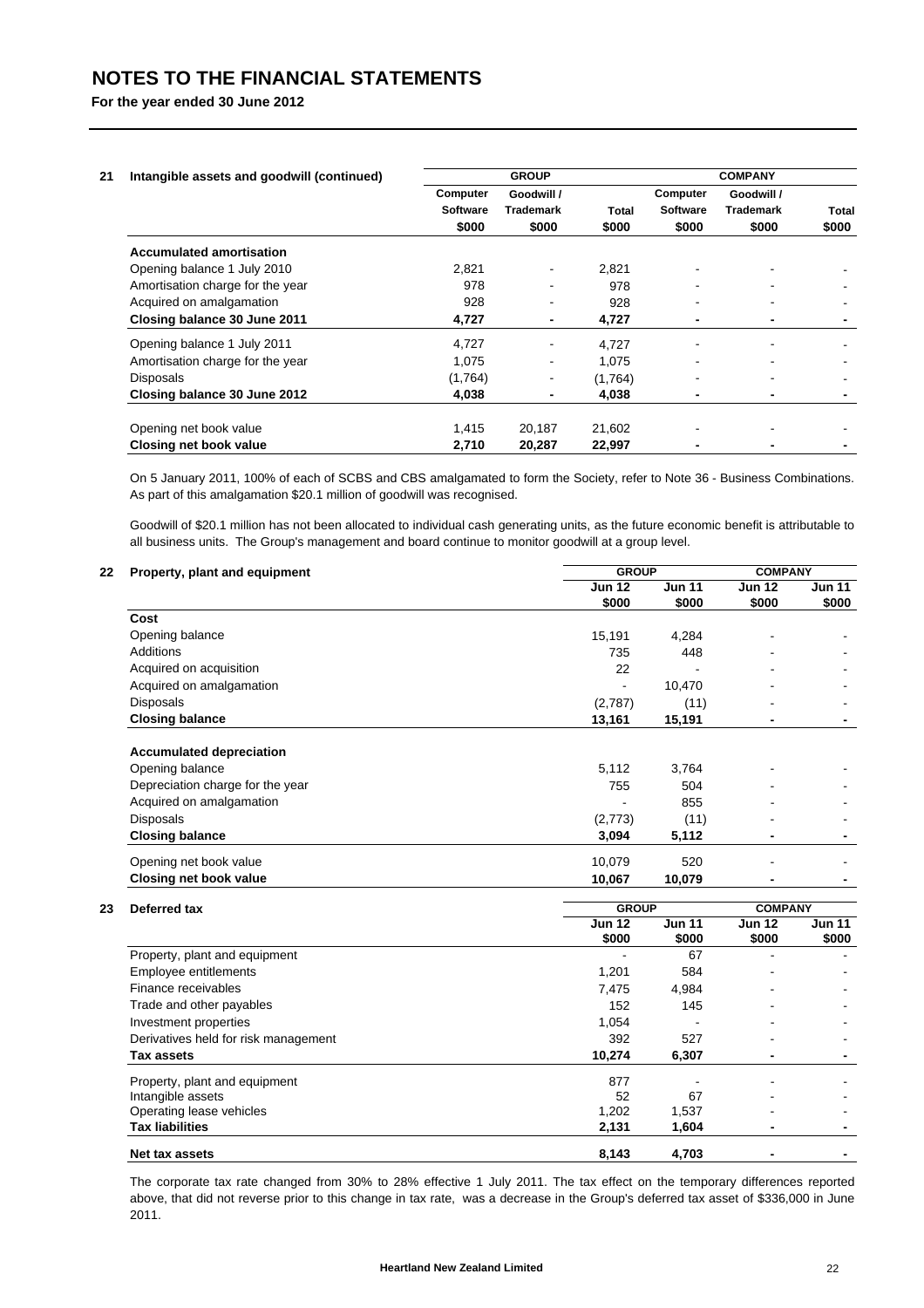#### **23 Deferred tax (continued)**

All deferred tax movements are included in profit or loss except for those in respect of the available for sale and hedging reserves which are recognised in other comprehensive income.

### **24 Borrowings**

|                                                 | <b>GROUP</b>           |                        | <b>COMPANY</b>         |                          |
|-------------------------------------------------|------------------------|------------------------|------------------------|--------------------------|
|                                                 | <b>Jun 12</b><br>\$000 | <b>Jun 11</b><br>\$000 | <b>Jun 12</b><br>\$000 | Jun 11<br>\$000          |
| Bank borrowings sourced from New Zealand        | 50.010                 | $\,$                   |                        |                          |
| Deposits sourced from New Zealand               | 1.549.468              | 1.532.468              |                        |                          |
| Deposits sourced from overseas                  | 75.652                 | 60.779                 |                        |                          |
| Securitised borrowings sourced from New Zealand | 264.359                | 194.277                |                        |                          |
| <b>Total borrowings</b>                         | 1.939.489              | 1,787,524              |                        | $\overline{\phantom{0}}$ |

The Group has bank facilities totalling \$650.0 million (2011: \$475.0 million). Prior to the amalgamation, there was no significant concentration of deposits from any region. As at 30 June 2012, 42% (2011: 37%) of deposits are from the Canterbury region.

Bank borrowings and deposits (which include NZDX bonds) rank equally and are unsecured. Deposits are issued in terms of a Master Trust Deed, Supplemental Trust Deed (Accounts) and Supplemental Trust Deed (Bonds) each dated 29 October 2010 and a Supplemental Trust Deed dated 14 December 2010 (collectively the Trust Deeds), all with Trustee Executors Limited as trustee in respect of deposits.

The Group has securitisation facilities in relation to the Trusts totalling \$450.0 million. On 27 February 2012, the Group entered into an agreement with its securitisation facility provider to extend the maturity date of Heartland ABCP Trust 1 \$300 million securitisation facility to 6 February 2013. On 19 December 2011, the Group entered into an agreement to increase CBS Warehouse A Trust securitisation facility by \$100 million to \$175 million. \$25 million of this increase matured on 1 April 2012. The maturity date of the remaining \$150 million CBS Warehouse A Trust securitisation facility is 22 July 2013.

Investors in Heartland ABCP Trust 1 rank equally with each other and are secured over the securitised assets of that Trust. Investors in CBS Warehouse A Trust Securitisation rank equally with each other and are secured over the securitised assets of that Trust.

## **25 Trade and other payables**

|                                  | <b>NOTE</b> | <b>Jun 12</b><br>\$000 | <b>Jun 11</b><br>\$000 | <b>Jun 12</b><br>\$000 | <b>Jun 11</b><br>\$000 |
|----------------------------------|-------------|------------------------|------------------------|------------------------|------------------------|
| Derivative financial liabilities | 26          | 1.459                  | 2.444                  |                        |                        |
| Trade payables                   |             | 13.734                 | 13.173                 | 300                    | 165                    |
| GST payable                      |             | 14.014                 | 13.780                 |                        | $\blacksquare$         |
| Due to related parties           | 29          |                        | 104                    | 78                     |                        |
| Employee benefits                |             | 4,595                  | 2,563                  |                        | -                      |
| Total trade and other payables   |             | 33,802                 | 32.064                 | 378                    | 165                    |

#### **26 Derivative financial instruments**

| Delivative illianulai Ilistruments             | unuu          |               |               | <b>UUMI ANI</b> |  |
|------------------------------------------------|---------------|---------------|---------------|-----------------|--|
|                                                | <b>Jun 12</b> | <b>Jun 11</b> | <b>Jun 12</b> | Jun 11          |  |
|                                                | \$000         | \$000         | \$000         | \$000           |  |
| Qualifying fair value hedges - non-securitised | 2,122         | 3.048         |               |                 |  |
| <b>Total derivative financial assets</b>       | 2.122         | 3.048         |               | ۰               |  |
| Qualifying fair value hedges - non-securitised | 297           | 979           |               |                 |  |
| Qualifying fair value hedges - securitised     | 118           | 148           |               |                 |  |
| Qualifying cash flow hedges - securitised      | 1.044         | 1.317         |               |                 |  |
| <b>Total derivative financial liabilities</b>  | 1.459         | 2.444         |               | ۰               |  |

**GROUP**

**GROUP**

Derivatives consist of interest rate swaps held to manage the Group's exposure to interest rate repricing risk on its interest bearing assets and liabilities.

The Group uses interest rate swaps to hedge the interest rate risk arising from its commercial paper issuance and its current and future floating rate bank debt and designates those swaps as qualifying cash flow hedges. The Group uses interest rate swaps to hedge the interest rate risk arising from deposits and fixed rate mortgage loans and designates these swaps as qualifying fair value hedges

Securitised derivatives are held in the name of the Trusts to hedge the interest rate risk arising in the Trusts.

**COMPANY**

**COMPANY**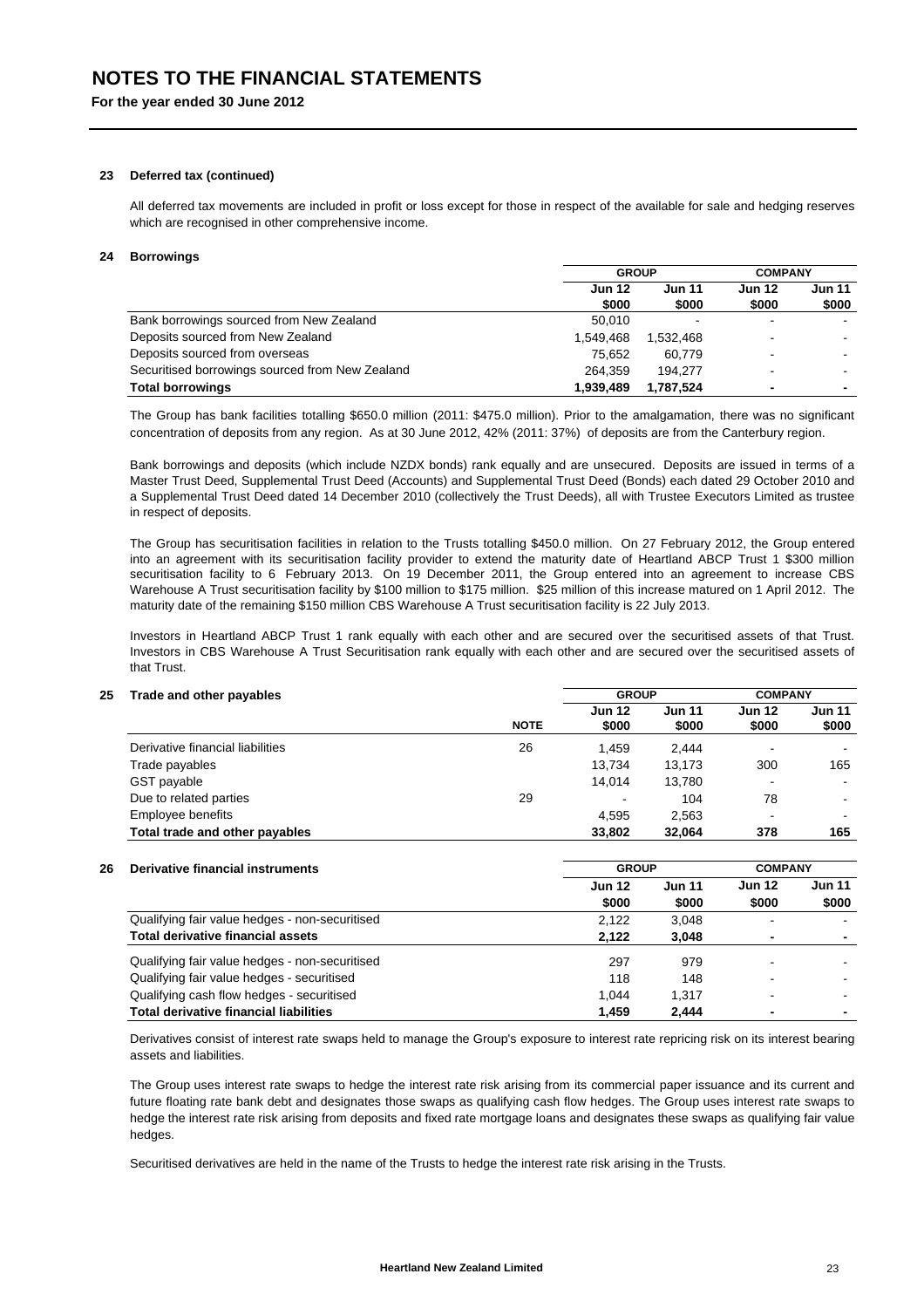#### **27 Share capital**

The share capital reflected in the following note represents the share capital of the Company. This differs from the share capital reflected in the Group Statement of Financial Position as a result of the reverse acquisition accounting applied, refer Note 1 - Reporting Entity.

|                               | <b>COMPANY</b>                           |                          |  |
|-------------------------------|------------------------------------------|--------------------------|--|
|                               | <b>Jun 12</b><br><b>Number of shares</b> | <b>Jun 11</b>            |  |
|                               | 000                                      | 000                      |  |
| <b>Issued shares</b>          |                                          |                          |  |
| Opening balance               | 300,000                                  | $\overline{\phantom{0}}$ |  |
| Shares issued during the year | 88,704                                   | 300,000                  |  |
| <b>Closing balance</b>        | 388,704                                  | 300,000                  |  |

On 5 January 2011:

 MARAC Financial Services Limited (MFSL) exchanged its shareholding in MARAC and its investment in MARAC JV Holdings Limited for shares in the Company.

The Company issued further shares to MFSL so that its total shares after that issue were 216,630,283 fully paid ordinary shares.

On 7 January 2011:

- The Company issued 39,128,321 fully paid ordinary shares to former CBS shareholders in exchange for all of the assets and engagements of CBS.
- The Company issued 44,241,396 fully paid ordinary shares to former SCBS shareholders in exchange for all of the assets and engagements of SCBS.

On 30 May 2011, the Company's ultimate parent, PGC distributed directly to PGC shareholders its 72.21% stake in the Company.

On 31 August 2011, the Company issued 23,257,528 new shares at \$0.52 per share to existing shareholders under a share purchase plan, issued 34,164,396 new shares at \$0.65 per share to underwriters of the share purchase plan, placed 4,615,385 new shares at \$0.65 per share and placed 26,666,666 new shares at \$0.75 per share to institutions and investors. The total new capital raised was \$57,346,857.

The shares have equal voting rights, rights to dividends and distributions and do not have a par value.

#### **28 Special purpose entities**

#### *Heartland PIE Fund*

The Group controls the operations of Heartland PIE Fund, a portfolio investment entity that invests in the Group's deposits. Investments of Heartland PIE Fund are represented as follows:

|                                   | <b>GROUP</b>           |                 | <b>COMPANY</b>         |                 |
|-----------------------------------|------------------------|-----------------|------------------------|-----------------|
|                                   | <b>Jun 12</b><br>\$000 | Jun 11<br>\$000 | <b>Jun 12</b><br>\$000 | Jun 11<br>\$000 |
| Deposits sourced from New Zealand | 12.347                 | 6.517           | -                      | $\blacksquare$  |

## *Heartland ABCP Trust 1 and CBS Warehouse A Trust Securitisation*

The Group has securitised a pool of receivables comprising residential, commercial, and motor vehicle loans to the Trusts. The Group substantially retains the credit risks and rewards associated with the securitised assets, and continues to recognise these assets and associated borrowings on the Statements of Financial Position. Despite this presentation in the financial statements, the loans sold to the Trusts are set aside for the benefit of investors in the Trusts and are represented as follows:

|                                         | <b>GROUP</b>           | <b>COMPANY</b>         |                          |                          |
|-----------------------------------------|------------------------|------------------------|--------------------------|--------------------------|
|                                         | <b>Jun 12</b><br>\$000 | <b>Jun 11</b><br>\$000 | <b>Jun 12</b><br>\$000   | Jun 11<br>\$000          |
| Cash and cash equivalents - Securitised | 15.579                 | 15.830                 | $\overline{\phantom{0}}$ | $\overline{\phantom{0}}$ |
| Finance receivables - Securitised       | 276.768                | 209.693                | $\overline{\phantom{0}}$ | $\blacksquare$           |
| Borrowings - Securitised                | (264, 359)             | (194.277)              | $\overline{\phantom{0}}$ | $\overline{\phantom{0}}$ |

### *Heartland Trust and CBS Canterbury Charitable Trust (Charitable Trusts)*

The directors of the Company are trustees of the Charitable Trusts, therefore the results of the Charitable Trusts have been included in the Group. The Trusts' beneficiary funds are represented as follows:

| $\sim$<br>746<br>70 <sub>1</sub><br>other pavables<br>Trade<br>and<br>᠇. |  |
|--------------------------------------------------------------------------|--|
|--------------------------------------------------------------------------|--|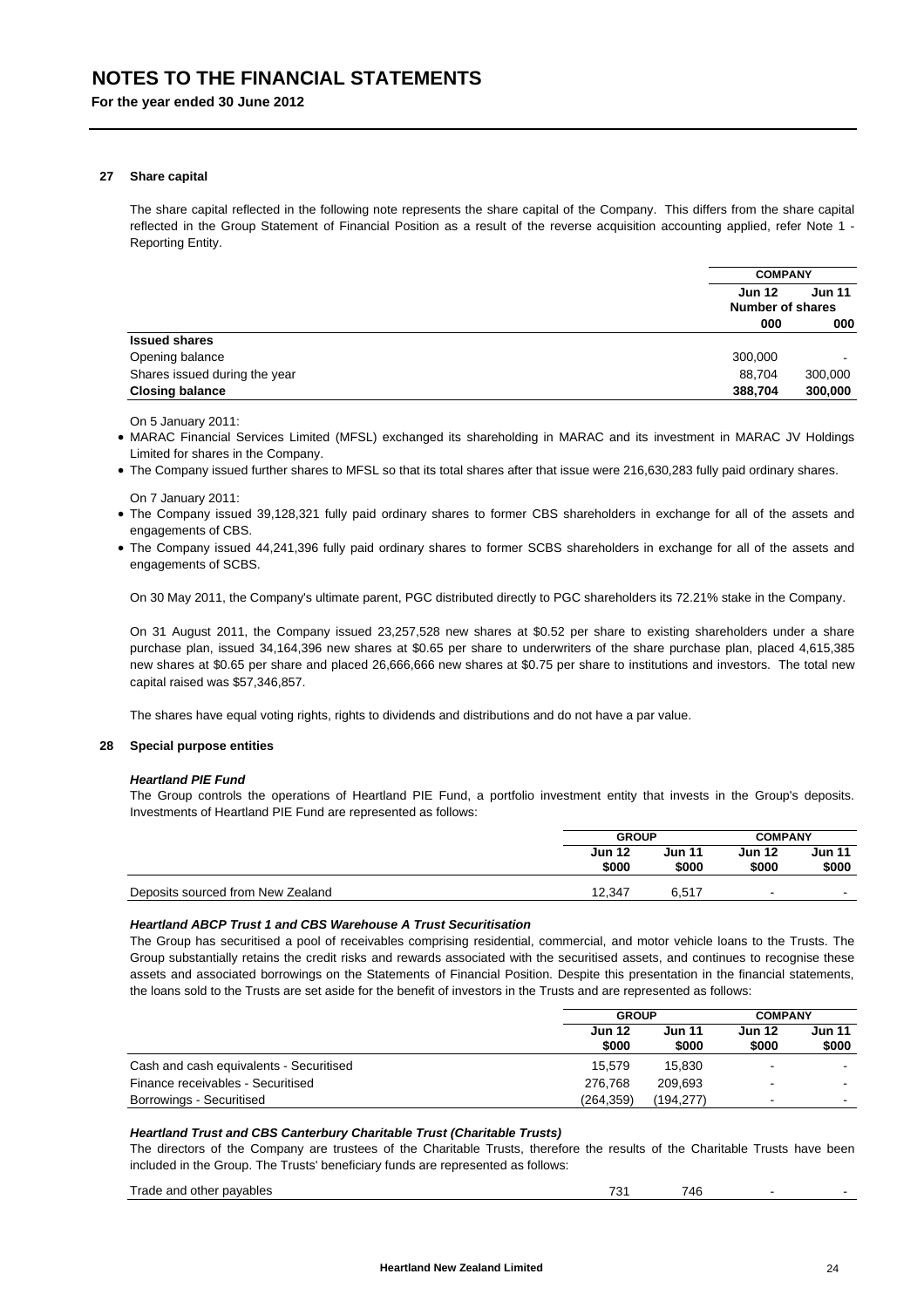#### **29 Related party transactions**

The Company holds all shares in the Society, HFSL, MARAC and PWF, refer Note 5 - Significant subsidiaries and interests in jointly controlled entities.

#### **Former related parties**

Until 5 January 2011 the immediate parent of MARAC was MARAC Financial Services Limited (MFSL). MFSL's ultimate parent is Pyne Gould Corporation Limited (PGC). On 30 May 2011, PGC distributed directly to PGC shareholders its 72.21% stake in HNZ. As a result from 30 May 2011, PGC and its subsidiaries (including Real Estate Credit Limited) are no longer related parties of the Group, however material transactions in respect of these former related parties are disclosed below.

## **(a) Transactions with former related parties**

#### *Real Estate Credit Limited (RECL) Management agreement*

On 5 January 2011, MARAC entered into a management agreement with RECL. The agreement (as previously amended) was further amended on 19 October 2011. Under this arrangement, RECL manages certain non-core real estate loans (not previously sold in September 2009) of MARAC for a 5 year period (ending 5 January 2016), and assumes the risk of loss on those loans for that period. Any payment by RECL to MARAC in respect of that loss is due at the end of the 5 year period (with some limited right on the part of MARAC to earlier payment). The maximum amount payable by RECL in respect of loss (including interest accruing on loss payments until the due date for payment) is limited to \$30 million. The payment obligations of RECL are "limited in recourse" to a pool of security provided by RECL. This pool of security includes an \$11 million 5 year zero coupon bond (issued by Westpac New Zealand Limited which is rated AA- by Standard & Poor's (Australia) Pty Limited), and other assets (initially real estate or real estate loans) with a required minimum security value of (initially) \$19 million. PGC will be obliged to top up the security pool to the extent that the security value of other assets is less than the minimum required.

MARAC paid RECL an upfront fee of \$11 million (which will be amortised over the 5 year period of the arrangement), and will pay an ongoing management fee of \$200,000 per annum for the 5 year period.

The benefit of this management agreement is included in the determination of the charge and the analysis of risk gradings and the classification of individually impaired assets as at 30 June 2012. In September 2011, RECL paid \$1.5 million cash for claims to MARAC. This payment reduced the required minimum security value of other assets to \$17.5 million.

From 31 December 2010, the Group (through VPS Properties Limited and VPS Parnell Limited) began acquiring investment properties as a result of enforcement of security over finance receivables. The acquisitions by VPS Properties Limited and VPS Parnell Limited were funded by advances from the Society and MARAC to those acquiring entities. These advances are covered by the RECL management agreement.

## **(b) Transactions with related parties**

MARAC provided administration services to RECL, MARAC Insurance Limited and Heartland PIE Fund and received insurance commission from MARAC Insurance Limited.

MARAC Insurance Limited and some key management personnel invested in the Society's deposits. The investment of Heartland PIE Fund is detailed in Note 28. Key management personnel investments are detailed in Note 29(c).

All transactions were conducted on normal commercial terms and conditions.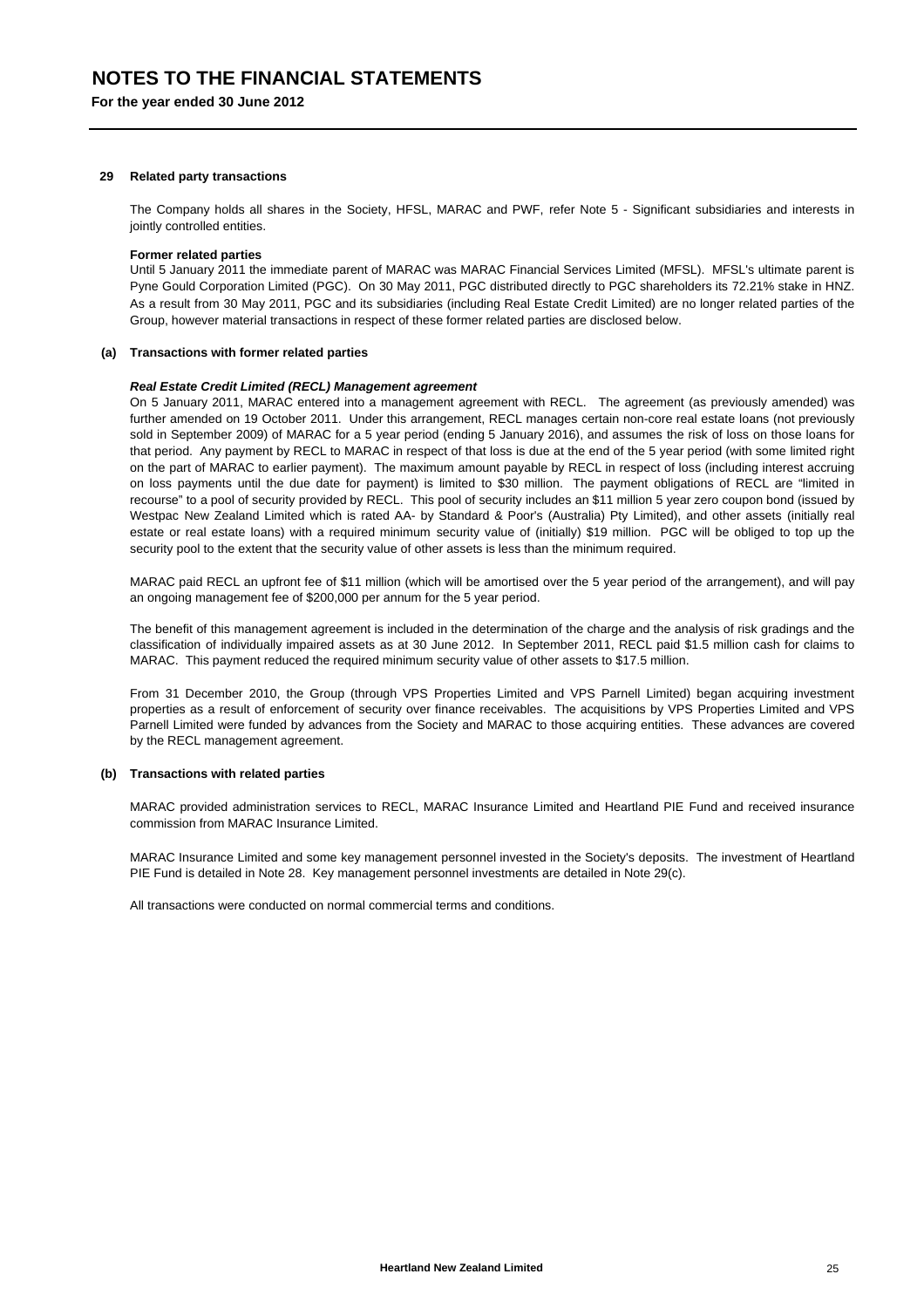## **29 Related party transactions (continued)**

#### **(b) Transactions with related parties (continued)**

|                                               |                        | <b>GROUP</b>           |                        | <b>COMPANY</b>         |  |
|-----------------------------------------------|------------------------|------------------------|------------------------|------------------------|--|
|                                               | <b>Jun 12</b><br>\$000 | <b>Jun 11</b><br>\$000 | <b>Jun 12</b><br>\$000 | <b>Jun 11</b><br>\$000 |  |
| <b>Material related party transactions</b>    |                        |                        |                        |                        |  |
| <b>Previous parent - MFSL</b>                 |                        |                        |                        |                        |  |
| Interest income                               | $\blacksquare$         | 2,976                  |                        |                        |  |
| Previous ultimate parent - PGC                |                        |                        |                        |                        |  |
| Selling and administration expenses           | $\blacksquare$         | (2, 494)               |                        |                        |  |
| Other related parties                         |                        |                        |                        |                        |  |
| Lending and credit fee income                 | 368                    | 481                    |                        |                        |  |
| Other income                                  | 328                    | 207                    |                        |                        |  |
| Interest expense                              |                        | (130)                  |                        |                        |  |
| Selling and administration expenses           |                        | (1,000)                |                        |                        |  |
| Total transactions with other related parties | 696                    | (442)                  |                        |                        |  |
| Due from other related parties                |                        |                        | 194                    |                        |  |
| Due to other related parties                  |                        | 104                    | 78                     |                        |  |
| Total due from related entities               |                        |                        | 194                    |                        |  |
| Total due to related entities                 |                        | 104                    | 78                     |                        |  |

#### **(c) Transactions with key management personnel**

Key management personnel, being directors of the Company and those staff reporting directly to the Chief Executive Officer and their immediate relatives, have transacted with the Group during the year as follows:

|                                                                           | <b>GROUP</b>           |                        | <b>COMPANY</b>           |                        |
|---------------------------------------------------------------------------|------------------------|------------------------|--------------------------|------------------------|
|                                                                           | <b>Jun 12</b><br>\$000 | <b>Jun 11</b><br>\$000 | <b>Jun 12</b><br>\$000   | <b>Jun 11</b><br>\$000 |
| Deposit investments by key management personnel:                          |                        |                        |                          |                        |
| Maximum balance                                                           | 777                    | 409                    |                          |                        |
| Closing balance                                                           | 468                    | 385                    |                          |                        |
| Loans to key management personnel:                                        |                        |                        |                          |                        |
| Closing balance                                                           | 304                    | 304                    | $\overline{\phantom{0}}$ |                        |
| Key management personnel interest expense and compensation is as follows: |                        |                        |                          |                        |
| Interest expense                                                          | 21                     | 20                     |                          |                        |
| Short-term employee benefits                                              | 5.118                  | 2.353                  | 548                      | 322                    |
| Share-based payments                                                      | 91                     | 287                    |                          |                        |
| Total                                                                     | 5.230                  | 2.660                  | 548                      | 322                    |

#### **30 Fair value**

The following methods and assumptions were used to estimate the fair value of each class of financial asset and liability.

#### **Finance receivables**

The fair value of the Group's finance receivables is calculated using a valuation technique which assumes current market interest rates for loans of a similar nature and term.

The current market rate used to fair value finance receivables with a fixed interest rate is 9.06% (2011: 9.51%). Finance receivables with a floating interest rate are deemed to be at current market rates. The current amount of credit provisioning has been deducted from the fair value calculation of finance receivables as a proxy for future losses. Prepayment rates have not been factored into the fair value calculation as they are not deemed to be material.

#### **Investments**

Investments in public securities and corporate bonds are classified as being available for sale and are stated at fair value less impairment, with the fair value being based on quoted market prices. (Level 1 under the fair value hierarchy).

## **Other financial assets and liabilities**

The fair value of all other financial assets and liabilities is considered equivalent to their carrying value due to their short term nature.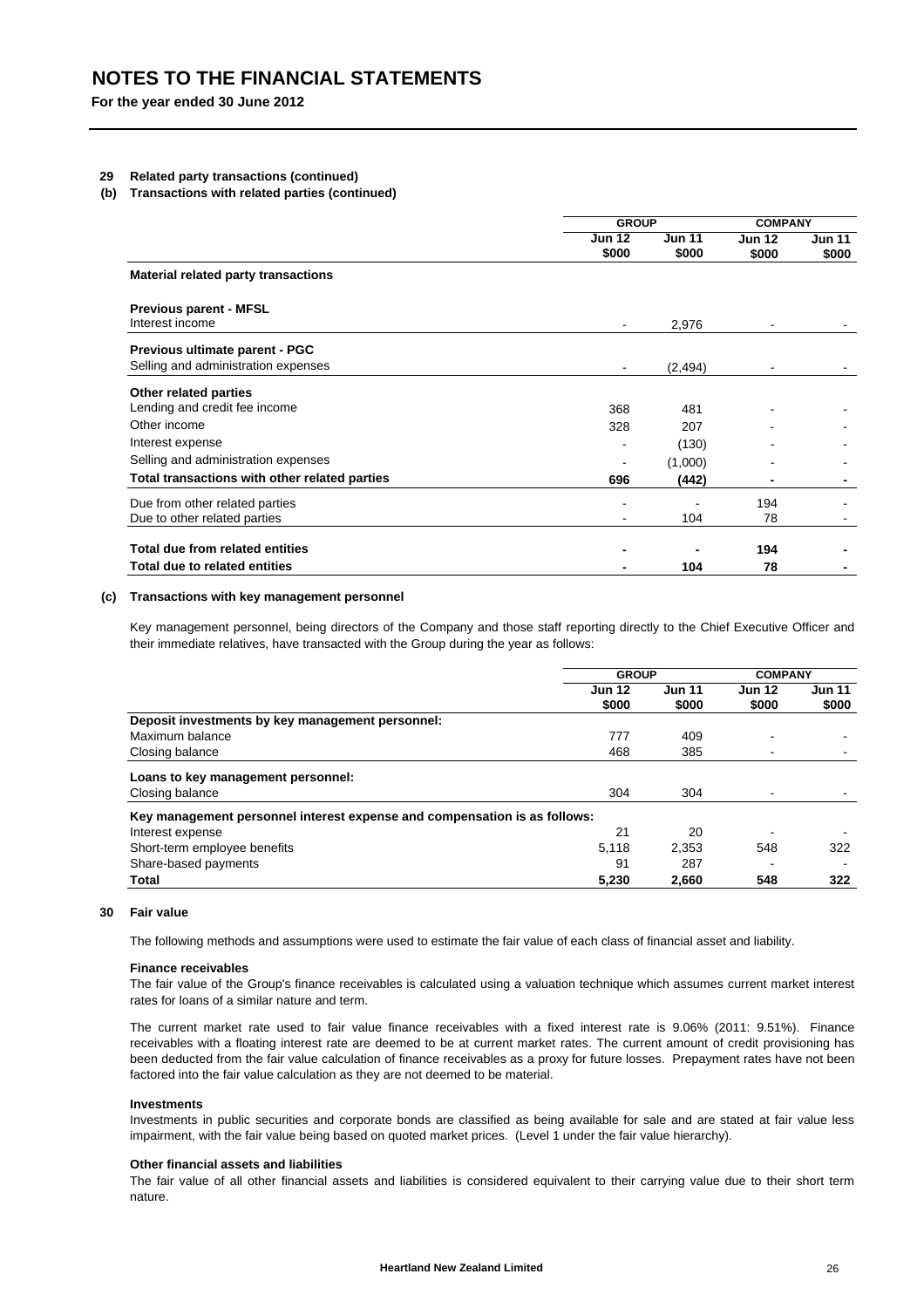## **30 Fair value (continued)**

#### **Derivative items**

The fair value of interest rate contracts is modelled using observable market inputs (Level 2 under the fair value hierarchy).

## **Borrowings**

The fair value of deposits, bank borrowings and other borrowings is the present value of future cash flows and is based on the current market interest rates payable by the Group for debt of similar maturities.

|                                    |                | Held for Loans and<br>trading receivables | Available<br>for sale    | <b>Financial</b><br>liabilities<br>at<br>amortised<br>cost | <b>Total</b><br>Carrying<br>Value | <b>Total Fair</b><br>Value |
|------------------------------------|----------------|-------------------------------------------|--------------------------|------------------------------------------------------------|-----------------------------------|----------------------------|
|                                    | \$000          | \$000                                     | \$000                    | \$000                                                      | \$000                             | \$000                      |
| GROUP - Jun 12                     |                |                                           |                          |                                                            |                                   |                            |
| Cash and cash equivalents          |                | 89,689                                    |                          |                                                            | 89,689                            | 89,689                     |
| Investments                        |                |                                           | 24,327                   |                                                            | 24,327                            | 24,327                     |
| Finance receivables                | $\blacksquare$ | 1,801,508                                 |                          | $\blacksquare$                                             | 1,801,508                         | 1,800,616                  |
| Finance receivables - securitised  | $\blacksquare$ | 276,768                                   |                          |                                                            | 276,768                           | 281,104                    |
| Derivative financial assets        | 2,122          |                                           |                          |                                                            | 2,122                             | 2,122                      |
| Other financial assets             | $\mathbf{r}$   | 3,080                                     |                          |                                                            | 3,080                             | 3,080                      |
| <b>Total financial assets</b>      | 2,122          | 2,171,045                                 | 24,327                   | $\overline{\phantom{a}}$                                   | 2,197,494                         | 2,200,938                  |
| <b>Borrowings</b>                  | $\blacksquare$ |                                           | ÷                        | 1,675,130                                                  | 1,675,130                         | 1,681,134                  |
| Borrowings - securitised           |                |                                           | ٠                        | 264,359                                                    | 264,359                           | 264,359                    |
| Derivative financial liabilities   | 1,459          |                                           |                          | $\overline{\phantom{a}}$                                   | 1,459                             | 1,459                      |
| Other financial liabilities        |                |                                           |                          | 18,329                                                     | 18,329                            | 18,329                     |
| <b>Total financial liabilities</b> | 1,459          |                                           | $\blacksquare$           | 1,957,818                                                  | 1,959,277                         | 1,965,281                  |
| GROUP - Jun 11                     |                |                                           |                          |                                                            |                                   |                            |
| Cash and cash equivalents          |                | 267,187                                   |                          |                                                            | 267,187                           | 267,187                    |
| Investments                        |                | L,                                        | 17,831                   | $\blacksquare$                                             | 17,831                            | 17,831                     |
| Finance receivables                |                | 1,497,618                                 |                          |                                                            | 1,497,618                         | 1,511,777                  |
| Finance receivables - securitised  |                | 209,693                                   | ۰                        | $\overline{a}$                                             | 209,693                           | 215,743                    |
| Derivative financial assets        | 3,048          |                                           |                          |                                                            | 3,048                             | 3,048                      |
| Other financial assets             |                | 3,260                                     |                          |                                                            | 3,260                             | 3,260                      |
| <b>Total financial assets</b>      | 3,048          | 1,977,758                                 | 17,831                   | $\overline{\phantom{a}}$                                   | 1,998,637                         | 2,018,846                  |
| <b>Borrowings</b>                  |                |                                           |                          | 1,593,247                                                  | 1,593,247                         | 1,598,815                  |
| Borrowings - securitised           |                |                                           | $\overline{\phantom{a}}$ | 194,277                                                    | 194,277                           | 194,277                    |
| Derivative financial liabilities   | 2,444          |                                           |                          |                                                            | 2,444                             | 2,444                      |
| Other financial liabilities        |                |                                           | $\blacksquare$           | 15,840                                                     | 15,840                            | 15,840                     |
| <b>Total financial liabilities</b> | 2,444          |                                           |                          | 1,803,364                                                  | 1,805,808                         | 1,811,376                  |
| <b>COMPANY - Jun 12</b>            |                |                                           |                          |                                                            |                                   |                            |
| Cash and cash equivalents          |                | 469                                       |                          |                                                            | 469                               | 469                        |
| Other financial assets             |                | 194                                       |                          |                                                            | 194                               | 194                        |
| <b>Total financial assets</b>      |                | 663                                       | -                        |                                                            | 663                               | 663                        |
| Other financial liabilities        |                | $\blacksquare$                            |                          | 300                                                        | 300                               | 300                        |
| <b>Total financial liabilities</b> |                |                                           | -                        | 300                                                        | 300                               | 300                        |
| <b>COMPANY - Jun 11</b>            |                |                                           |                          |                                                            |                                   |                            |
| Cash and cash equivalents          |                | 153                                       |                          |                                                            | 153                               | 153                        |
| Other financial assets             |                | 11                                        |                          |                                                            | 11                                | 11                         |
| <b>Total financial assets</b>      |                | 164                                       |                          |                                                            | 164                               | 164                        |
| Other financial liabilities        |                | $\overline{a}$                            |                          | 165                                                        | 165                               | 165                        |
| <b>Total financial liabilities</b> |                | -                                         |                          | 165                                                        | 165                               | 165                        |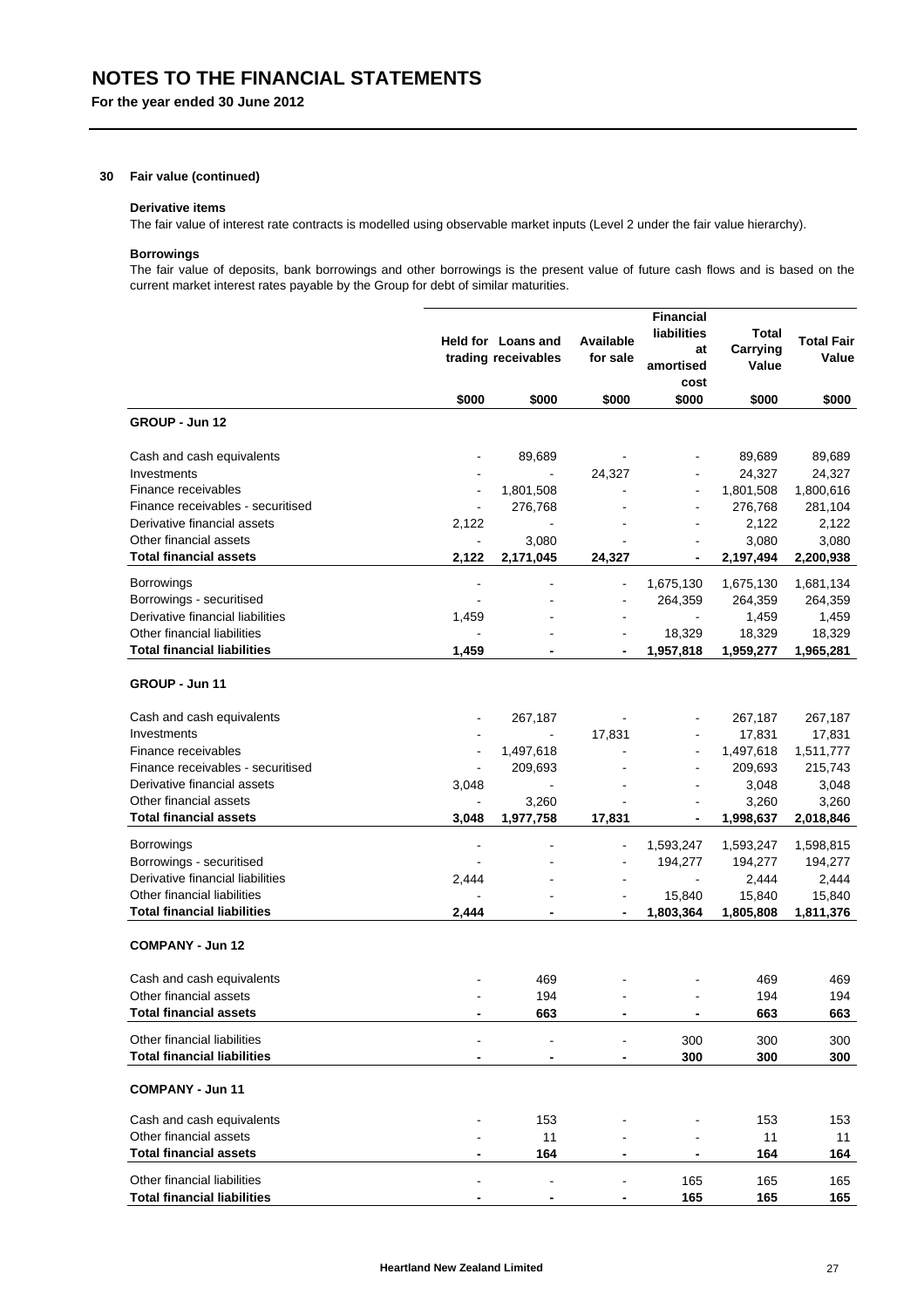#### **31 Risk management policies**

The Group is committed to the management of risk. The primary risk categories are credit, liquidity, interest rate and operational. The Group's risk management strategy is set by the Board of Directors (Board). The Group has put in place management structures and information systems to manage risks incorporated in the Group's Risk Management Programme (RMP). The Group has separate monitoring tasks where feasible and subjects risk processes to hindsight and internal audit, and accounting systems to regular internal and external audits.

#### **Management of capital**

The Group's capital includes share capital, reserves and retained earnings.

The Group's policy is to maintain a strong capital base so as to maintain investor, creditor and market confidence and to sustain future development of the business. The Group has minimum capital requirements which it is required to maintain in accordance with its Trust Deeds, borrowing facilities and the Deposit Takers (Credit Ratings, Capital Ratios, and Related Party Exposures) Regulations 2010. The Group maintains an appropriate buffer above these ratios and reports these to its Board monthly. Throughout the year, the Group has complied with all of these externally imposed requirements.

#### **32 Credit risk exposure**

#### **Credit risk management framework**

Credit risk is the risk of financial loss to the Group caused by the failure of a customer to meet their contractual obligations that arise from the Group's lending activities. Credit risk carries the greatest risk of resulting in a material adjustment to the carrying amounts of the Group's assets within the next financial year.

To manage this risk the Risk Committee, a committee of the Board, has been delegated the task of overseeing a formal credit risk management strategy. The Risk Committee reviews the Group's credit risk exposures and has wide ranging credit policies to manage all aspects of credit risk.

### **Reviewing and assessing credit risk**

The credit risk management strategies ensure that:

- Credit origination meets agreed levels of credit quality at point of approval.
- Sector and geographical risks are actively managed.
- Industry and product concentrations are actively monitored.
- Maximum total exposure to any one debtor is actively managed.
- Changes to credit risk are actively monitored with regular credit reviews.

#### **Lending standards and processes**

The Group has adopted a detailed Credit Policy Framework supported by Lending Standards providing criteria for finance products within each business sector. The combination of the Credit Policy Framework and Lending Standards guides credit assessment, credit risk grading, documentation standards, legal procedures and compliance with regulatory and statutory requirements.

The Risk Committee has authority from the Board for approval of all credit exposures. Lending authority has been individually provided to the Chief Risk Officer, for delegation through the business units under a detailed Delegated Lending Authority framework. Application of credit discretions in the business operation are monitored through a defined review and hindsight structure. Delegated Lending Authorities are provided to individual officers with due cognisance of their experience and ability. Larger and higher risk exposures require approval of senior management, ultimately through to the Chief Risk Officer or the Risk Committee.

#### **Collateral requirements**

Although the Group relies primarily on the integrity of borrowers and their ability to make contracted repayments, the Group also requires appropriate collateral for loans. This collateral is usually by way of first charge over the asset financed and usually includes personal guarantees from borrowers and business owners.

Because of the wide nature of the collateral held against loans it is impracticable to provide an accurate estimate of their fair value.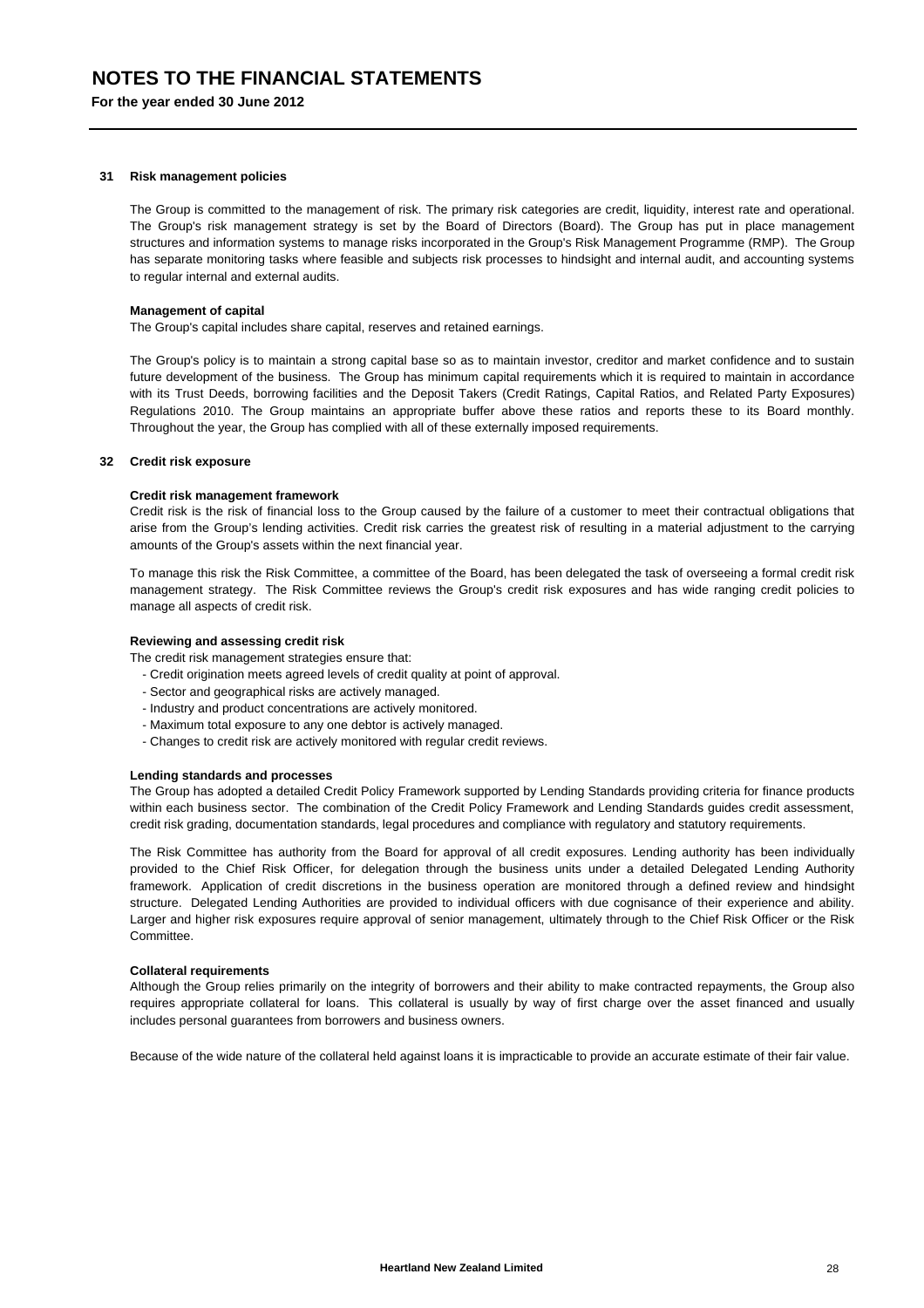#### **32 Credit risk exposure (continued)**

#### **Credit risk grading**

The Group's receivables are monitored either by account behaviour or a regular assessment of their credit risk grade based on an objective review of defined risk characteristics. The portfolio risk is regularly refreshed based on current information.

The Group classifies finance receivables as Behavioural or Judgement.

The Behavioural portfolio consists mainly of consumer and retail receivables and usually relates to financing the acquisition of a single asset. These loans are typically introduced by vendors of the asset financed and are smaller in value than Judgement loans. Behavioural loans are risk graded based on arrears status.

The Judgement portfolio consists mainly of business and rural lending and includes non-core property. Judgement loans relate to loans where an ongoing and detailed working relationship with the customer has been developed.

Judgement loans are individually risk graded based on loan status, financial information, security and debt servicing ability. Exposures in the Judgement portfolio are credit risk graded by an internal risk grading mechanism. Previously, the risk grading mechanism used a credit risk grade scale of 1 to 7 and classified loans as Transactional or Relationship. During the year, the risk grades have been revised to a more comprehensive 10 point scale model which better represents the Group's risk profile.

In the Judgement portfolio, grade 1 is the strongest risk grade for undoubted risk and grade 9 represents the highest risk grade where a loss is probable. Grade 10 reflects loss accounts written off. Grades 2 to 8 represent ascending steps in management's assessment of risk of exposures. The Group typically finances new loans in risk grades 2 to 5 of the Judgement portfolio.

The Group raises provisions based on historical loss experience for loans risk graded in grades 6 to 8. Loans in grade 9 of the Judgement portfolio are individually assessed for impairment.

#### **(a) Credit impairment provisioning**

Credit impairment provisions are made where events have occurred leading to an expectation of reduced future cash flows from certain receivables. These provisions are made in some cases against an individual loan and in other cases on a collective basis.

#### **Collective provisioning**

Collective provisions are assessed with reference to risk profile groupings and historical loss data. Other judgemental factors including economic and credit cycle considerations are also taken into account in determining appropriate loss propensities to be applied. The future credit quality of these portfolios is subject to uncertainties that could cause actual credit losses to differ materially from reported loan impairment provisions. These uncertainties include the wider economic environment, interest rates and their effect on customer spending, unemployment levels, payment behaviour and bankruptcy rates.

For Behavioural loans, as arrears drive provision outcomes, the trend in arrears behaviour is an indicator of future provisioning impact. Behavioural loans are classified as either not in arrears, active, arrangement, repossession or recovery. Each arrears classification carries a provision for potential loss based on historical experience for that classification in the same portfolio. Retail mortgages currently carry no provision based on historical loss experience, however a general collective provision is held against this group of loans. The categories are described below:

- Active loans for which the arrears category has reached 5 days overdue.
- Arrangement 5 to 34 days overdue accounts for which arrangements have or are in the process of being made for arrears to be repaid.
- Non-performing / Repossession residential mortgage loans that are greater than 90 days past due / other loans for which security has or is in the process of being repossessed.
- Recovery loans loans for which security has been sold and shortfalls are being sought from the customer or where other recovery action is being taken.

Judgement loans in grades 6 to 8 ordinarily attract a collective provision based on risk grading overlaid with the strength of security position, except for risk grades 6 which have strong security and accordingly attract no collective provision (typically Rural exposures). Other collective provisions are also maintained where considered appropriate against a class of loans or those with common risk characteristics. Judgement loans with a risk grade of 1 to 5 may be past due and not attract a provision if the Group has reviewed the risk position and it is deemed to remain sound. Under such circumstances normally an amended credit risk grade will result.

No provision is applied to loans that are newly written and loans that remain within their contractual terms, except where the Group becomes aware of an event that might alter its view of the risk of a particular deal or group of deals.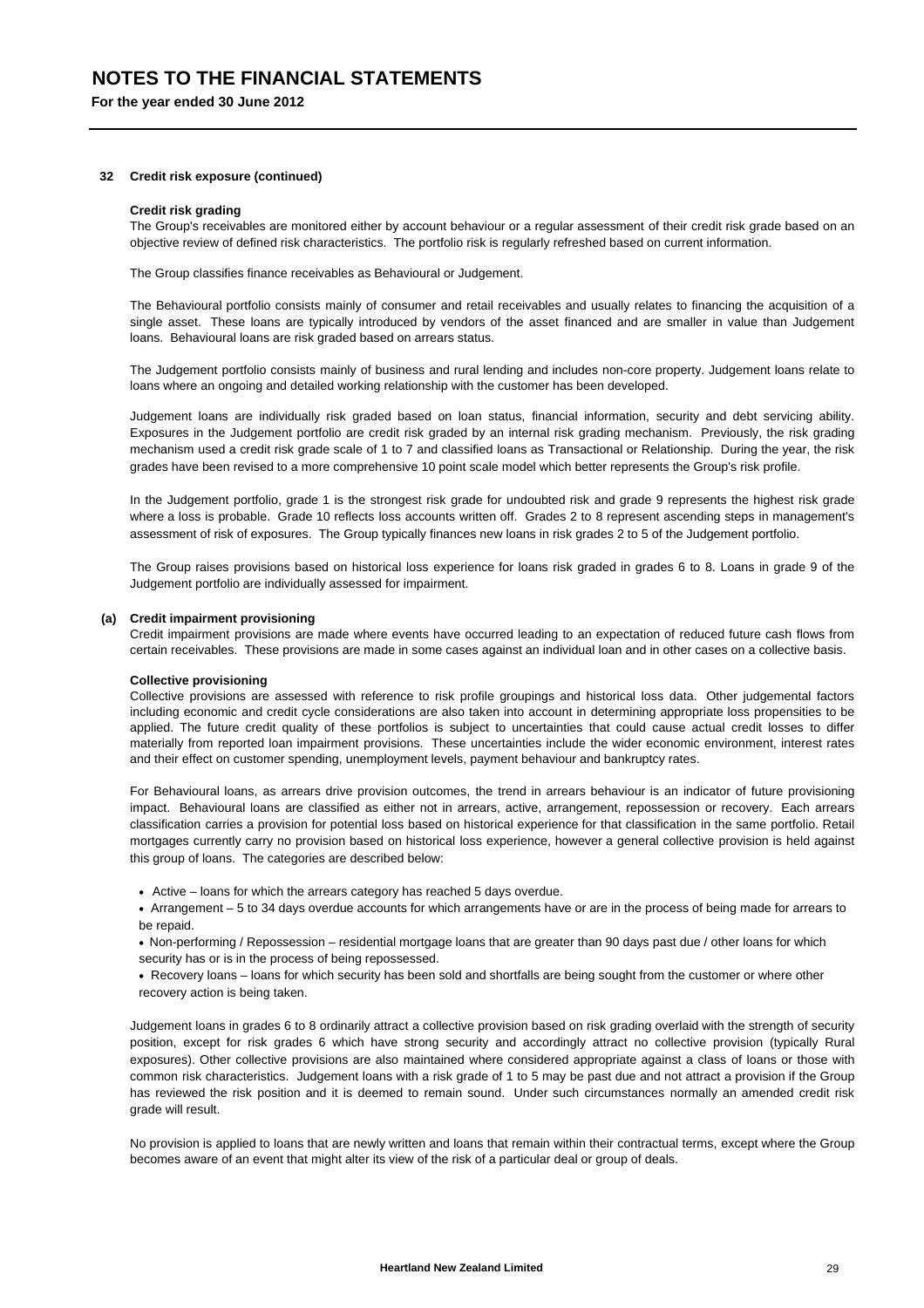#### **32 Credit risk exposure (continued)**

**(a) Credit impairment provisioning (continued)**

#### **Individual provisioning**

Specific impairment provisions are made where events have occurred leading to an expectation of reduced future cash flows from certain receivables. For individually significant loans for which the assessed risk grade is considered a "potential loss", an individual assessment is made of an appropriate provision for credit impairment.

Credit impairments are recognised as the difference between the carrying value of the loan and the discounted value of management's best estimate of future cash repayments and proceeds from any security held (discounted at the loan's original effective interest rate). All relevant considerations that have a bearing on the expected future cash flows are taken into account, including the business prospects for the customer, the likely realisable value of collateral, the Group's position relative to other claimants, the reliability of customer information and the likely cost and duration of the work-out process. Subjective judgements are made in this process. Furthermore, judgement can change with time as new information becomes available or as work-out strategies evolve, resulting in revisions to the impairment provision as individual decisions are taken. Changes in judgement could have a material impact on the financial statements.

Individual provisioning in regards to property development lending creates the greatest amount of risk resulting in the possibility of a material adjustment to the carrying amounts of the Group's assets within the next year. Estimating the timing and amount of future cash repayments and proceeds from the realisation of collateral are management's most difficult and subjective judgements. Reduced demand in the current environment has meant that value is difficult to determine. Subjective judgements made by management comprise the time taken for new sales being achieved and the amount received, determining the timing and amount of future cash flows.

Because of the wide nature of the collateral held, and the subjective judgements in determining future cash flows on each individually impaired loan, it is impracticable to provide management's assumptions in regards to property receivables as a whole.

#### **Bad debts**

Bad debts provided for are written off against individual or collective provisions. Amounts required to bring the provisions to their assessed levels are recognised in comprehensive income. Any future recoveries of amounts provided for are taken to comprehensive income.

#### **Concentration of credit risk**

During the year ended 30 June 2012 the Group has amended disclosure in respect of credit risk concentrations to better reflect the risk characteristics of the Group. The Group has the following risk concentrations:

| <b>Rural</b>       | Lending to the farming sector primarily offering livestock, rural mortgage lending,<br>seasonal and working capital financing, as well as leasing solutions to farmers. |  |  |  |  |  |
|--------------------|-------------------------------------------------------------------------------------------------------------------------------------------------------------------------|--|--|--|--|--|
| <b>Property</b>    | Non-core property assets of MARAC and the Parent.                                                                                                                       |  |  |  |  |  |
| Corporate          | All other business lending.                                                                                                                                             |  |  |  |  |  |
| <b>Residential</b> | A loan secured by a first ranking mortgage over a residential property used primarily for<br>residential purposes either by the mortgagor or a tenant of the mortgagor. |  |  |  |  |  |
| <b>Consumer</b>    | All other loans to individuals.                                                                                                                                         |  |  |  |  |  |

#### **Verification**

In addition to regular internal audit activity in regards to credit standards, the Group employs a comprehensive process of hindsighting loans to ensure that credit policies and the quality of credit processes are maintained.

Disclosures in this credit risk exposure note represent the Group's maximum exposure to credit risk.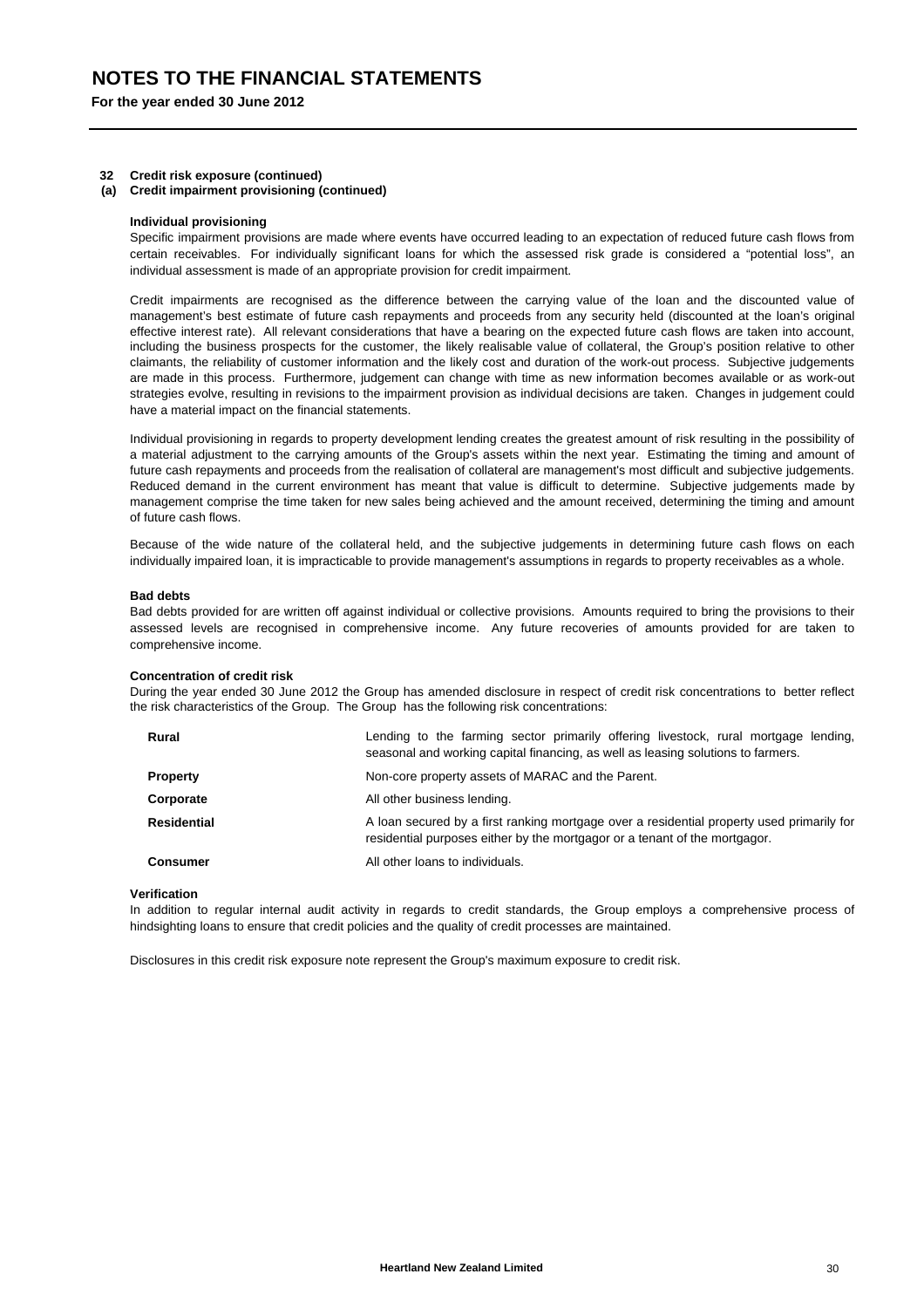## **32 Credit risk exposure (continued)**

## **(a) Credit impairment provisioning (continued)**

**(i) Provision for impaired assets**

|                                            | Non-securitised          |                        |                        | <b>Securitised</b>                      |                        | <b>Total</b>           |  |
|--------------------------------------------|--------------------------|------------------------|------------------------|-----------------------------------------|------------------------|------------------------|--|
|                                            | <b>Jun 12</b><br>\$000   | <b>Jun 11</b><br>\$000 | <b>Jun 12</b><br>\$000 | <b>Jun 11</b><br>\$000                  | <b>Jun 12</b><br>\$000 | <b>Jun 11</b><br>\$000 |  |
| <b>GROUP</b>                               |                          |                        |                        |                                         |                        |                        |  |
| Provision for individually impaired assets |                          |                        |                        |                                         |                        |                        |  |
| Opening individual impairment              | 26,149                   | 17,465                 | 8                      | 366                                     | 26,157                 | 17,831                 |  |
| Impairment loss for the year               |                          |                        |                        |                                         |                        |                        |  |
| - charge for the year                      | 6,920                    | 20,223                 | 1                      | 93                                      | 6,921                  | 20,316                 |  |
| - recoveries                               | 227                      | 117                    |                        |                                         | 227                    | 117                    |  |
| - write offs                               | (14, 636)                | (19, 844)              |                        | (451)                                   | (14, 636)              | (20, 295)              |  |
| - assumed on acquisition                   | 1,284                    |                        |                        | $\blacksquare$                          | 1,284                  |                        |  |
| - assumed on amalgamation                  |                          | 10,049                 |                        | $\blacksquare$                          |                        | 10,049                 |  |
| - effect of discounting                    | (559)                    | (1,861)                |                        | $\blacksquare$                          | (559)                  | (1,861)                |  |
| <b>Closing individual impairment</b>       | 19,385                   | 26,149                 | 9                      | 8                                       | 19,394                 | 26,157                 |  |
| Provision for collectively impaired assets |                          |                        |                        |                                         |                        |                        |  |
| Opening collective impairment              | 11,416                   | 11,765                 | 724                    | 752                                     | 12,140                 | 12,517                 |  |
| Impairment loss for the year               |                          |                        |                        |                                         |                        |                        |  |
| - (credit)/charge for the year *           | (1,897)                  | (7, 548)               | 618                    | 530                                     | (1,279)                | (7,018)                |  |
| - recoveries                               | 322                      | 264                    | 29                     | 36                                      | 351                    | 300                    |  |
| - assumed on amalgamation                  | $\blacksquare$           | 12,927                 | $\blacksquare$         | ä,                                      | $\sim$                 | 12,927                 |  |
| - write offs                               | (2,533)                  | (5,992)                | (647)                  | (594)                                   | (3, 180)               | (6,586)                |  |
| <b>Closing collective impairment</b>       | 7,308                    | 11,416                 | 724                    | 724                                     | 8,032                  | 12,140                 |  |
| <b>Total provision for impairment</b>      | 26,693                   | 37,565                 | 733                    | 732                                     | 27,426                 | 38,297                 |  |
|                                            |                          |                        |                        |                                         |                        |                        |  |
|                                            | Rural<br>\$000           | \$000                  |                        | Property Corporate Residential Consumer |                        | <b>Total</b>           |  |
| GROUP - Jun 12                             |                          |                        | \$000                  | \$000                                   | \$000                  | \$000                  |  |
| Provision for individually impaired assets |                          |                        |                        |                                         |                        |                        |  |
| Opening individual impairment              |                          | 20,047                 | 5,945                  |                                         | 165                    | 26,157                 |  |
| Impairment loss for the year               |                          |                        |                        |                                         |                        |                        |  |
| - charge for the year                      | 709                      | 3,697                  | 1,700                  | 695                                     | 120                    | 6,921                  |  |
| - recoveries                               | 35                       | 32                     | 160                    |                                         |                        | 227                    |  |
| - write offs                               | (1,664)                  | (6, 704)               | (6, 113)               | $\blacksquare$                          | (155)                  | (14, 636)              |  |
| - assumed on acquisition                   | 1,284                    |                        |                        | $\blacksquare$                          | $\blacksquare$         | 1,284                  |  |
| - effect of discounting                    | L.                       | (155)                  | (404)                  |                                         |                        | (559)                  |  |
| <b>Closing individual impairment</b>       | 364                      | 16,917                 | 1,288                  | 695                                     | 130                    | 19,394                 |  |
| Provision for collectively impaired assets |                          |                        |                        |                                         |                        |                        |  |
| Opening collective impairment              | 500                      | 1,595                  | 6,081                  | 2,037                                   | 1,927                  | 12,140                 |  |
| Impairment loss for the year               |                          |                        |                        |                                         |                        |                        |  |
| - charge/(credit) for the year *           | 78                       | (907)                  | (419)                  | (2,011)                                 | 1,980                  | (1, 279)               |  |
| - recoveries                               | $\overline{\phantom{a}}$ |                        | 177                    |                                         | 174                    | 351                    |  |
| - write offs                               | $\frac{1}{2}$            | 272                    |                        |                                         | (1,685)                |                        |  |
| <b>Closing collective impairment</b>       | 578                      | 960                    | (1,767)<br>4,072       | 26                                      | 2,396                  | (3, 180)<br>8,032      |  |
|                                            |                          |                        |                        |                                         |                        |                        |  |
| <b>Total provision for impairment</b>      | 942                      | 17,877                 | 5,360                  | 721                                     | 2,526                  | 27,426                 |  |

*\* In determining the charge for the year, the RECL management agreement has been taken into consideration, refer to Note 29 - Related party transactions and Note 15 - Investment properties for more details. In assessing the requirements for provisions, the Group has identified loans for which a loss is expected to be covered by the management agreement of \$28.5 million as at 30 June 2012 (June 2011: \$11.8 million). Claims of \$28.5 million are expected to be made under the RECL Management Agreement in relation to these losses, and to this extent, the RECL Management Agreement would be fully utilised. The agreement covers the MARAC non-core property loans with a net book value of \$94 million as at 30 June 2012 (June 2011: \$121 million).*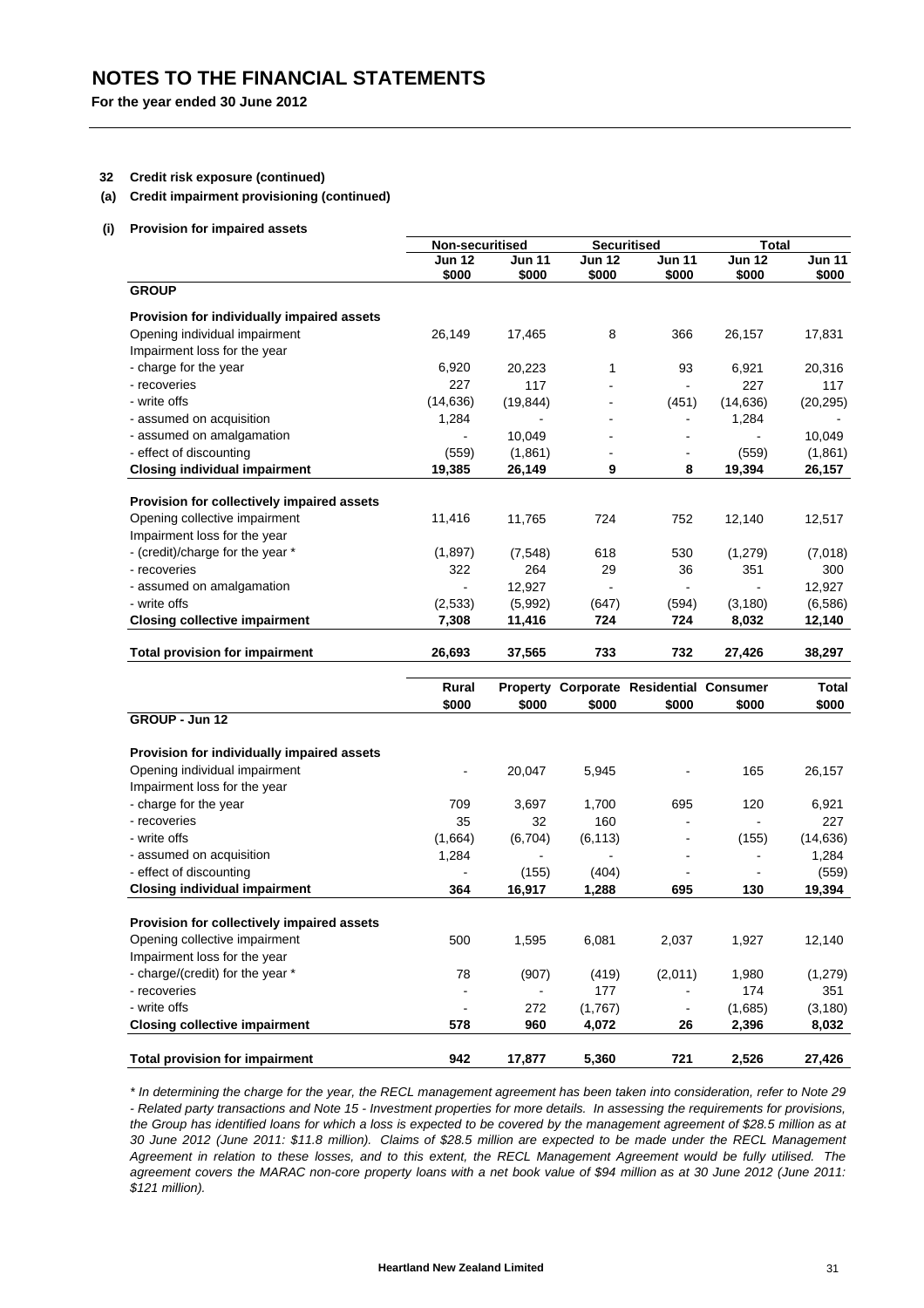## **32 Credit risk exposure (continued)**

- **(a) Credit impairment provisioning (continued)**
- **(i) Provision for impaired assets (continued)**

|                                            | Rural<br>\$000 | <b>Property</b> |          | Corporate Residential Consumer | \$000    | Total<br>\$000 |
|--------------------------------------------|----------------|-----------------|----------|--------------------------------|----------|----------------|
|                                            |                | \$000           | \$000    | \$000                          |          |                |
| GROUP - Jun 11                             |                |                 |          |                                |          |                |
| Provision for individually impaired assets |                |                 |          |                                |          |                |
| Opening individual impairment              | ۰              | 8,712           | 9,112    |                                | 7        | 17,831         |
| Impairment loss for the year               |                |                 |          |                                |          |                |
| - charge for the year                      | $\blacksquare$ | 13,182          | 6,976    |                                | 158      | 20,316         |
| - recoveries                               |                | 117             |          |                                |          | 117            |
| - write offs                               |                | (11, 404)       | (8,891)  |                                |          | (20, 295)      |
| - assumed on amalgamation                  | $\blacksquare$ | 10,049          |          |                                |          | 10,049         |
| - effect of discounting                    |                | (609)           | (1,252)  |                                |          | (1,861)        |
| <b>Closing individual impairment</b>       |                | 20,047          | 5,945    | ٠                              | 165      | 26,157         |
| Provision for collectively impaired assets |                |                 |          |                                |          |                |
| Opening collective impairment              |                | 4,463           | 3,881    |                                | 4,173    | 12,517         |
| Impairment loss for the year               |                |                 |          |                                |          |                |
| - charge/(credit) for the year             | 500            | (12,260)        | 3,039    | 2,037                          | (334)    | (7,018)        |
| - recoveries                               |                | 3               | 297      |                                |          | 300            |
| - assumed on amalgamation                  | $\blacksquare$ | 12,649          | 278      |                                |          | 12,927         |
| - write offs                               |                | (3,260)         | (1, 414) |                                | (1, 912) | (6,586)        |
| <b>Closing collective impairment</b>       | 500            | 1,595           | 6,081    | 2,037                          | 1,927    | 12,140         |
| <b>Total provision for impairment</b>      | 500            | 21,642          | 12,026   | 2,037                          | 2,092    | 38,297         |

## **(ii) Impaired asset expense**

|                                                 | Non-securitised          |                          | <b>Securitised</b>       |                          | Total                    |                          |
|-------------------------------------------------|--------------------------|--------------------------|--------------------------|--------------------------|--------------------------|--------------------------|
|                                                 | <b>Jun 2012</b><br>\$000 | <b>Jun 2011</b><br>\$000 | <b>Jun 2012</b><br>\$000 | <b>Jun 2011</b><br>\$000 | <b>Jun 2012</b><br>\$000 | <b>Jun 2011</b><br>\$000 |
| <b>GROUP</b>                                    |                          |                          |                          |                          |                          |                          |
| Individually impaired assets expense            | 6.920                    | 20.223                   |                          | 93                       | 6.921                    | 20.316                   |
| Collectively impaired assets (recovery)/expense | (1,897)                  | (7, 548)                 | 618                      | 530                      | (1,279)                  | (7,018)                  |
| <b>Total impaired asset expense</b>             | 5.023                    | 12,675                   | 619                      | 623                      | 5.642                    | 13.298                   |

## **(iii) Individually impaired assets**

|                                            | Non-securitised          |                 | <b>Securitised</b>       |                 | <b>Total</b>    |                 |
|--------------------------------------------|--------------------------|-----------------|--------------------------|-----------------|-----------------|-----------------|
|                                            | <b>Jun 2012</b>          | <b>Jun 2011</b> | <b>Jun 2012</b>          | <b>Jun 2011</b> | <b>Jun 2012</b> | <b>Jun 2011</b> |
|                                            | \$000                    | \$000           | \$000                    | \$000           | \$000           | \$000           |
| <b>GROUP</b>                               |                          |                 |                          |                 |                 |                 |
| Opening                                    | 68,523                   | 42.102          | 14                       | 545             | 68,537          | 42,647          |
| Additions                                  | 40.370                   | 49.434          | 6                        | 51              | 40,376          | 49.485          |
| <b>Deletions</b>                           | (53, 959)                | (52, 927)       |                          | (582)           | (53,959)        | (53, 509)       |
| Assumed on acquisition                     | 1,871                    |                 | ٠                        | $\blacksquare$  | 1,871           |                 |
| Assumed on amalgamation                    | $\overline{\phantom{0}}$ | 29.914          | $\overline{\phantom{a}}$ | -               |                 | 29,914          |
| Closing gross individually impaired assets | 56,805                   | 68,523          | 20                       | 14              | 56,825          | 68,537          |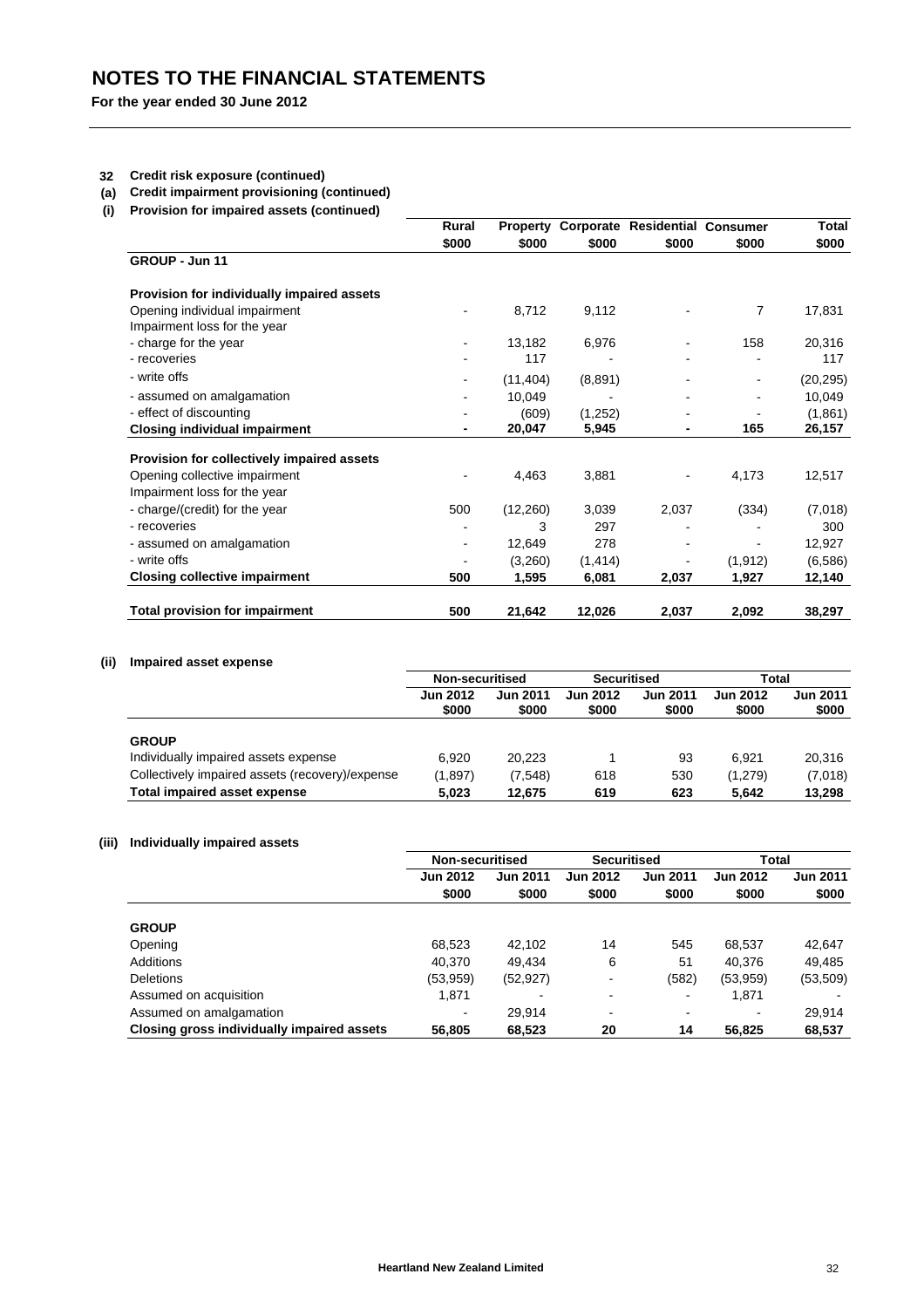#### **32 Credit risk exposure (continued)**

- **(a) Credit impairment provisioning (continued)**
- **(iii) Individually impaired assets (continued)**

|                                            | Rural<br>\$000           | <b>Property</b><br>\$000 |           | <b>Corporate Residential Consumer</b> |       | Total     |
|--------------------------------------------|--------------------------|--------------------------|-----------|---------------------------------------|-------|-----------|
|                                            |                          |                          | \$000     | \$000                                 | \$000 | \$000     |
| GROUP - Jun 12                             |                          |                          |           |                                       |       |           |
| Opening                                    | $\blacksquare$           | 51,853                   | 16.426    |                                       | 258   | 68,537    |
| Additions                                  | 625                      | 31.672                   | 5,234     | 2,661                                 | 184   | 40,376    |
| <b>Deletions</b>                           | (1,935)                  | (32,665)                 | (19,049)  | (31)                                  | (279) | (53, 959) |
| Assumed on acquisition                     | 1.871                    |                          |           |                                       |       | 1,871     |
| Closing gross individually impaired assets | 561                      | 50.860                   | 2,611     | 2,630                                 | 163   | 56,825    |
| GROUP - Jun 11                             |                          |                          |           |                                       |       |           |
| Opening                                    | $\overline{\phantom{a}}$ | 19,165                   | 23,467    | $\blacksquare$                        | 15    | 42,647    |
| Additions                                  | $\overline{\phantom{a}}$ | 39.794                   | 9.433     | $\blacksquare$                        | 258   | 49.485    |
| <b>Deletions</b>                           | ٠                        | (37,020)                 | (16, 474) | $\blacksquare$                        | (15)  | (53, 509) |
| Assumed on amalgamation                    | $\overline{\phantom{a}}$ | 29,914                   |           |                                       |       | 29,914    |
| Closing gross individually impaired assets | ٠                        | 51,853                   | 16,426    |                                       | 258   | 68,537    |

## **(iv) Restructured assets**

|                                    | Non-securitised       |                          |                 | <b>Securitised</b>                             | <b>Total</b>    |                       |
|------------------------------------|-----------------------|--------------------------|-----------------|------------------------------------------------|-----------------|-----------------------|
|                                    | <b>Jun 2012</b>       | <b>Jun 2011</b>          | <b>Jun 2012</b> | <b>Jun 2011</b>                                | <b>Jun 2012</b> | <b>Jun 2011</b>       |
|                                    | \$000                 | \$000                    | \$000           | \$000                                          | \$000           | \$000                 |
| <b>GROUP - Restructured assets</b> | 9,086                 | 3,249                    | $\blacksquare$  | $\sim$                                         | 9.086           | 3,249                 |
|                                    | <b>Rural</b><br>\$000 | <b>Property</b><br>\$000 | \$000           | <b>Corporate Residential Consumer</b><br>\$000 | \$000           | <b>Total</b><br>\$000 |
| GROUP - Jun 12                     |                       |                          |                 |                                                |                 |                       |
| Restructured assets                | $\blacksquare$        | 5,522                    | 1.127           | ۰.                                             | 2.437           | 9,086                 |
| GROUP - Jun 11                     |                       |                          |                 |                                                |                 |                       |
| Restructured assets                | ۰                     |                          | 769             | ۰.                                             | 2.480           | 3,249                 |

## **(v) Past due but not impaired**

|                                            | Non-securitised          |                          | <b>Securitised</b>       |                          | Total                    |                          |
|--------------------------------------------|--------------------------|--------------------------|--------------------------|--------------------------|--------------------------|--------------------------|
|                                            | <b>Jun 2012</b><br>\$000 | <b>Jun 2011</b><br>\$000 | <b>Jun 2012</b><br>\$000 | <b>Jun 2011</b><br>\$000 | <b>Jun 2012</b><br>\$000 | <b>Jun 2011</b><br>\$000 |
| <b>GROUP</b>                               |                          |                          |                          |                          |                          |                          |
| Less than 30 days past due                 | 20,258                   | 23,899                   | 3.480                    | 2,678                    | 23.738                   | 26.577                   |
| At least 30 and less than 60 days past due | 8,699                    | 27,763                   | 1,610                    | 1.614                    | 10.309                   | 29.377                   |
| At least 60 but less than 90 days past due | 8.342                    | 15.405                   | 517                      | 306                      | 8.859                    | 15.711                   |
| At least 90 days past due                  | 50.508                   | 65.739                   | 1.496                    | 1.459                    | 52.004                   | 67.198                   |
| Total past due but not impaired            | 87,807                   | 132,806                  | 7,103                    | 6,057                    | 94,910                   | 138,863                  |

|                                            | Rural | <b>Property</b> | Corporate | Residential | <b>Consumer</b> | Total   |
|--------------------------------------------|-------|-----------------|-----------|-------------|-----------------|---------|
|                                            | \$000 | \$000           | \$000     | \$000       | \$000           | \$000   |
| GROUP - Jun 12                             |       |                 |           |             |                 |         |
| Less than 30 days past due                 | 1.132 | 365             | 8.696     | 1.658       | 11.887          | 23,738  |
| At least 30 and less than 60 days past due | 1,524 | 139             | 4.480     | 722         | 3.444           | 10,309  |
| At least 60 but less than 90 days past due | 2,300 | 3,455           | 1,559     | 251         | 1.294           | 8,859   |
| At least 90 days past due                  | 2.537 | 27,167          | 12,376    | 15          | 9.909           | 52,004  |
| Total past due but not impaired            | 7.493 | 31,126          | 27,111    | 2,646       | 26,534          | 94,910  |
|                                            |       |                 |           |             |                 |         |
| GROUP - Jun 11                             |       |                 |           |             |                 |         |
| Less than 30 days past due                 | ۰     | 9.069           | 5.255     | 1.093       | 11.160          | 26,577  |
| At least 30 and less than 60 days past due |       | 18.515          | 7,592     | 599         | 2.671           | 29.377  |
| At least 60 but less than 90 days past due | ۰     | 6.331           | 7,837     | 501         | 1.042           | 15,711  |
| At least 90 days past due                  |       | 48.242          | 14.515    | 1.068       | 3.373           | 67,198  |
| Total past due but not impaired            |       | 82,157          | 35,199    | 3,261       | 18,246          | 138,863 |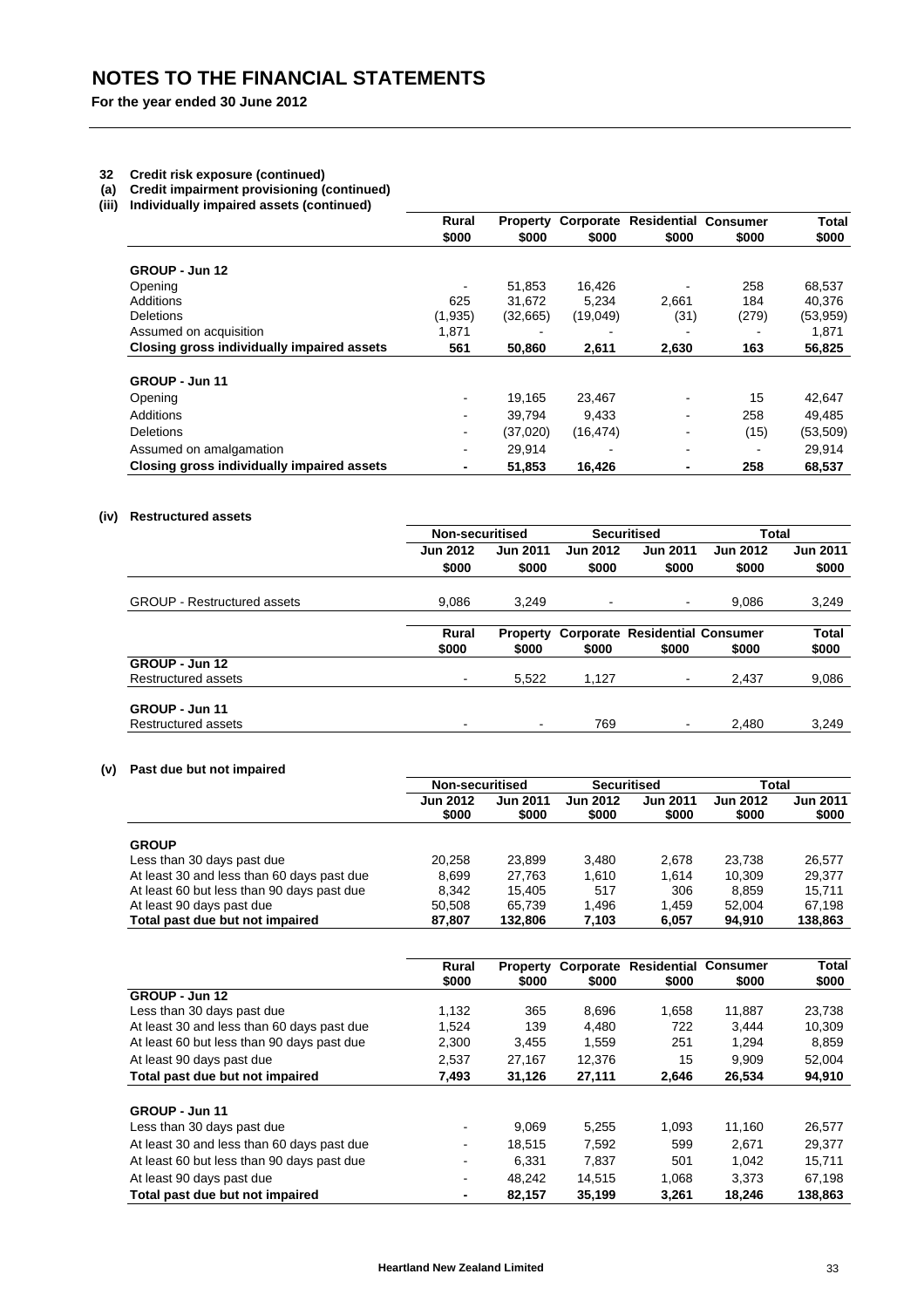## **32 Credit risk exposure (continued)**

- **(b) Concentrations of credit risk**
- **(i) By individual counterparties**

|                                                                                      |                 | Non-securitised |                          | <b>Securitised</b>           |                          | Total           |
|--------------------------------------------------------------------------------------|-----------------|-----------------|--------------------------|------------------------------|--------------------------|-----------------|
|                                                                                      | <b>Jun 2012</b> | <b>Jun 2011</b> | <b>Jun 2012</b>          | <b>Jun 2011</b>              | <b>Jun 2012</b>          | <b>Jun 2011</b> |
|                                                                                      |                 | Number of       |                          | Number of                    |                          | Number of       |
|                                                                                      | counterparties  |                 | counterparties           |                              | counterparties           |                 |
| Cash and cash equivalents - Individual credit exposures over 10% (as a % of equity): |                 |                 |                          |                              |                          |                 |
| <b>GROUP</b>                                                                         |                 |                 |                          |                              |                          |                 |
| 10% - 19%                                                                            |                 |                 | ٠                        | $\qquad \qquad \blacksquare$ |                          |                 |
| 20% - 29%                                                                            |                 | 2               | $\overline{\phantom{a}}$ |                              | $\overline{\phantom{0}}$ | 2               |

Short term funds held with New Zealand registered international banks.

## **(ii) By industry**

|                                                 | <b>Non-securitised</b> |                 | <b>Securitised</b> |                 | <b>Total</b>    |                 |
|-------------------------------------------------|------------------------|-----------------|--------------------|-----------------|-----------------|-----------------|
|                                                 | <b>Jun 2012</b>        | <b>Jun 2011</b> | <b>Jun 2012</b>    | <b>Jun 2011</b> | <b>Jun 2012</b> | <b>Jun 2011</b> |
|                                                 | \$000                  | \$000           | \$000              | \$000           | \$000           | \$000           |
| <b>GROUP</b>                                    |                        |                 |                    |                 |                 |                 |
| Agriculture                                     | 382,277                | 147,051         | 301                | 930             | 382,578         | 147,981         |
| Mining                                          | 16,003                 | 10,936          | 19                 | 12              | 16,022          | 10,948          |
| Manufacturing                                   | 71,199                 | 58,836          | 233                | 1,002           | 71,432          | 59,838          |
| Electricity, Gas, Water and Waste Services      | 4,463                  | 3,644           | 16                 | 84              | 4,479           | 3,728           |
| Construction                                    | 153.990                | 196,348         | 445                | 860             | 154,435         | 197,208         |
| <b>Wholesale Trade</b>                          | 41.873                 | 56,205          | 384                | 53              | 42,257          | 56,258          |
| <b>Retail Trade</b>                             | 115,801                | 110,028         | 1,299              | 945             | 117,100         | 110,973         |
| <b>Accommodation &amp; Food Services</b>        | 28,523                 | 19,616          | 104                | 19              | 28,627          | 19,635          |
| Transport, Postal and Warehousing               | 87.724                 | 96,021          | 486                | 1.278           | 88.210          | 97,299          |
| Individuals                                     | 571.815                | 500,023         | 266,677            | 202,188         | 838,492         | 702,211         |
| <b>Financial and Insurance Services</b>         | 26,818                 | 35,948          | 195                | 500             | 27,013          | 36,448          |
| Rental, Hiring and Real Estate Services         | 189,754                | 140,956         | 5,389              | 842             | 195,143         | 141,798         |
| Professional, Scientific and Technical Services | 23,053                 | 32,158          | 608                | 340             | 23,661          | 32,498          |
| Administrative and Support Services             | 1,615                  | 277             |                    |                 | 1,615           | 277             |
| Public Administration and Safety                | 551                    | 3,973           |                    | 91              | 551             | 4,064           |
| <b>Education and Training</b>                   | 12,774                 | 9,443           | 73                 | 192             | 12,847          | 9,635           |
| <b>Health Care and Social Assistance</b>        | 3,157                  | 9,779           |                    | 87              | 3,157           | 9,866           |
| Arts and Recreation Services                    | 16,253                 | 9,950           | 20                 | 22              | 16,273          | 9,972           |
| Information, Media and Telecommunications       | 10,016                 |                 |                    |                 | 10,016          |                 |
| <b>Other Services</b>                           | 43.849                 | 56,426          | 519                | 248             | 44,368          | 56,674          |
| <b>Total finance receivables</b>                | 1,801,508              | 1,497,618       | 276,768            | 209,693         | 2,078,276       | 1,707,311       |

## **(iii) By geographic region**

|                                  | Non-securitised |                 | <b>Securitised</b> |                 | Total           |                 |
|----------------------------------|-----------------|-----------------|--------------------|-----------------|-----------------|-----------------|
|                                  | <b>Jun 2012</b> | <b>Jun 2011</b> | <b>Jun 2012</b>    | <b>Jun 2011</b> | <b>Jun 2012</b> | <b>Jun 2011</b> |
|                                  | \$000           | \$000           | \$000              | \$000           | \$000           | \$000           |
|                                  |                 |                 |                    |                 |                 |                 |
| <b>GROUP</b>                     |                 |                 |                    |                 |                 |                 |
| Auckland                         | 461,766         | 449,556         | 86,685             | 72.161          | 548,451         | 521,717         |
| Wellington                       | 83,413          | 88,016          | 18,378             | 16.212          | 101,791         | 104.228         |
| Rest of North Island             | 422,048         | 347,530         | 58,239             | 49.463          | 480.287         | 396,993         |
| Canterbury                       | 489.121         | 471,567         | 94.727             | 56.613          | 583.848         | 528,180         |
| Rest of South Island             | 345,160         | 140.949         | 18,739             | 15.244          | 363,899         | 156,193         |
| <b>Total finance receivables</b> | 1,801,508       | 1.497.618       | 276.768            | 209.693         | 2.078.276       | 1,707,311       |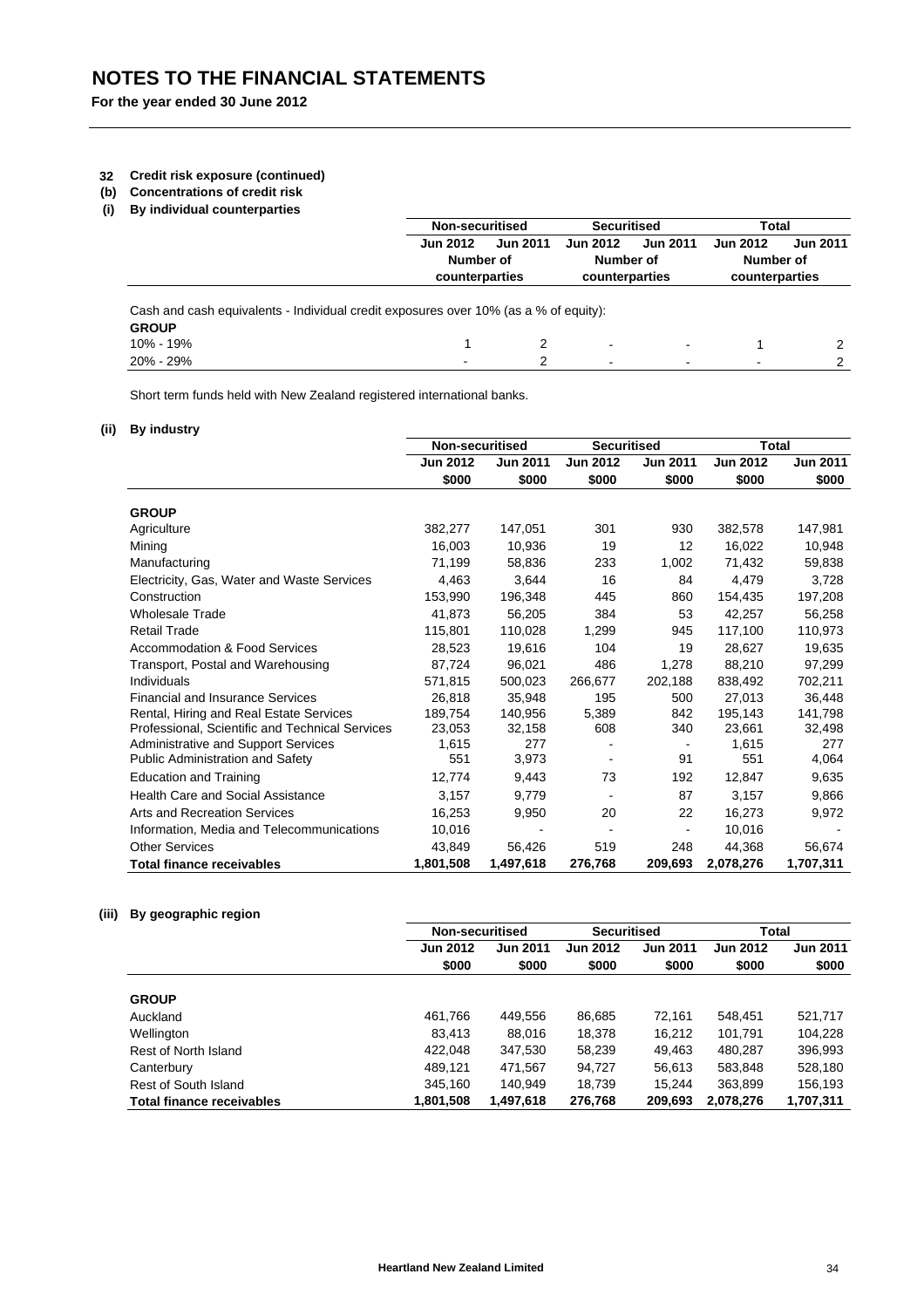### **32 Credit risk exposure (continued)**

## **(c) Maximum exposure to credit risk by internal risk grading**

|                                       | Non-securitised |                 | <b>Securitised</b>       |                 |                 | <b>Total</b>    |
|---------------------------------------|-----------------|-----------------|--------------------------|-----------------|-----------------|-----------------|
|                                       | <b>Jun 2012</b> | <b>Jun 2011</b> | <b>Jun 2012</b>          | <b>Jun 2011</b> | <b>Jun 2012</b> | <b>Jun 2011</b> |
|                                       | \$000           | \$000           | \$000                    | \$000           | \$000           | \$000           |
| <b>GROUP</b>                          |                 |                 |                          |                 |                 |                 |
| Judgement portfolio                   |                 |                 |                          |                 |                 |                 |
| Grade 1 - Very Strong                 | 1,280           | 2,985           |                          |                 | 1,280           | 2,985           |
| Grade 2 - Strong                      | 17,090          | 25,351          |                          | 13              | 17,090          | 25,364          |
| Grade 3 - Sound                       | 82,381          | 95,350          | 578                      | ÷,              | 82,959          | 95,350          |
| Grade 4 - Adequate *                  | 322,767         | 186,092         | 1,010                    | 783             | 323,777         | 186,875         |
| Grade 5 - Acceptable                  | 436,570         | 238,665         | 5,483                    | 2,899           | 442,053         | 241,564         |
| Grade 6 - Monitor                     | 183,756         | 92,420          | 58                       | 849             | 183,814         | 93,269          |
| Grade 7 - Substandard                 | 50,874          | 45,410          |                          | 144             | 50,874          | 45,554          |
| Grade 8 - Doubtful                    | 13,906          | 8,772           | 5                        | 6               | 13,911          | 8,778           |
| Grade 9 - At risk of loss             | 13,471          | 35,163          | $\overline{\phantom{a}}$ | -               | 13,471          | 35,163          |
| <b>Total Judgement portfolio</b>      | 1,122,095       | 730,208         | 7,134                    | 4,694           | 1,129,229       | 734,902         |
| <b>Behavioural portfolio</b>          |                 |                 |                          |                 |                 |                 |
| Not in arrears                        | 658,686         | 750,476         | 262,095                  | 199,476         | 920,781         | 949,952         |
| Active                                | 6,789           | 6,387           | 2,788                    | 2,675           | 9,577           | 9,062           |
| Arrangement                           | 8,549           | 5,952           | 4,173                    | 2,073           | 12,722          | 8,025           |
| Non-performing / Repossession         | 3,499           | 3,165           | 435                      | 563             | 3.934           | 3,728           |
| Recovery                              | 1,890           | 1.430           | 143                      | 212             | 2,033           | 1,642           |
| <b>Total Behavioural portfolio</b>    | 679,413         | 767,410         | 269,634                  | 204,999         | 949,047         | 972,409         |
|                                       |                 |                 |                          |                 |                 |                 |
| Total maximum exposure to credit risk | 1,801,508       | 1,497,618       | 276,768                  | 209,693         | 2,078,276       | 1,707,311       |

**\*** *In determining the Group's risk grading, the following arrangements have been taken into consideration:*

*The RECL management agreement, refer to Note 29 - Related party transactions and Note 15 - Investment properties for more details. In the risk grading table above, as at 30 June 2012 \$48 million (June 2011: \$51 million) of Judgement loans have been transferred from risk grades below Acceptable to an Adequate risk grade as they are covered by the RECL management agreement. In assessing the requirements for provisions, the Group has identified loans for which a loss is expected to be covered by the management agreement of \$28.5 million as at 30 June 2012 (June 2011: \$11.8 million). Claims of \$28.5 million are expected to be made under the RECL Management Agreement in relation to these losses, and to this extent, the RECL Management Agreement would be fully utilised. The agreement covers the MARAC non-core property loans with a net book value of \$94 million as at 30 June 2012 (June 2011: \$121 million).*

*PGG Wrightson Finance Limited guaranteed loans, refer to Note 36 - Business Combinations. In the risk grading table above, as at 30 June 2012 \$29 million of Judgement loans have been transferred from risk grades below Acceptable to an Adequate risk grade as they are covered by the Deed of Guarantee and Indemnity with PGG Wrightson Limited. Subsequent to balance date, \$6.7 million of loans covered under this Deed were recovered and PGG Wrightson Limited was released from their guarantee in respect of those loans. At balance date, PGG Wrightson Limited had been put on notice that it will be required to reacquire approximately \$3.5 million of loans covered under this Deed. Subsequent to balance date, Heartland advised PGG Wrightson Limited that it may require it to reacquire approximately a further \$8.3 million of loans covered under this Deed.*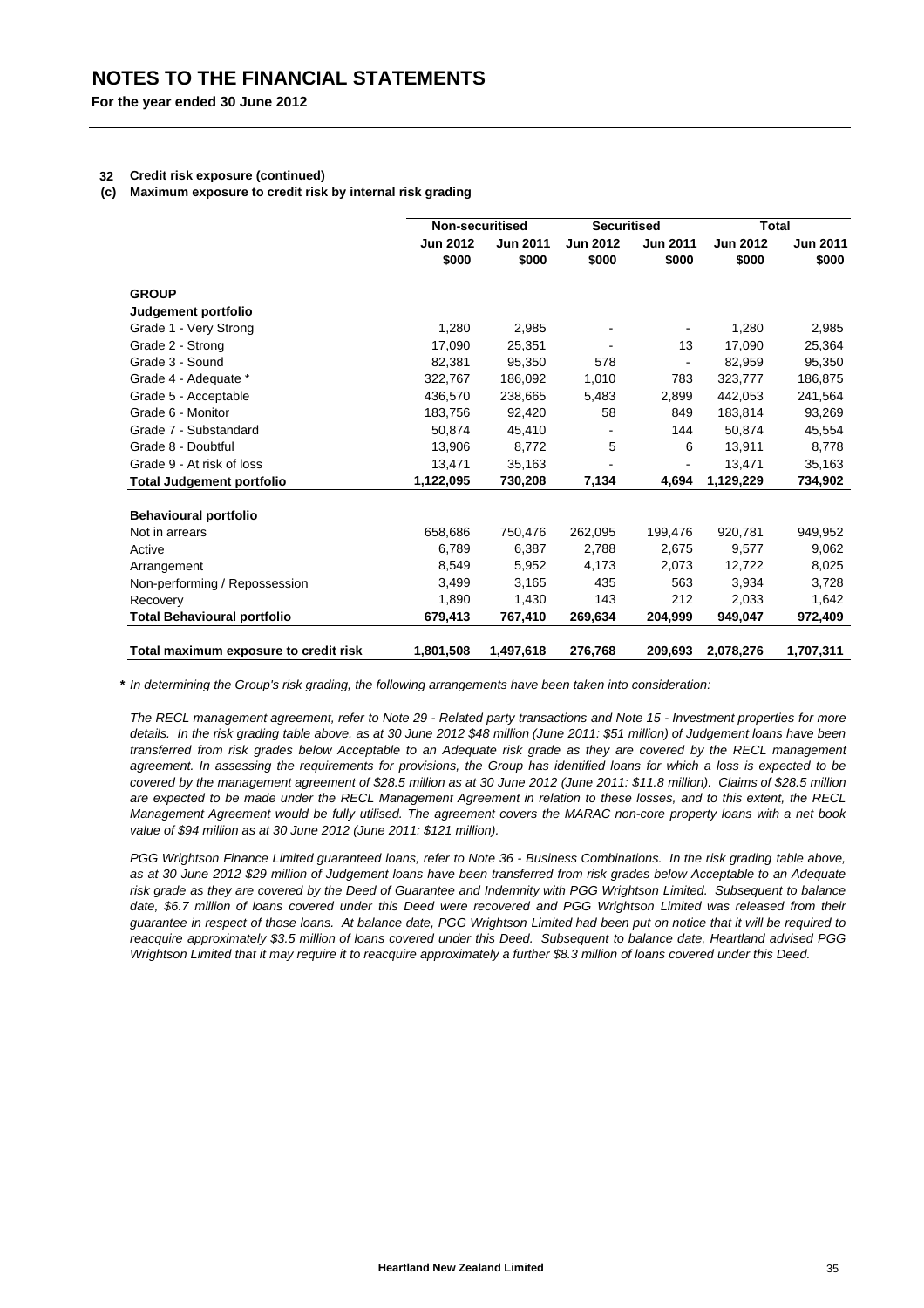## **32 Credit risk exposure (continued)**

**(c) Maximum exposure to credit risk by internal risk grading (continued)**

| Property Corporate Residential Consumer<br>Rural<br>\$000<br>\$000<br>\$000<br>\$000<br>\$000<br>\$000<br>GROUP - Jun 12<br>Judgement portfolio<br>Grade 1 - Very Strong<br>1,277<br>3<br>1,280<br>Grade 2 - Strong<br>2,941<br>12,537<br>1,169<br>443<br>17,090<br>Grade 3 - Sound<br>15,578<br>51,348<br>4,564<br>5,451<br>82,959<br>6,018<br>Grade 4 - Adequate *<br>67,231<br>58,054<br>140,861<br>10,472<br>47,159<br>323,777<br>Grade 5 - Acceptable<br>126,011<br>192,300<br>17,704<br>83,593<br>442,053<br>22,445<br>564<br>Grade 6 - Monitor<br>62,315<br>61,868<br>1,821<br>57,246<br>183,814<br>Grade 7 - Substandard<br>22,201<br>7,379<br>13,920<br>517<br>6,857<br>50,874<br>Grade 8 - Doubtful<br>2,956<br>8,141<br>1,234<br>1,580<br>13,911<br>$\blacksquare$<br>13,271<br>170<br>30<br>13,471<br>Grade 9 - At risk of loss<br>300,510<br>115,872<br>474,238<br>202,362<br><b>Total Judgement portfolio</b><br>36,247<br>1,129,229<br><b>Behavioural portfolio</b><br>272,111<br>Not in arrears<br>282,952<br>365,718<br>920,781<br>2,127<br>1,657<br>5,793<br>9,577<br>Active<br>3,269<br>964<br>8,489<br>12,722<br>Arrangement<br>737<br>1,950<br>1,247<br>3,934<br>Non-performing / Repossession<br>1,738<br>295<br>2,033<br>Recovery<br>279,982<br>287,523<br>381,542<br><b>Total Behavioural portfolio</b><br>949,047<br>Total maximum exposure to credit risk<br>300,510<br>115,872<br>754,220<br>323,770<br>583,904<br>2,078,276<br>GROUP - Jun 11<br>Judgement portfolio<br>Grade 1 - Very Strong<br>2,985<br>2,985<br>Grade 2 - Strong<br>23,425<br>550<br>1,389<br>25,364<br>L,<br>60,370<br>4,369<br>Grade 3 - Sound<br>5,317<br>5,432<br>95,350<br>19,862<br>Grade 4 - Adequate *<br>11,608<br>52,802<br>110,603<br>4,958<br>6,904<br>186,875<br>Grade 5 - Acceptable<br>11,936<br>40,569<br>151,111<br>23,654<br>14,294<br>241,564<br>9,350<br>Grade 6 - Monitor<br>16,884<br>2,830<br>60,138<br>4,067<br>93,269<br>Grade 7 - Substandard<br>4,014<br>9,812<br>25,220<br>6,508<br>45,554<br>Grade 8 - Doubtful<br>7,083<br>1,617<br>78<br>8,778<br>ä,<br>35,163<br>Grade 9 - At risk of loss<br>25,607<br>9,556<br>÷,<br>52,744<br>158,565<br>442,040<br>42,892<br>734,902<br>38,661<br><b>Total Judgement portfolio</b><br><b>Behavioural portfolio</b><br>266,375<br>326,311<br>357,266<br>949,952<br>Not in arrears<br>2,055<br>1,063<br>5,944<br>9,062<br>Active<br>2,365<br>1,102<br>4,558<br>8,025<br>Arrangement<br>1,050<br>1,077<br>1,601<br>3,728<br>Non-performing / Repossession<br>828<br>814<br>Recovery<br>1,642<br><b>Total Behavioural portfolio</b><br>272,673<br>329,553<br>370,183<br>52,744<br>158,565<br>714,713<br>368,214<br>413,075<br>Total maximum exposure to credit risk<br>1,707,311 |  |  |  |         |
|-------------------------------------------------------------------------------------------------------------------------------------------------------------------------------------------------------------------------------------------------------------------------------------------------------------------------------------------------------------------------------------------------------------------------------------------------------------------------------------------------------------------------------------------------------------------------------------------------------------------------------------------------------------------------------------------------------------------------------------------------------------------------------------------------------------------------------------------------------------------------------------------------------------------------------------------------------------------------------------------------------------------------------------------------------------------------------------------------------------------------------------------------------------------------------------------------------------------------------------------------------------------------------------------------------------------------------------------------------------------------------------------------------------------------------------------------------------------------------------------------------------------------------------------------------------------------------------------------------------------------------------------------------------------------------------------------------------------------------------------------------------------------------------------------------------------------------------------------------------------------------------------------------------------------------------------------------------------------------------------------------------------------------------------------------------------------------------------------------------------------------------------------------------------------------------------------------------------------------------------------------------------------------------------------------------------------------------------------------------------------------------------------------------------------------------------------------------------------------------------------------------------------------------------------------------------------------------------------------------------------------------------------------------------------------------------------------------------------------------------------|--|--|--|---------|
|                                                                                                                                                                                                                                                                                                                                                                                                                                                                                                                                                                                                                                                                                                                                                                                                                                                                                                                                                                                                                                                                                                                                                                                                                                                                                                                                                                                                                                                                                                                                                                                                                                                                                                                                                                                                                                                                                                                                                                                                                                                                                                                                                                                                                                                                                                                                                                                                                                                                                                                                                                                                                                                                                                                                                 |  |  |  | Total   |
|                                                                                                                                                                                                                                                                                                                                                                                                                                                                                                                                                                                                                                                                                                                                                                                                                                                                                                                                                                                                                                                                                                                                                                                                                                                                                                                                                                                                                                                                                                                                                                                                                                                                                                                                                                                                                                                                                                                                                                                                                                                                                                                                                                                                                                                                                                                                                                                                                                                                                                                                                                                                                                                                                                                                                 |  |  |  |         |
|                                                                                                                                                                                                                                                                                                                                                                                                                                                                                                                                                                                                                                                                                                                                                                                                                                                                                                                                                                                                                                                                                                                                                                                                                                                                                                                                                                                                                                                                                                                                                                                                                                                                                                                                                                                                                                                                                                                                                                                                                                                                                                                                                                                                                                                                                                                                                                                                                                                                                                                                                                                                                                                                                                                                                 |  |  |  |         |
|                                                                                                                                                                                                                                                                                                                                                                                                                                                                                                                                                                                                                                                                                                                                                                                                                                                                                                                                                                                                                                                                                                                                                                                                                                                                                                                                                                                                                                                                                                                                                                                                                                                                                                                                                                                                                                                                                                                                                                                                                                                                                                                                                                                                                                                                                                                                                                                                                                                                                                                                                                                                                                                                                                                                                 |  |  |  |         |
|                                                                                                                                                                                                                                                                                                                                                                                                                                                                                                                                                                                                                                                                                                                                                                                                                                                                                                                                                                                                                                                                                                                                                                                                                                                                                                                                                                                                                                                                                                                                                                                                                                                                                                                                                                                                                                                                                                                                                                                                                                                                                                                                                                                                                                                                                                                                                                                                                                                                                                                                                                                                                                                                                                                                                 |  |  |  |         |
|                                                                                                                                                                                                                                                                                                                                                                                                                                                                                                                                                                                                                                                                                                                                                                                                                                                                                                                                                                                                                                                                                                                                                                                                                                                                                                                                                                                                                                                                                                                                                                                                                                                                                                                                                                                                                                                                                                                                                                                                                                                                                                                                                                                                                                                                                                                                                                                                                                                                                                                                                                                                                                                                                                                                                 |  |  |  |         |
|                                                                                                                                                                                                                                                                                                                                                                                                                                                                                                                                                                                                                                                                                                                                                                                                                                                                                                                                                                                                                                                                                                                                                                                                                                                                                                                                                                                                                                                                                                                                                                                                                                                                                                                                                                                                                                                                                                                                                                                                                                                                                                                                                                                                                                                                                                                                                                                                                                                                                                                                                                                                                                                                                                                                                 |  |  |  |         |
|                                                                                                                                                                                                                                                                                                                                                                                                                                                                                                                                                                                                                                                                                                                                                                                                                                                                                                                                                                                                                                                                                                                                                                                                                                                                                                                                                                                                                                                                                                                                                                                                                                                                                                                                                                                                                                                                                                                                                                                                                                                                                                                                                                                                                                                                                                                                                                                                                                                                                                                                                                                                                                                                                                                                                 |  |  |  |         |
|                                                                                                                                                                                                                                                                                                                                                                                                                                                                                                                                                                                                                                                                                                                                                                                                                                                                                                                                                                                                                                                                                                                                                                                                                                                                                                                                                                                                                                                                                                                                                                                                                                                                                                                                                                                                                                                                                                                                                                                                                                                                                                                                                                                                                                                                                                                                                                                                                                                                                                                                                                                                                                                                                                                                                 |  |  |  |         |
|                                                                                                                                                                                                                                                                                                                                                                                                                                                                                                                                                                                                                                                                                                                                                                                                                                                                                                                                                                                                                                                                                                                                                                                                                                                                                                                                                                                                                                                                                                                                                                                                                                                                                                                                                                                                                                                                                                                                                                                                                                                                                                                                                                                                                                                                                                                                                                                                                                                                                                                                                                                                                                                                                                                                                 |  |  |  |         |
|                                                                                                                                                                                                                                                                                                                                                                                                                                                                                                                                                                                                                                                                                                                                                                                                                                                                                                                                                                                                                                                                                                                                                                                                                                                                                                                                                                                                                                                                                                                                                                                                                                                                                                                                                                                                                                                                                                                                                                                                                                                                                                                                                                                                                                                                                                                                                                                                                                                                                                                                                                                                                                                                                                                                                 |  |  |  |         |
|                                                                                                                                                                                                                                                                                                                                                                                                                                                                                                                                                                                                                                                                                                                                                                                                                                                                                                                                                                                                                                                                                                                                                                                                                                                                                                                                                                                                                                                                                                                                                                                                                                                                                                                                                                                                                                                                                                                                                                                                                                                                                                                                                                                                                                                                                                                                                                                                                                                                                                                                                                                                                                                                                                                                                 |  |  |  |         |
|                                                                                                                                                                                                                                                                                                                                                                                                                                                                                                                                                                                                                                                                                                                                                                                                                                                                                                                                                                                                                                                                                                                                                                                                                                                                                                                                                                                                                                                                                                                                                                                                                                                                                                                                                                                                                                                                                                                                                                                                                                                                                                                                                                                                                                                                                                                                                                                                                                                                                                                                                                                                                                                                                                                                                 |  |  |  |         |
|                                                                                                                                                                                                                                                                                                                                                                                                                                                                                                                                                                                                                                                                                                                                                                                                                                                                                                                                                                                                                                                                                                                                                                                                                                                                                                                                                                                                                                                                                                                                                                                                                                                                                                                                                                                                                                                                                                                                                                                                                                                                                                                                                                                                                                                                                                                                                                                                                                                                                                                                                                                                                                                                                                                                                 |  |  |  |         |
|                                                                                                                                                                                                                                                                                                                                                                                                                                                                                                                                                                                                                                                                                                                                                                                                                                                                                                                                                                                                                                                                                                                                                                                                                                                                                                                                                                                                                                                                                                                                                                                                                                                                                                                                                                                                                                                                                                                                                                                                                                                                                                                                                                                                                                                                                                                                                                                                                                                                                                                                                                                                                                                                                                                                                 |  |  |  |         |
|                                                                                                                                                                                                                                                                                                                                                                                                                                                                                                                                                                                                                                                                                                                                                                                                                                                                                                                                                                                                                                                                                                                                                                                                                                                                                                                                                                                                                                                                                                                                                                                                                                                                                                                                                                                                                                                                                                                                                                                                                                                                                                                                                                                                                                                                                                                                                                                                                                                                                                                                                                                                                                                                                                                                                 |  |  |  |         |
|                                                                                                                                                                                                                                                                                                                                                                                                                                                                                                                                                                                                                                                                                                                                                                                                                                                                                                                                                                                                                                                                                                                                                                                                                                                                                                                                                                                                                                                                                                                                                                                                                                                                                                                                                                                                                                                                                                                                                                                                                                                                                                                                                                                                                                                                                                                                                                                                                                                                                                                                                                                                                                                                                                                                                 |  |  |  |         |
|                                                                                                                                                                                                                                                                                                                                                                                                                                                                                                                                                                                                                                                                                                                                                                                                                                                                                                                                                                                                                                                                                                                                                                                                                                                                                                                                                                                                                                                                                                                                                                                                                                                                                                                                                                                                                                                                                                                                                                                                                                                                                                                                                                                                                                                                                                                                                                                                                                                                                                                                                                                                                                                                                                                                                 |  |  |  |         |
|                                                                                                                                                                                                                                                                                                                                                                                                                                                                                                                                                                                                                                                                                                                                                                                                                                                                                                                                                                                                                                                                                                                                                                                                                                                                                                                                                                                                                                                                                                                                                                                                                                                                                                                                                                                                                                                                                                                                                                                                                                                                                                                                                                                                                                                                                                                                                                                                                                                                                                                                                                                                                                                                                                                                                 |  |  |  |         |
|                                                                                                                                                                                                                                                                                                                                                                                                                                                                                                                                                                                                                                                                                                                                                                                                                                                                                                                                                                                                                                                                                                                                                                                                                                                                                                                                                                                                                                                                                                                                                                                                                                                                                                                                                                                                                                                                                                                                                                                                                                                                                                                                                                                                                                                                                                                                                                                                                                                                                                                                                                                                                                                                                                                                                 |  |  |  |         |
|                                                                                                                                                                                                                                                                                                                                                                                                                                                                                                                                                                                                                                                                                                                                                                                                                                                                                                                                                                                                                                                                                                                                                                                                                                                                                                                                                                                                                                                                                                                                                                                                                                                                                                                                                                                                                                                                                                                                                                                                                                                                                                                                                                                                                                                                                                                                                                                                                                                                                                                                                                                                                                                                                                                                                 |  |  |  |         |
|                                                                                                                                                                                                                                                                                                                                                                                                                                                                                                                                                                                                                                                                                                                                                                                                                                                                                                                                                                                                                                                                                                                                                                                                                                                                                                                                                                                                                                                                                                                                                                                                                                                                                                                                                                                                                                                                                                                                                                                                                                                                                                                                                                                                                                                                                                                                                                                                                                                                                                                                                                                                                                                                                                                                                 |  |  |  |         |
|                                                                                                                                                                                                                                                                                                                                                                                                                                                                                                                                                                                                                                                                                                                                                                                                                                                                                                                                                                                                                                                                                                                                                                                                                                                                                                                                                                                                                                                                                                                                                                                                                                                                                                                                                                                                                                                                                                                                                                                                                                                                                                                                                                                                                                                                                                                                                                                                                                                                                                                                                                                                                                                                                                                                                 |  |  |  |         |
|                                                                                                                                                                                                                                                                                                                                                                                                                                                                                                                                                                                                                                                                                                                                                                                                                                                                                                                                                                                                                                                                                                                                                                                                                                                                                                                                                                                                                                                                                                                                                                                                                                                                                                                                                                                                                                                                                                                                                                                                                                                                                                                                                                                                                                                                                                                                                                                                                                                                                                                                                                                                                                                                                                                                                 |  |  |  |         |
|                                                                                                                                                                                                                                                                                                                                                                                                                                                                                                                                                                                                                                                                                                                                                                                                                                                                                                                                                                                                                                                                                                                                                                                                                                                                                                                                                                                                                                                                                                                                                                                                                                                                                                                                                                                                                                                                                                                                                                                                                                                                                                                                                                                                                                                                                                                                                                                                                                                                                                                                                                                                                                                                                                                                                 |  |  |  |         |
|                                                                                                                                                                                                                                                                                                                                                                                                                                                                                                                                                                                                                                                                                                                                                                                                                                                                                                                                                                                                                                                                                                                                                                                                                                                                                                                                                                                                                                                                                                                                                                                                                                                                                                                                                                                                                                                                                                                                                                                                                                                                                                                                                                                                                                                                                                                                                                                                                                                                                                                                                                                                                                                                                                                                                 |  |  |  |         |
|                                                                                                                                                                                                                                                                                                                                                                                                                                                                                                                                                                                                                                                                                                                                                                                                                                                                                                                                                                                                                                                                                                                                                                                                                                                                                                                                                                                                                                                                                                                                                                                                                                                                                                                                                                                                                                                                                                                                                                                                                                                                                                                                                                                                                                                                                                                                                                                                                                                                                                                                                                                                                                                                                                                                                 |  |  |  |         |
|                                                                                                                                                                                                                                                                                                                                                                                                                                                                                                                                                                                                                                                                                                                                                                                                                                                                                                                                                                                                                                                                                                                                                                                                                                                                                                                                                                                                                                                                                                                                                                                                                                                                                                                                                                                                                                                                                                                                                                                                                                                                                                                                                                                                                                                                                                                                                                                                                                                                                                                                                                                                                                                                                                                                                 |  |  |  |         |
|                                                                                                                                                                                                                                                                                                                                                                                                                                                                                                                                                                                                                                                                                                                                                                                                                                                                                                                                                                                                                                                                                                                                                                                                                                                                                                                                                                                                                                                                                                                                                                                                                                                                                                                                                                                                                                                                                                                                                                                                                                                                                                                                                                                                                                                                                                                                                                                                                                                                                                                                                                                                                                                                                                                                                 |  |  |  |         |
|                                                                                                                                                                                                                                                                                                                                                                                                                                                                                                                                                                                                                                                                                                                                                                                                                                                                                                                                                                                                                                                                                                                                                                                                                                                                                                                                                                                                                                                                                                                                                                                                                                                                                                                                                                                                                                                                                                                                                                                                                                                                                                                                                                                                                                                                                                                                                                                                                                                                                                                                                                                                                                                                                                                                                 |  |  |  |         |
|                                                                                                                                                                                                                                                                                                                                                                                                                                                                                                                                                                                                                                                                                                                                                                                                                                                                                                                                                                                                                                                                                                                                                                                                                                                                                                                                                                                                                                                                                                                                                                                                                                                                                                                                                                                                                                                                                                                                                                                                                                                                                                                                                                                                                                                                                                                                                                                                                                                                                                                                                                                                                                                                                                                                                 |  |  |  |         |
|                                                                                                                                                                                                                                                                                                                                                                                                                                                                                                                                                                                                                                                                                                                                                                                                                                                                                                                                                                                                                                                                                                                                                                                                                                                                                                                                                                                                                                                                                                                                                                                                                                                                                                                                                                                                                                                                                                                                                                                                                                                                                                                                                                                                                                                                                                                                                                                                                                                                                                                                                                                                                                                                                                                                                 |  |  |  |         |
|                                                                                                                                                                                                                                                                                                                                                                                                                                                                                                                                                                                                                                                                                                                                                                                                                                                                                                                                                                                                                                                                                                                                                                                                                                                                                                                                                                                                                                                                                                                                                                                                                                                                                                                                                                                                                                                                                                                                                                                                                                                                                                                                                                                                                                                                                                                                                                                                                                                                                                                                                                                                                                                                                                                                                 |  |  |  |         |
|                                                                                                                                                                                                                                                                                                                                                                                                                                                                                                                                                                                                                                                                                                                                                                                                                                                                                                                                                                                                                                                                                                                                                                                                                                                                                                                                                                                                                                                                                                                                                                                                                                                                                                                                                                                                                                                                                                                                                                                                                                                                                                                                                                                                                                                                                                                                                                                                                                                                                                                                                                                                                                                                                                                                                 |  |  |  |         |
|                                                                                                                                                                                                                                                                                                                                                                                                                                                                                                                                                                                                                                                                                                                                                                                                                                                                                                                                                                                                                                                                                                                                                                                                                                                                                                                                                                                                                                                                                                                                                                                                                                                                                                                                                                                                                                                                                                                                                                                                                                                                                                                                                                                                                                                                                                                                                                                                                                                                                                                                                                                                                                                                                                                                                 |  |  |  |         |
|                                                                                                                                                                                                                                                                                                                                                                                                                                                                                                                                                                                                                                                                                                                                                                                                                                                                                                                                                                                                                                                                                                                                                                                                                                                                                                                                                                                                                                                                                                                                                                                                                                                                                                                                                                                                                                                                                                                                                                                                                                                                                                                                                                                                                                                                                                                                                                                                                                                                                                                                                                                                                                                                                                                                                 |  |  |  |         |
|                                                                                                                                                                                                                                                                                                                                                                                                                                                                                                                                                                                                                                                                                                                                                                                                                                                                                                                                                                                                                                                                                                                                                                                                                                                                                                                                                                                                                                                                                                                                                                                                                                                                                                                                                                                                                                                                                                                                                                                                                                                                                                                                                                                                                                                                                                                                                                                                                                                                                                                                                                                                                                                                                                                                                 |  |  |  |         |
|                                                                                                                                                                                                                                                                                                                                                                                                                                                                                                                                                                                                                                                                                                                                                                                                                                                                                                                                                                                                                                                                                                                                                                                                                                                                                                                                                                                                                                                                                                                                                                                                                                                                                                                                                                                                                                                                                                                                                                                                                                                                                                                                                                                                                                                                                                                                                                                                                                                                                                                                                                                                                                                                                                                                                 |  |  |  |         |
|                                                                                                                                                                                                                                                                                                                                                                                                                                                                                                                                                                                                                                                                                                                                                                                                                                                                                                                                                                                                                                                                                                                                                                                                                                                                                                                                                                                                                                                                                                                                                                                                                                                                                                                                                                                                                                                                                                                                                                                                                                                                                                                                                                                                                                                                                                                                                                                                                                                                                                                                                                                                                                                                                                                                                 |  |  |  |         |
|                                                                                                                                                                                                                                                                                                                                                                                                                                                                                                                                                                                                                                                                                                                                                                                                                                                                                                                                                                                                                                                                                                                                                                                                                                                                                                                                                                                                                                                                                                                                                                                                                                                                                                                                                                                                                                                                                                                                                                                                                                                                                                                                                                                                                                                                                                                                                                                                                                                                                                                                                                                                                                                                                                                                                 |  |  |  |         |
|                                                                                                                                                                                                                                                                                                                                                                                                                                                                                                                                                                                                                                                                                                                                                                                                                                                                                                                                                                                                                                                                                                                                                                                                                                                                                                                                                                                                                                                                                                                                                                                                                                                                                                                                                                                                                                                                                                                                                                                                                                                                                                                                                                                                                                                                                                                                                                                                                                                                                                                                                                                                                                                                                                                                                 |  |  |  | 972,409 |
|                                                                                                                                                                                                                                                                                                                                                                                                                                                                                                                                                                                                                                                                                                                                                                                                                                                                                                                                                                                                                                                                                                                                                                                                                                                                                                                                                                                                                                                                                                                                                                                                                                                                                                                                                                                                                                                                                                                                                                                                                                                                                                                                                                                                                                                                                                                                                                                                                                                                                                                                                                                                                                                                                                                                                 |  |  |  |         |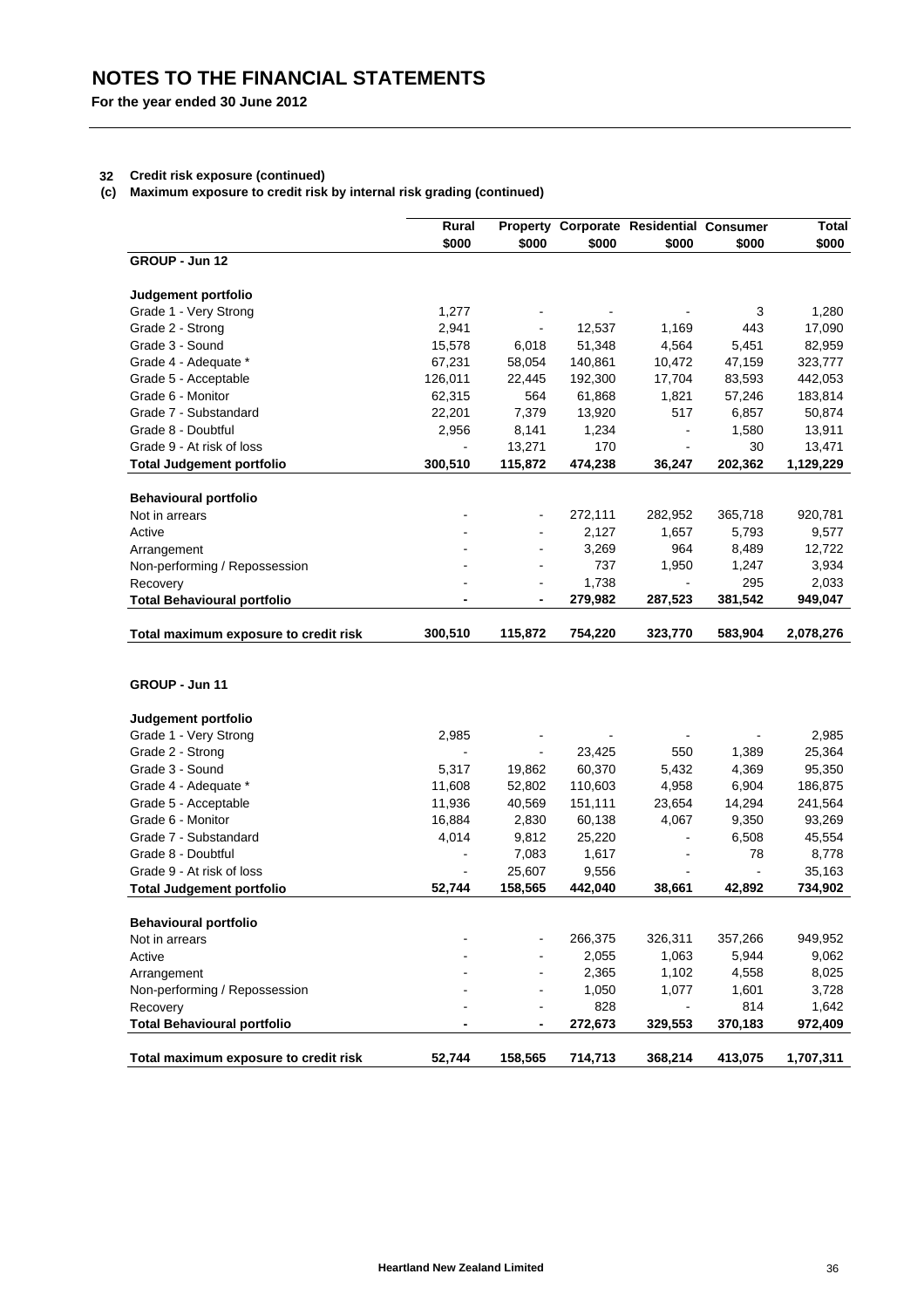## **32 Credit risk exposure (continued)**

#### **(d) Commitments to extend credit**

|                                                              | Non-securitised          |                          | <b>Securitised</b>       |                          | Total                    |                          |
|--------------------------------------------------------------|--------------------------|--------------------------|--------------------------|--------------------------|--------------------------|--------------------------|
|                                                              | <b>Jun 2012</b><br>\$000 | <b>Jun 2011</b><br>\$000 | <b>Jun 2012</b><br>\$000 | <b>Jun 2011</b><br>\$000 | <b>Jun 2012</b><br>\$000 | <b>Jun 2011</b><br>\$000 |
| <b>GROUP</b><br>Undrawn facilities available to<br>customers | 125.492                  | 74.099                   | $\,$ $\,$                | 49                       | 125.492                  | 74,148                   |
| Conditional commitments to fund at<br>future dates           | 38.796                   | 19.199                   | $\,$ $\,$                | $\overline{\phantom{a}}$ | 38.796                   | 19.199                   |

## **33 Liquidity risk**

Liquidity risk is the risk that the Group may encounter difficulty in raising funds at short notice to meet its commitments and arises from any mismatch of the maturity of financial assets and liabilities. Responsibility for liquidity management is delegated to the Asset and Liability Committee (ALCO), with the Risk Committee providing oversight.

The Group manages liquidity and funding risk by:

- weekly liquidity reporting and scenario analysis to quantify the Group's current and forecast position.
- maintaining a diverse and stable funding base.
- retaining borrowing facilities committed to the Group by registered banks.
- holding a portfolio of liquid assets.
- ensuring the liquidity management framework is compliant with local regulatory requirements.

The following tables show the cash flows on the Group's financial liabilities and unrecognised loan commitments on the basis of their earliest possible contractual maturity.

In the following tables, total financial assets do not include unrecognised loan commitments and total financial liabilities do not include undrawn committed bank facilities.

The tables include estimates as to the average interest rate applicable for each asset or liability class during the contractual term.

#### **Contractual liquidity profile of financial assets and liabilities**

|                                      | On             | $0 - 6$       | $6 - 12$      | $1 - 2$ | $2 - 5$ | $5+$    |           |
|--------------------------------------|----------------|---------------|---------------|---------|---------|---------|-----------|
|                                      | <b>Demand</b>  | <b>Months</b> | <b>Months</b> | Years   | Years   | Years   | Total     |
|                                      | \$000          | \$000         | \$000         | \$000   | \$000   | \$000   | \$000     |
| GROUP - Jun 12                       |                |               |               |         |         |         |           |
| <b>Financial assets</b>              |                |               |               |         |         |         |           |
| Cash and cash equivalents            | 89,689         |               |               |         |         |         | 89,689    |
| Investments                          |                | 498           | 498           | 996     | 25,314  |         | 27,306    |
| Finance receivables                  | $\blacksquare$ | 572,857       | 336,063       | 342,005 | 509,685 | 638,107 | 2,398,717 |
| Finance receivables - securitised    | $\blacksquare$ | 53,568        | 54,157        | 86,874  | 83,887  | 112,015 | 390,501   |
| Derivative financial assets          | 2,122          |               |               |         |         |         | 2,122     |
| Other financial assets               |                | 3,080         |               |         |         |         | 3,080     |
| <b>Total financial assets</b>        | 91,811         | 630,003       | 390,718       | 429,875 | 618,886 | 750,122 | 2,911,415 |
| <b>Financial liabilities</b>         |                |               |               |         |         |         |           |
| <b>Borrowings</b>                    | 237,036        | 760,301       | 419,224       | 272,619 | 49,549  |         | 1,738,729 |
| Borrowings - securitised             |                | 4,578         | 192,072       | 75,157  |         |         | 271,807   |
| Derivative financial liabilities     | 1,459          |               |               |         |         |         | 1,459     |
| Other financial liabilities          | ٠              | 18,329        |               |         |         |         | 18,329    |
| <b>Total financial liabilities</b>   | 238,495        | 783,208       | 611,296       | 347,776 | 49,549  | ۰       | 2,030,324 |
| Net financial (liabilities) / assets | (146,684)      | (153, 205)    | (220, 578)    | 82,099  | 569,337 | 750,122 | 881,091   |
| Unrecognised Ioan commitments        | 125,492        |               |               |         |         |         | 125,492   |
| Undrawn committed bank facilities    | 335,000        |               |               |         |         |         | 335,000   |

The undrawn committed bank facilities totalling \$335.0 million are available to be drawn down on demand. To the extent drawn, \$50.0 million is contractually repayable in 0-6 months' time, \$110.0 million is contractually repayable in 6-12 months' time and \$175.0 million is contractually repayable in 1-2 years' time upon facility expiry.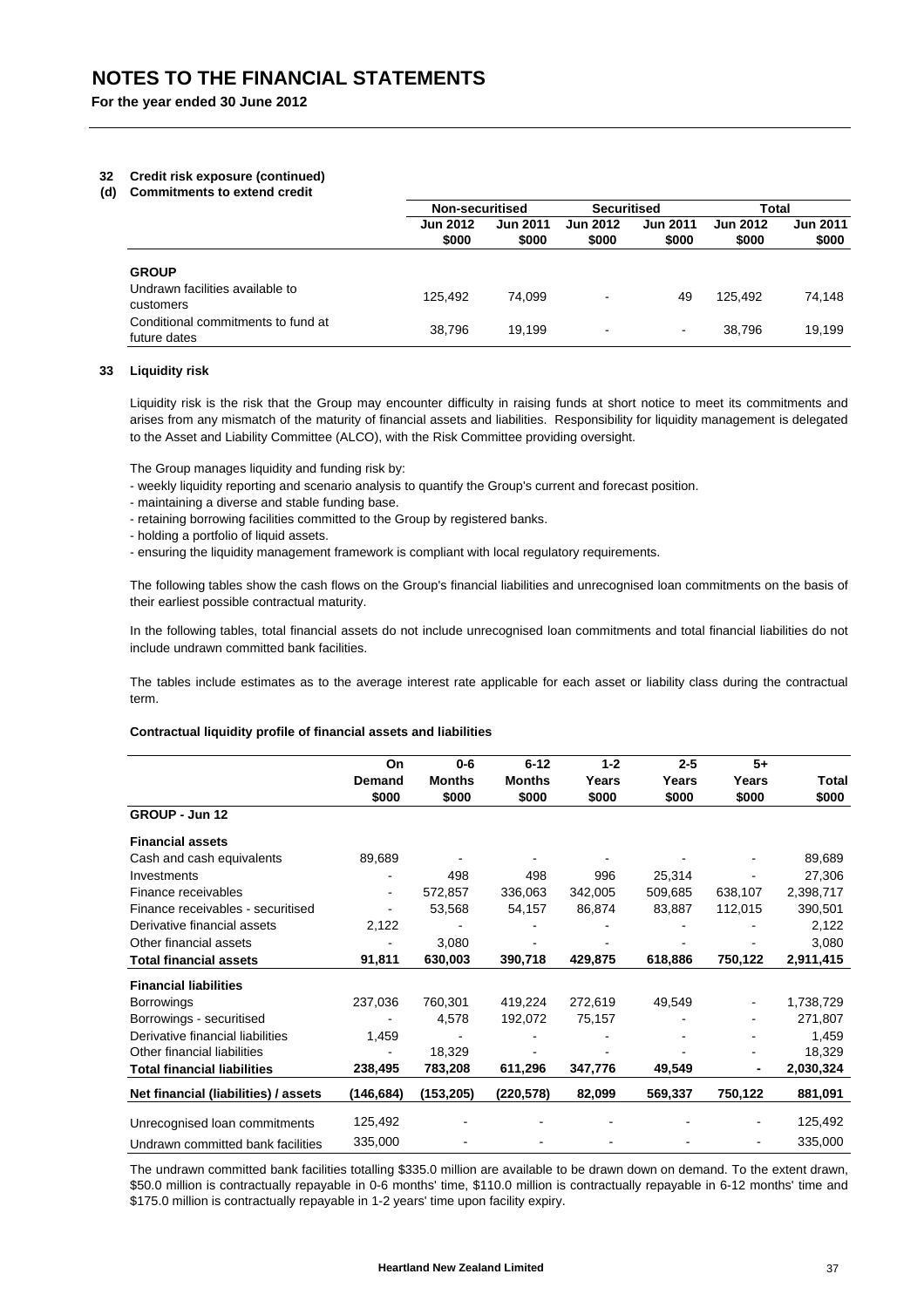## **33 Liquidity risk (continued)**

**Contractual liquidity profile of financial assets and liabilities (continued)**

|                                      | On                     | $0 - 6$       | $6 - 12$      | $1 - 2$ | $2 - 5$ | $5+$    |              |
|--------------------------------------|------------------------|---------------|---------------|---------|---------|---------|--------------|
|                                      | <b>Demand</b><br>\$000 | <b>Months</b> | <b>Months</b> | Years   | Years   | Years   | <b>Total</b> |
|                                      |                        | \$000         | \$000         | \$000   | \$000   | \$000   | \$000        |
| GROUP - Jun 11                       |                        |               |               |         |         |         |              |
| <b>Financial assets</b>              |                        |               |               |         |         |         |              |
| Cash and cash equivalents            | 77,773                 | 189,679       |               |         |         |         | 267,452      |
| Investments                          |                        | 7,036         | 1,327         | 621     | 10,556  | 1,038   | 20,578       |
| Finance receivables                  | $\blacksquare$         | 433,361       | 215,885       | 335,376 | 517,824 | 767,084 | 2,269,530    |
| Finance receivables - securitised    |                        | 49,601        | 44,479        | 72,866  | 64,606  | 49,456  | 281,008      |
| Derivative financial assets          | 3,048                  |               |               |         |         |         | 3,048        |
| Other financial assets               |                        | 3,260         |               |         |         |         | 3,260        |
| <b>Total financial assets</b>        | 80,821                 | 682,937       | 261,691       | 408,863 | 592,986 | 817,578 | 2,844,876    |
| <b>Financial liabilities</b>         |                        |               |               |         |         |         |              |
| <b>Borrowings</b>                    | 166,262                | 948,688       | 319,267       | 79,118  | 135,550 | 1,990   | 1,650,875    |
| Borrowings - securitised             |                        | 3,632         | 174,847       | 682     | 20,056  |         | 199,217      |
| Derivative financial liabilities     | 2,444                  |               |               |         |         |         | 2,444        |
| Other financial liabilities          | $\blacksquare$         | 15,841        |               |         |         |         | 15,841       |
| <b>Total financial liabilities</b>   | 168,706                | 968,161       | 494,114       | 79,800  | 155,606 | 1,990   | 1,868,377    |
| Net financial (liabilities) / assets | (87, 885)              | (285, 224)    | (232, 423)    | 329,063 | 437,380 | 815,588 | 976,499      |
| Unrecognised Ioan commitments        | 74,148                 |               |               |         |         |         | 74,148       |
| Undrawn committed bank facilities    | 280,000                |               |               |         |         |         | 280,000      |

The undrawn committed bank facilities totalling \$280 million are available to be drawn down on demand. To the extent drawn, \$25.0 million is contractually repayable in 6-12 months' time, \$155.0 million is contractually repayable in 1-2 years' time and \$100.0 million is contractually repayable upon facility expiry.

## **Expected maturity profile of financial assets and liabilities**

|                                      | On                       | $0 - 6$       | $6 - 12$      | $1 - 2$ | $2 - 5$ | $5+$       |           |
|--------------------------------------|--------------------------|---------------|---------------|---------|---------|------------|-----------|
|                                      | Demand                   | <b>Months</b> | <b>Months</b> | Years   | Years   | Years      | Total     |
|                                      | \$000                    | \$000         | \$000         | \$000   | \$000   | \$000      | \$000     |
| GROUP - Jun 12                       |                          |               |               |         |         |            |           |
| <b>Financial assets</b>              |                          |               |               |         |         |            |           |
| Cash and cash equivalents            | 89,689                   |               |               |         |         |            | 89,689    |
| Investments                          |                          | 498           | 498           | 996     | 25,314  |            | 27,306    |
| Finance receivables                  | $\blacksquare$           | 579,947       | 386,570       | 372,340 | 666,179 | 56,459     | 2,061,495 |
| Finance receivables - securitised    | $\overline{\phantom{a}}$ | 67,976        | 60,171        | 82,716  | 115,136 |            | 325,999   |
| Derivative financial asset           | 2,122                    |               |               |         |         |            | 2,122     |
| Other financial assets               |                          | 3,080         |               |         |         |            | 3,080     |
| <b>Total financial assets</b>        | 91,811                   | 651,501       | 447,239       | 456,052 | 806,629 | 56,459     | 2,509,691 |
| <b>Financial liabilities</b>         |                          |               |               |         |         |            |           |
| <b>Borrowings</b>                    | 2,370                    | 267,212       | 226,095       | 456,293 | 546,244 | 359,443    | 1,857,657 |
| Borrowings - securitised             |                          | 4,578         | 4,503         | 9,082   | 27,269  | 265,746    | 311,178   |
| Derivative financial liabilities     | 1,459                    |               |               |         |         |            | 1,459     |
| Other financial liabilities          | $\overline{\phantom{a}}$ | 18,329        |               |         |         |            | 18,329    |
| <b>Total financial liabilities</b>   | 3,829                    | 290,119       | 230,598       | 465,375 | 573,513 | 625,189    | 2,188,623 |
| Net financial assets / (liabilities) | 87,982                   | 361,382       | 216,641       | (9,323) | 233,116 | (568, 730) | 321,068   |
| Unrecognised loan commitments        | 125,492                  |               |               |         |         |            | 125,492   |
| Undrawn committed bank facilities    | 335,000                  |               |               |         |         |            | 335,000   |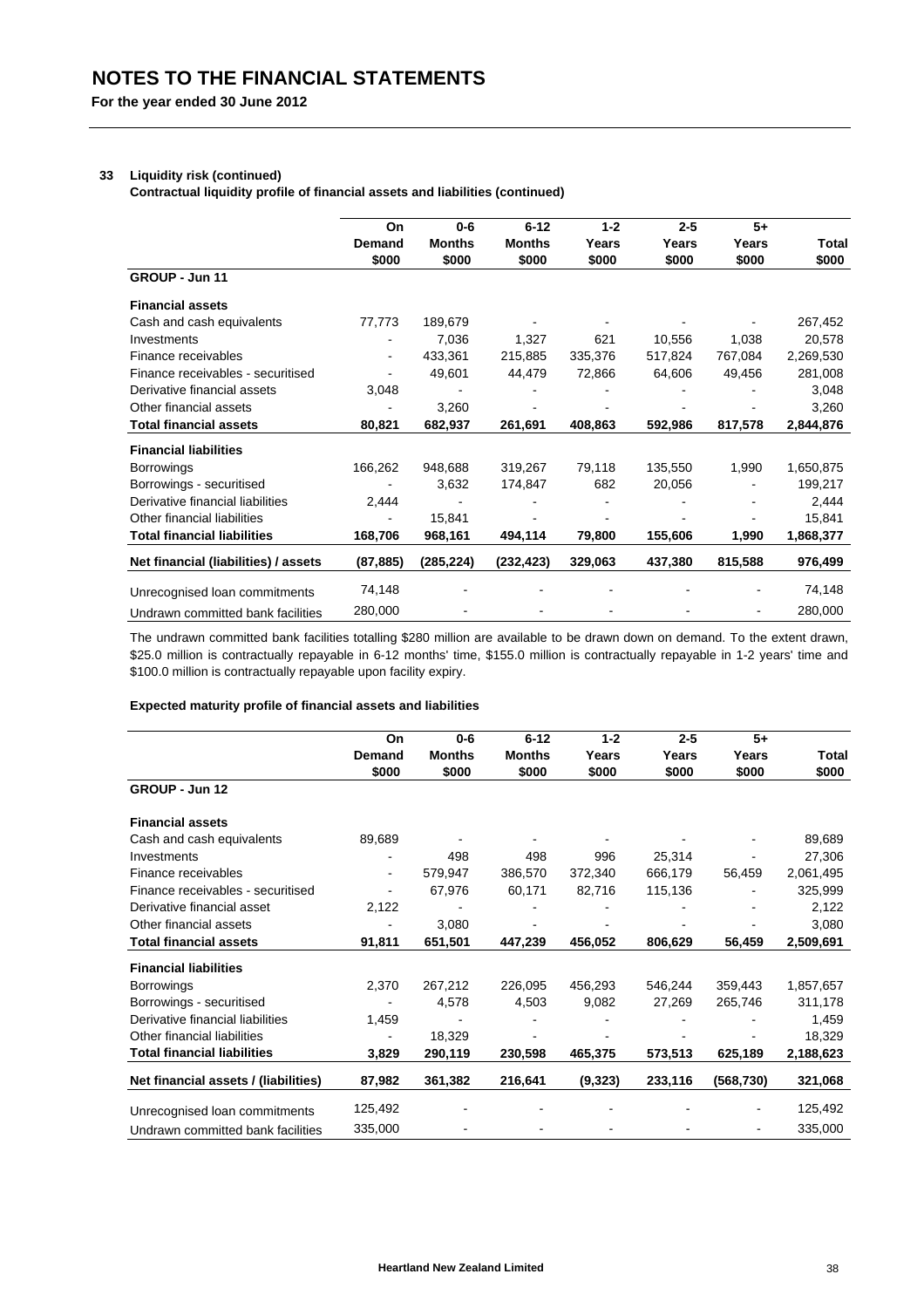## **33 Liquidity risk (continued)**

**Expected maturity profile of financial assets and liabilities (continued)**

|                                      | On             | $0 - 6$       | $6 - 12$      | $1 - 2$ | $2 - 5$ | $5+$       |           |
|--------------------------------------|----------------|---------------|---------------|---------|---------|------------|-----------|
|                                      | Demand         | <b>Months</b> | <b>Months</b> | Years   | Years   | Years      | Total     |
|                                      | \$000          | \$000         | \$000         | \$000   | \$000   | \$000      | \$000     |
| GROUP - Jun 11                       |                |               |               |         |         |            |           |
| <b>Financial assets</b>              |                |               |               |         |         |            |           |
| Cash and cash equivalents            | 77,773         | 189,679       |               |         |         |            | 267,452   |
| Investments                          |                | 7,036         | 1,327         | 621     | 10,556  | 1,038      | 20,578    |
| Finance receivables                  | $\blacksquare$ | 396,687       | 303,218       | 383.950 | 716,916 |            | 1,800,771 |
| Finance receivables - securitised    | $\blacksquare$ | 62,667        | 49,735        | 69,475  | 70,192  |            | 252,069   |
| Derivative financial assets          | 3,048          |               |               |         |         |            | 3,048     |
| Other financial assets               |                | 3,260         |               |         |         |            | 3,260     |
| <b>Total financial assets</b>        | 80,821         | 659,329       | 354,280       | 454,046 | 797,664 | 1,038      | 2,347,178 |
| <b>Financial liabilities</b>         |                |               |               |         |         |            |           |
| <b>Borrowings</b>                    |                | 267,635       | 195.399       | 307,165 | 505.886 | 515,471    | 1,791,556 |
| Borrowings - securitised             |                | 3,632         | 174,847       | 682     | 20,056  |            | 199,217   |
| Derivative financial liabilities     | 2,444          |               |               |         |         |            | 2,444     |
| Other financial liabilities          | ٠              | 15,841        |               |         |         |            | 15,841    |
| <b>Total financial liabilities</b>   | 2,444          | 287,108       | 370,246       | 307,847 | 525,942 | 515,471    | 2,009,058 |
| Net financial assets / (liabilities) | 78,377         | 372,221       | (15,966)      | 146,199 | 271,722 | (514, 433) | 338,120   |
| Unrecognised Ioan commitments        | 74,148         |               |               |         |         |            | 74,148    |
| Undrawn committed bank facilities    | 280,000        |               |               |         |         |            | 280,000   |

The tables above show management's expected maturities of existing financial assets and financial liabilities.

Expected maturities of financial assets are based on management's best estimate having regard to current market conditions and past experience. Historical deposit and debenture reinvestment levels have been applied to deposit and debenture borrowings. Other financial liabilities reflect contractual maturities.

The above does not reflect a forward looking view of how the Group expects actual financial assets and liabilities to perform in the future, as it does not include new lending and borrowing.

#### **34 Interest rate risk**

Interest rate risk is the risk that market interest rates will change and impact on the Group's financial results by affecting the margin between interest earning assets and interest bearing liabilities. The Group monitors market interest rates on a daily basis and regularly reviews interest rate exposure. Interest rate risk is mitigated by management's frequent monitoring of the interest rate repricing profiles of borrowings and finance receivables, and where appropriate, the establishment of derivative instruments.

#### **Contractual Repricing Analysis**

The interest rate risk profile of financial assets and liabilities that follows has been prepared on the basis of maturity or next repricing date, whichever is earlier.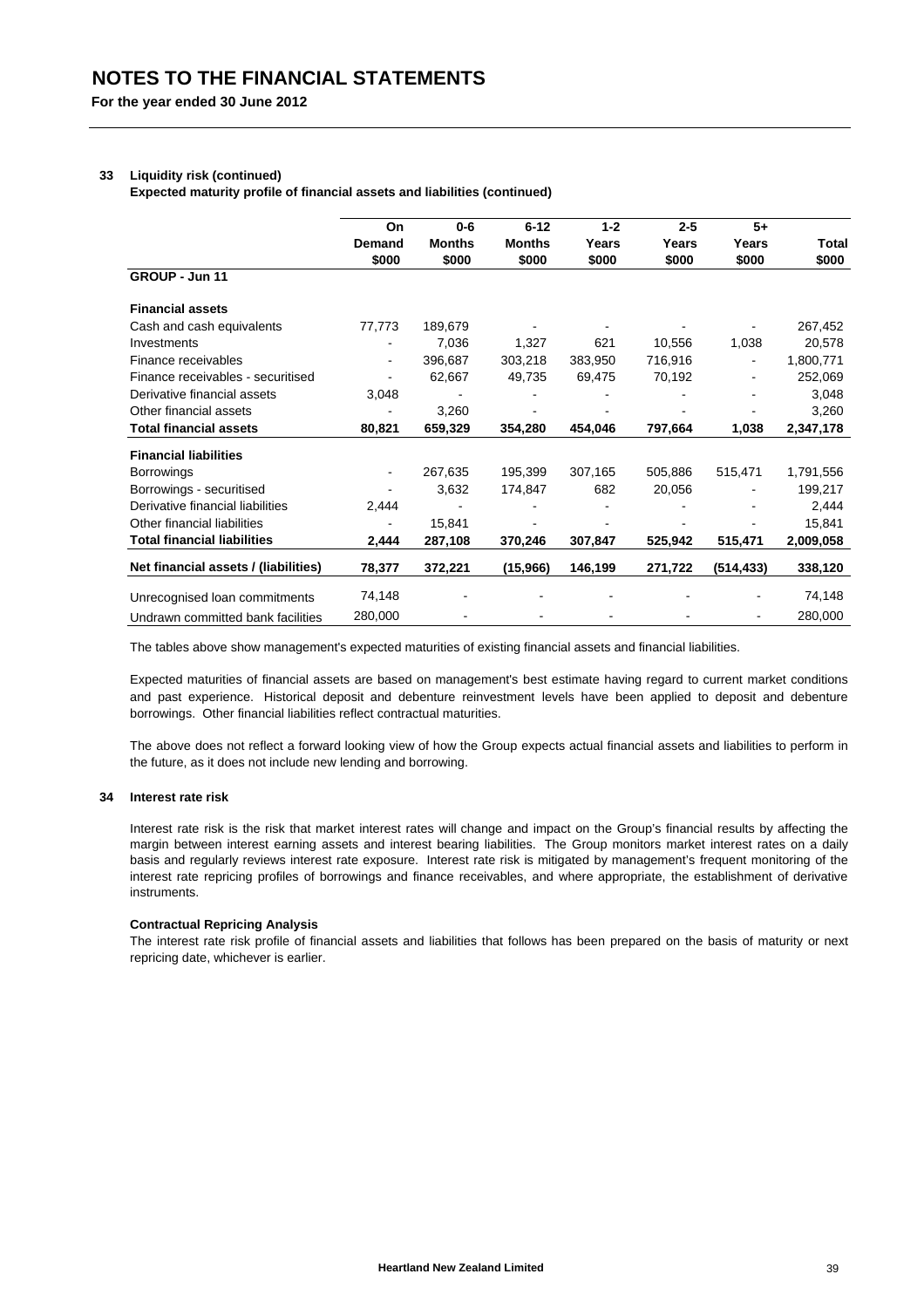## **34 Interest rate risk (continued)**

|                                                | <b>Effective</b> | $0 - 6$       | $6 - 12$       | $1 - 2$        | $2 - 5$   | $5+$           |           |
|------------------------------------------------|------------------|---------------|----------------|----------------|-----------|----------------|-----------|
|                                                | Int Rate         | <b>Months</b> | <b>Months</b>  | Years          | Years     | Years          | Total     |
|                                                | $\%$             | \$000         | \$000          | \$000          | \$000     | \$000          | \$000     |
| GROUP - Jun 12                                 |                  |               |                |                |           |                |           |
| <b>Financial assets</b>                        |                  |               |                |                |           |                |           |
| Cash and cash equivalents                      | 2.71%            | 89,689        |                |                |           |                | 89,689    |
| Investments                                    | 4.09%            | 22,149        |                |                | 2,178     |                | 24,327    |
| Finance receivables                            | 9.53%            | 1,347,697     | 153,606        | 172,143        | 128,062   |                | 1,801,508 |
| Finance receivables - securitised              | 9.57%            | 119,316       | 49,895         | 69,868         | 37,689    | ä,             | 276,768   |
| Other financial assets                         | $\blacksquare$   | 5,202         | $\sim$         | $\blacksquare$ |           |                | 5,202     |
| <b>Total financial assets</b>                  |                  | 1,584,053     | 203,501        | 242,011        | 167.929   | $\blacksquare$ | 2,197,494 |
| <b>Financial liabilities</b>                   |                  |               |                |                |           |                |           |
| <b>Borrowings</b>                              | 5.78%            | 978,712       | 396,086        | 259,956        | 40,376    |                | 1,675,130 |
| Borrowings - securitised                       | 3.47%            | 264,359       |                |                |           |                | 264,359   |
| Other financial liabilities                    | $\blacksquare$   | 19,788        | L.             |                |           |                | 19,788    |
| <b>Total financial liabilities</b>             |                  | 1,262,859     | 396,086        | 259,956        | 40,376    | $\blacksquare$ | 1,959,277 |
| Effect of derivatives held for risk management |                  | 261,077       | (43, 869)      | (175, 718)     | (41, 490) | $\blacksquare$ |           |
| <b>Net financial assets</b>                    |                  | 582,271       | (236, 454)     | (193, 663)     | 86,063    |                | 238,217   |
|                                                |                  |               |                |                |           |                |           |
| GROUP - Jun 11                                 |                  |               |                |                |           |                |           |
| <b>Financial assets</b>                        |                  |               |                |                |           |                |           |
| Cash and cash equivalents                      | 3.52%            | 267,187       |                |                |           |                | 267,187   |
| Investments                                    | 6.15%            | 6,795         | 987            | $\mathbf{r}$   | 9,013     | 1,036          | 17,831    |
| Finance receivables                            | 9.20%            | 908,566       | 180,405        | 230,015        | 178,632   | $\blacksquare$ | 1,497,618 |
| Finance receivables - securitised              | 10.65%           | 66,582        | 38,366         | 59,700         | 45,045    | $\blacksquare$ | 209,693   |
| Other financial assets                         | $\blacksquare$   | 6,308         |                |                |           | $\sim$         | 6,308     |
| <b>Total financial assets</b>                  |                  | 1,255,438     | 219,758        | 289,715        | 232,690   | 1,036          | 1,998,637 |
| <b>Financial liabilities</b>                   |                  |               |                |                |           |                |           |
| <b>Borrowings</b>                              | 5.89%            | 1,101,545     | 299,036        | 61,623         | 131,043   |                | 1,593,247 |
| Borrowings - securitised                       | 3.75%            | 194,277       |                |                |           |                | 194,277   |
| Other financial liabilities                    | $\blacksquare$   | 18,284        | $\blacksquare$ |                |           | $\blacksquare$ | 18,284    |
| <b>Total financial liabilities</b>             |                  | 1,314,106     | 299,036        | 61,623         | 131,043   |                | 1,805,808 |
|                                                |                  |               |                |                |           |                |           |
| Effect of derivatives held for risk management |                  | 150,984       | (77, 519)      | (90, 435)      | 16,970    |                |           |
| <b>Net financial assets</b>                    |                  | 92,316        | (156, 797)     | 137,657        | 118,617   | 1,036          | 192,829   |

The tables above illustrate the periods in which the cash flows from interest rate swaps are expected to occur and affect comprehensive income.

The management of interest rate risk against interest rate gap limits is supplemented by monitoring the sensitivity of the Group's financial assets and liabilities to various standard and non standard interest rate scenarios. Standard scenarios which are considered on a monthly basis include a 100 basis point parallel fall or rise in the yield curve. There is no material impact on comprehensive income in terms of a fair value change from movements in market interest rates. Furthermore there is no material cash flow impact on the Statements of Cash Flows from a 100 basis point change in interest rates.

|    |                                                     | <b>GROUP</b>           |                        | <b>COMPANY</b>  |                 |
|----|-----------------------------------------------------|------------------------|------------------------|-----------------|-----------------|
|    |                                                     | <b>Jun 12</b><br>\$000 | <b>Jun 11</b><br>\$000 | Jun 12<br>\$000 | Jun 11<br>\$000 |
| 35 | <b>Contingent liabilities and commitments</b>       |                        |                        |                 |                 |
|    | Letters of credit, guarantees and performance bonds | 13.404                 | 6.968                  | -               |                 |
|    | <b>Total contingent liabilities</b>                 | 13.404                 | 6.968                  | ٠               | ٠               |

The Group also has contingent commitments to fund at future dates as set out in Note 32(d) - Credit risk exposure.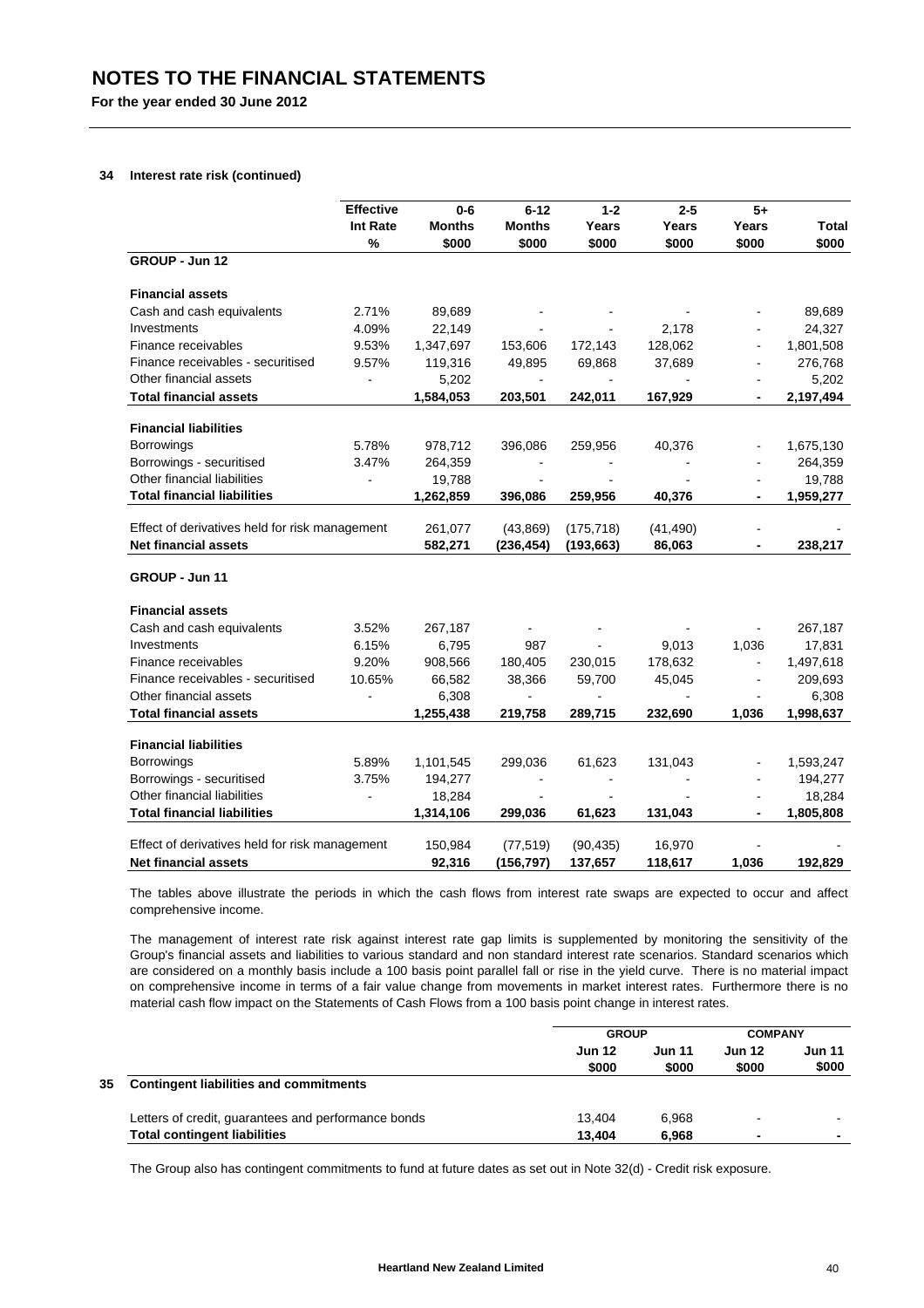#### **36 Business Combinations**

#### **(a) Heartland Building Society merger**

On 5 January 2011, the Society acquired the assets and engagements of SCBS and CBS and all of the shares in MARAC. As part of this process:

- MFSL exchanged its shareholding in MARAC and its investment in MJV for shares in the Company. The agreed consideration of \$206,769,000 converted to the issue of 3.94 fully paid shares in the Company in exchange for each MARAC share
- The Society, a wholly owned subsidiary of the Company (through its subsidiaries), acquired all of the assets and engagements of SCBS and CBS for the total agreed consideration of \$79,574,000 converted to the issue of fully paid shares in the Society.
- The Society acquired all of the shares in MARAC through the Company transferring its shareholding in MARAC to the Society (through its subsidiaries as intermediate holders).

On 7 January 2011, the Company issued shares to former CBS and SCBS shareholders (refer Note 27 for more details) and CBS and SCBS were amalgamated into the Group.

| Fair value of consideration transferred at acquisition date | <b>GROUP</b> |  |
|-------------------------------------------------------------|--------------|--|
|                                                             | 07-Jan-11    |  |
|                                                             | \$000        |  |
| Shares issued, at fair value *                              | 79.574       |  |
| <b>Consideration transferred</b>                            | 79.574       |  |

\* Shares issued at fair value exclude the fair value of MFSL's investment in MJV of \$2.5 million which was also exchanged for shares in the Company.

| Identifiable assets acquired and liabilities assumed | <b>Fair value</b> |
|------------------------------------------------------|-------------------|
|                                                      | 07-Jan-11         |
|                                                      | \$000             |
| Assets                                               |                   |
| Cash and cash equivalents                            | 207,126           |
| Investments                                          | 21,540            |
| Finance receivables                                  | 669,689           |
| Other assets                                         | 12,075            |
| Intangible assets                                    | 155               |
| <b>Total assets</b>                                  | 910,585           |
| Liabilities                                          |                   |
| <b>Borrowings</b>                                    | 841,335           |
| <b>Other liabilities</b>                             | 9,817             |
| Contingent liabilities                               |                   |
| <b>Total liabilities</b>                             | 851,152           |
| Total net identifiable assets                        | 59,433            |
| Total consideration transferred                      | 79,574            |
| Fair value of identifiable net assets                | 59,433            |
| Goodwill                                             | 20,141            |

Goodwill on acquisition of \$20.1 million has arisen due to expected benefits of the newly formed financial services group. The Society has the benefits of scale and scope and is expected to be value enhancing for all shareholders and offers a better outcome than could be expected as standalone entities.

Goodwill of \$20.1 million has not been allocated to individual cash generating units, as the future economic benefit is attributable to all business units. The Group's management and board continue to monitor goodwill at a total level.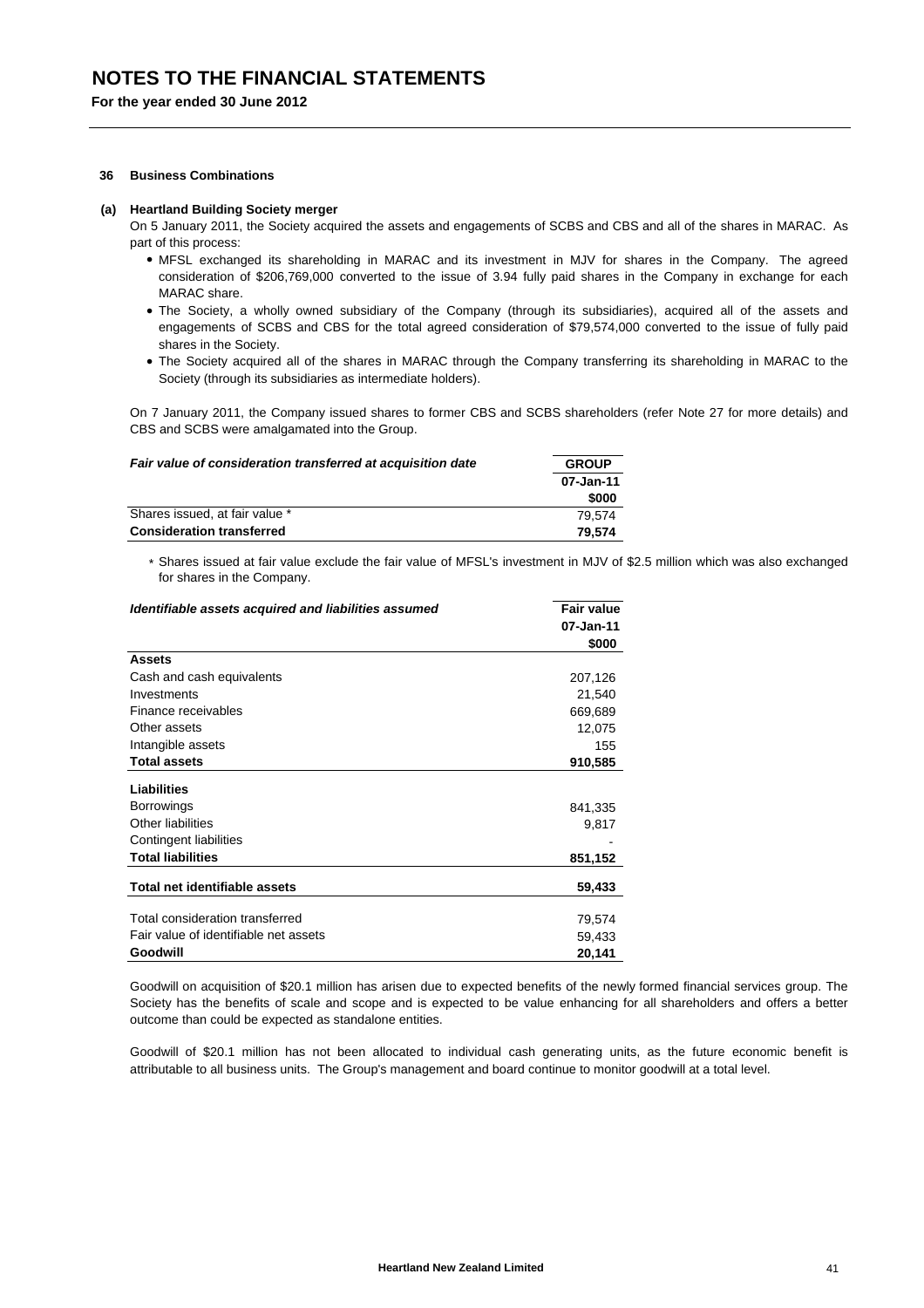#### **36 Business Combinations (continued)**

## **(b) Purchase of PGG Wrightson Finance Limited**

On 31 August 2011, the Society acquired 100% of PWF from PGW. PWF offers a wide range of financial services, specialising in the rural sector.

The purchase price was \$98.0 million being an amount equal to the net tangible assets of PWF, adjusted to take account of certain agreed items. In consideration:

- PGW retained certain loans, most of which were impaired (excluded loans). PWF transferred these excluded loans to a special purpose vehicle (SPV) established by PGW. This resulted in a debt being owed by the SPV back to PWF of \$73.1 million.
- The Society paid PGW cash of \$24.9 million.

Contemporaneously, the Company issued \$10.0 million of Heartland New Zealand Limited (HNZ) shares to PGW.

On 31 August 2011, immediately prior to settlement, \$52.7 million of loans not previously recorded in the accounts of PWF that were subject to a risk sharing agreement between PWF and ASB Bank were purchased by PWF for cash. Of these loans \$37.3 million form part of the finance receivables purchased by Heartland and \$15.4 million were excluded loans transferred to the SPV.

#### *Fair value of consideration transferred at acquisition date*

|                                                      | ייטייט                             |
|------------------------------------------------------|------------------------------------|
|                                                      | 31-Aug-11                          |
|                                                      | \$000's                            |
| Excluded loans and deferred tax                      | 73,115                             |
| Cash paid                                            | 24,898                             |
| <b>Consideration transferred</b>                     | 98,013                             |
| Identifiable assets acquired and liabilities assumed |                                    |
|                                                      | Fair value<br>31-Aug-11<br>\$000's |
| <b>Assets</b>                                        |                                    |
| Cash and cash equivalents                            | 61,643                             |
| Finance receivables *                                | 371,627                            |
| Other assets                                         | 1,346                              |
| <b>Total assets</b>                                  | 434,616                            |
| Liabilities                                          |                                    |
| Due to related parties **                            | 335,703                            |
| Other liabilities                                    | 900                                |
| Contingent liabilities                               |                                    |
| <b>Total liabilities</b>                             | 336,603                            |
| Total net identifiable assets                        | 98,013                             |
|                                                      |                                    |
| Total consideration transferred                      | 98,013                             |
| Fair value of identifiable net assets                | 98,013                             |
| Goodwill                                             |                                    |
|                                                      |                                    |

\* Prior to the final settlement on 31 August 2011 the Group purchased a \$29 million loan from PWF for cash, bringing the total receivables acquired to \$401 million.

\*\* Due to related parties consists of PWF's borrowings acquired of \$408.8 million which were transferred to become deposits in the Parent on 31 August 2011, offset by \$73.1 million excluded loans and deferred tax.

As part of the acquisition, the Society and PGW entered into a Deed of Guarantee and Indemnity in relation to the Recourse Loans, with book value on acquisition of \$30.6 million. This arrangement provides the Society with a guarantee from PGW in relation to the future payment of principal and interest on the Recourse Loans for a prescribed period of three years. As at 30 June 2012, total recourse loans of \$28.9 million are included in the Group's finance receivables.

#### *Transactions separate from the acquisition*

The Group incurred acquisition-related costs of \$0.8 million in the year to 30 June 2011 and \$0.2 million in the year ended 30 June 2012, relating to external legal fees and due diligence costs. These costs are included in selling and administration expenses.

**GROUP**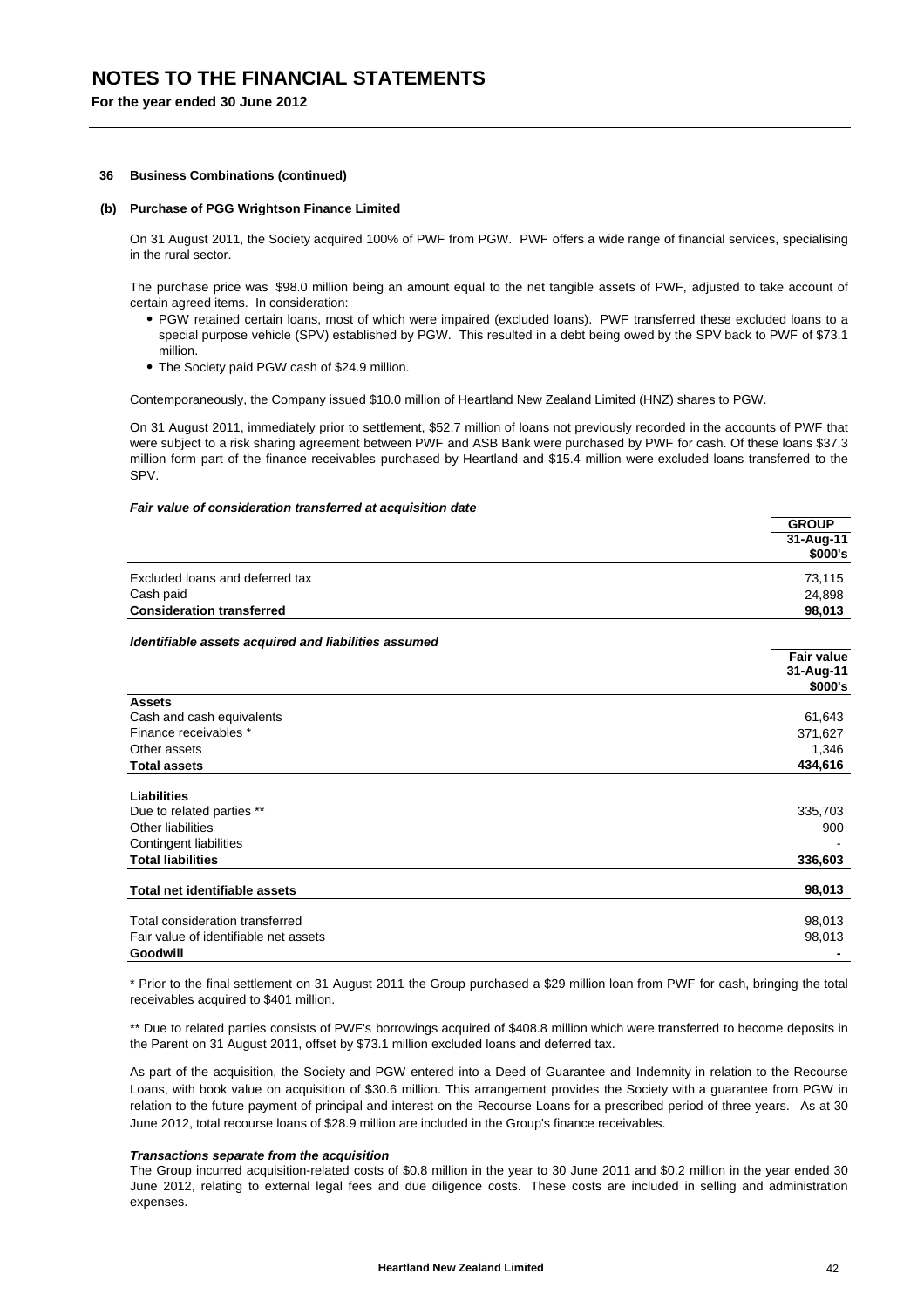#### **37 Staff share ownership arrangements**

#### *Discretionary share scheme*

At 30 June 2010, the trustees held 60,009 shares in PGC on behalf of certain senior MARAC staff. The trustees participated in the PGC dividend reinvestment plan in December 2010, resulting in an allotment of a further 2,160 shares. A total of 9,661 PGC shares were transferred to staff during the year ended 30 June 2011. In May 2011 38,436 PGC shares were exchanged for 14,072 HNZ shares. A total of 14,072 PGC shares and 14,072 HNZ shares were transferred to staff in the year ended 30 June 2012. At 30 June 2012 the trustees held no shares in PGC or HNZ for these senior staff members.

In August 2011, the Heartland New Zealand Limited employee share plan was established and it acquired \$1.0 million of HNZ shares. The terms and conditions of the employee share plan have yet to be determined by the Board.

#### *Executive share scheme*

In January 2011, the PGC executive share plan was established, resulting in an allotment of 803,999 PGC shares to certain senior MARAC staff. A total of 402,000 PGC shares were transferred to executives during the year ended June 2011. In May 2011 294,263 PGC shares were cancelled in exchange for 107,736 HNZ shares. A total of 107,736 PGC shares and 107,736 HNZ shares were transferred to executives during the six months ended 31 December 2011. At 30 June 2012 the trustees held no shares in PGC or HNZ for these executives.

The total expense recognised in the year was \$115,346 (2011: \$464,072).

Additionally, in January 2011 certain key executives of the Group who were previously employed by PGC also participated in the PGC Executive Share scheme, resulting in an allotment of 3,574,999 PGC shares. A total of 1,787,500 PGC shares were transferred to executives during the year ended 30 June 2011. In May 2011 1,308,449 PGC shares were cancelled in exchange for 479,050 HNZ shares. A total of 479,050 PGC shares and 479,050 HNZ shares were transferred to executives during the year ended 30 June 2012. At 30 June 2012 the trustees held no shares in PGC or HNZ for these executives. No expense is recognised in relation to these shares as the cost was borne by PGC.

#### **38 Events after the reporting date**

There have been no material events after the reporting date that would affect the interpretation of the financial statements or the performance of the Group.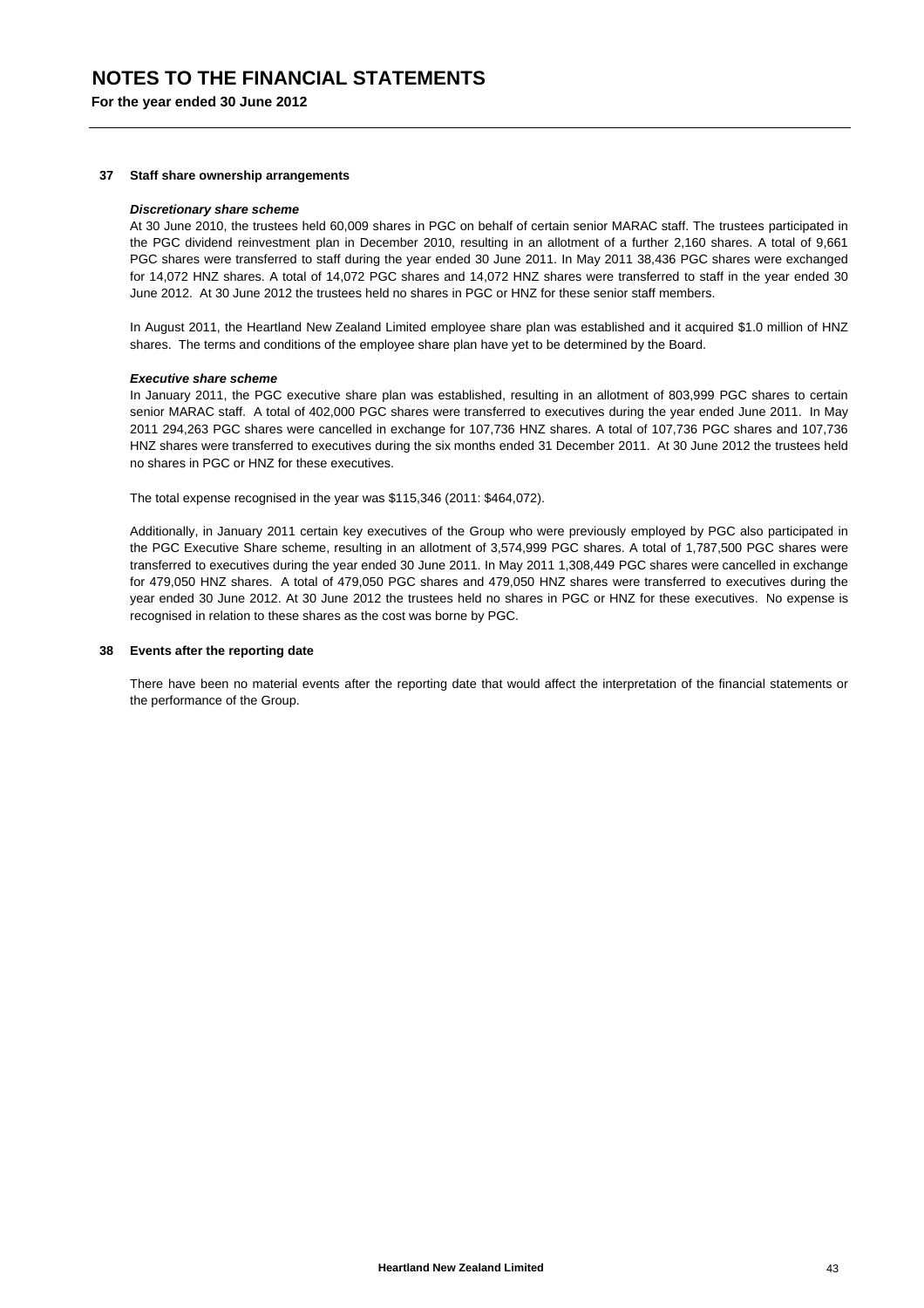

# Independent auditor's report

# **To the shareholders of Heartland New Zealand Limited**

## **Report on the company and group financial statements**

We have audited the accompanying financial statements of Heartland New Zealand Limited (the "company") and the group, comprising the company and its subsidiaries, on pages 4 to 43. The financial statements comprise the statements of financial position as at 30 June 2012, the statements of comprehensive income, changes in equity and cash flows for the year then ended, and a summary of significant accounting policies and other explanatory information, for both the company and the group.

## **Directors' responsibility for the company and group financial statements**

The directors are responsible for the preparation of company and group financial statements in accordance with generally accepted accounting practice in New Zealand and International Financial Reporting Standards that give a true and fair view of the matters to which they relate, and for such internal control as the directors determine is necessary to enable the preparation of company and group financial statements that are free from material misstatement whether due to fraud or error.

## **Auditor's responsibility**

Our responsibility is to express an opinion on these company and group financial statements based on our audit. We conducted our audit in accordance with International Standards on Auditing (New Zealand). Those standards require that we comply with ethical requirements and plan and perform the audit to obtain reasonable assurance about whether the company and group financial statements are free from material misstatement.

An audit involves performing procedures to obtain audit evidence about the amounts and disclosures in the company and group financial statements. The procedures selected depend on the auditor's judgement, including the assessment of the risks of material misstatement of the financial statements, whether due to fraud or error. In making those risk assessments, the auditor considers internal control relevant to the company and group's preparation of the financial statements that give a true and fair view of the matters to which they relate in order to design audit procedures that are appropriate in the circumstances, but not for the purpose of expressing an opinion on the effectiveness of the company and group's internal control. An audit also includes evaluating the appropriateness of accounting policies used and the reasonableness of accounting estimates, as well as evaluating the presentation of the financial statements.

We believe that the audit evidence we have obtained is sufficient and appropriate to provide a basis for our audit opinion.

Our firm has also provided other services to the company and group in relation to general accounting services. Subject to certain restrictions, partners and employees of our firm may also deal with the company and group on normal terms within the ordinary course of trading activities of the business of the company and group. These matters have not impaired our independence as auditor of the company and group. The firm has no other relationship with, or interest in, the company and group.